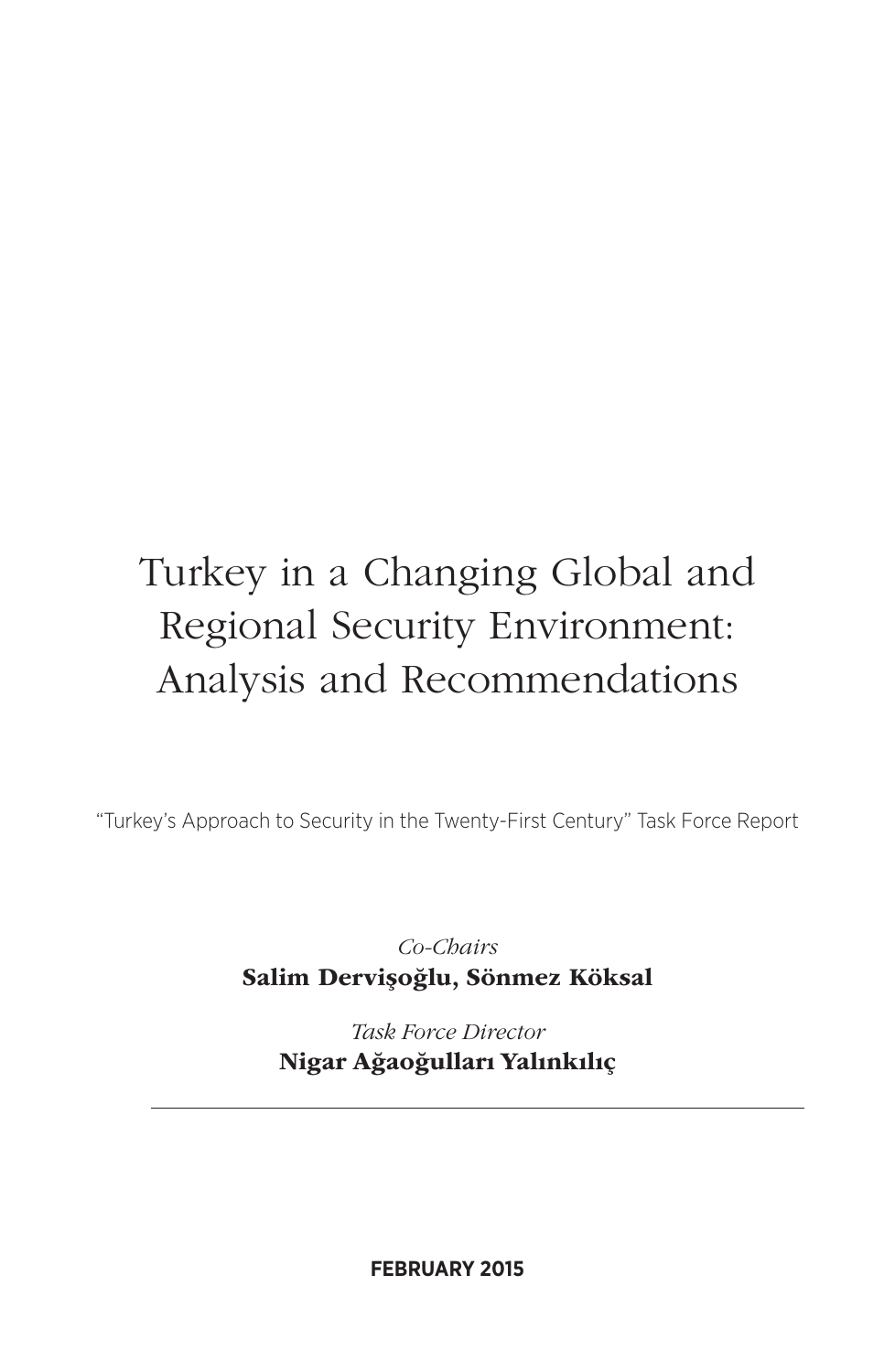*Global Relations Forum (GRF)* is an independent, non-profit membership association committed to being a platform for engaging, informing, and stimulating its members and all interested individuals in all matters related to international affairs and global issues.

GRF was founded with the support of 40 accomplished Turkish men and women who have assumed prominent roles in international fora and have received international recognition for their efforts throughout their careers. Founding members include former secretaries of state, university presidents, members of the armed forces, bureaucrats, and retired ambassadors as well as leading business leaders, scholars, artists, legal practitioners, and journalists. It was officially registered on May 11, 2009 and its first General Assembly was held on November 9, 2009.

GRF intends to advance a culture that rewards the fertile tension between passion for intellectual diversity and dedication to innovative and objective synthesis. It nurtures uninhibited curiosity, analytic inquiry, rational debate, and constructive demeanor as the elemental constituents in all its endeavors. It contributes to the shared understanding of and aspiration for humanity's path to peace, prosperity, and progress as an accessible, inclusive and fair process for all.

GRF's current activities include: conducting Task Forces and Track-II Studies; hosting Roundtable Meetings and Distinguished Guest Speakers Series; fostering cooperation with global counterparts and organizing community programs that engage university students, young academics and young professionals in topics related to the global agenda.

Global Relations Forum Task Force Report

Turkey in a Changing Global and Regional Security Environment: Analysis and Recommendations

February 2015

Copyright © 2015 by Global Relations Forum. All rights reserved.

The financial rights and the right to publish, adapt, disseminate, and reproduce this report belong to Global Relations Forum. This report shall not be reproduced, disseminated, or printed, either in part, in its entirety, or condensed form, whether by photocopy, facsimile, electronic mail or any other means without the prior written permission of the publisher. No quotations shall be made with the exception of brief quotations permitted by copyright law. Proper citation shall be made for regular and legal quotations.

ISBN: 978-605-62546-7-3

Printed in Turkey. Cenkler Print House, Istanbul. www.cenkler.com.tr.

GLOBAL RELATIONS FORUM Yapı Kredi Plaza D Blok Levent 34330 Istanbul, Turkey T: +90 212 339 71 51 F: +90 212 339 61 04 *www.gif.org.tr | info@gif.org.tr*

This publication can be downloaded at no cost at www.gif.org.tr.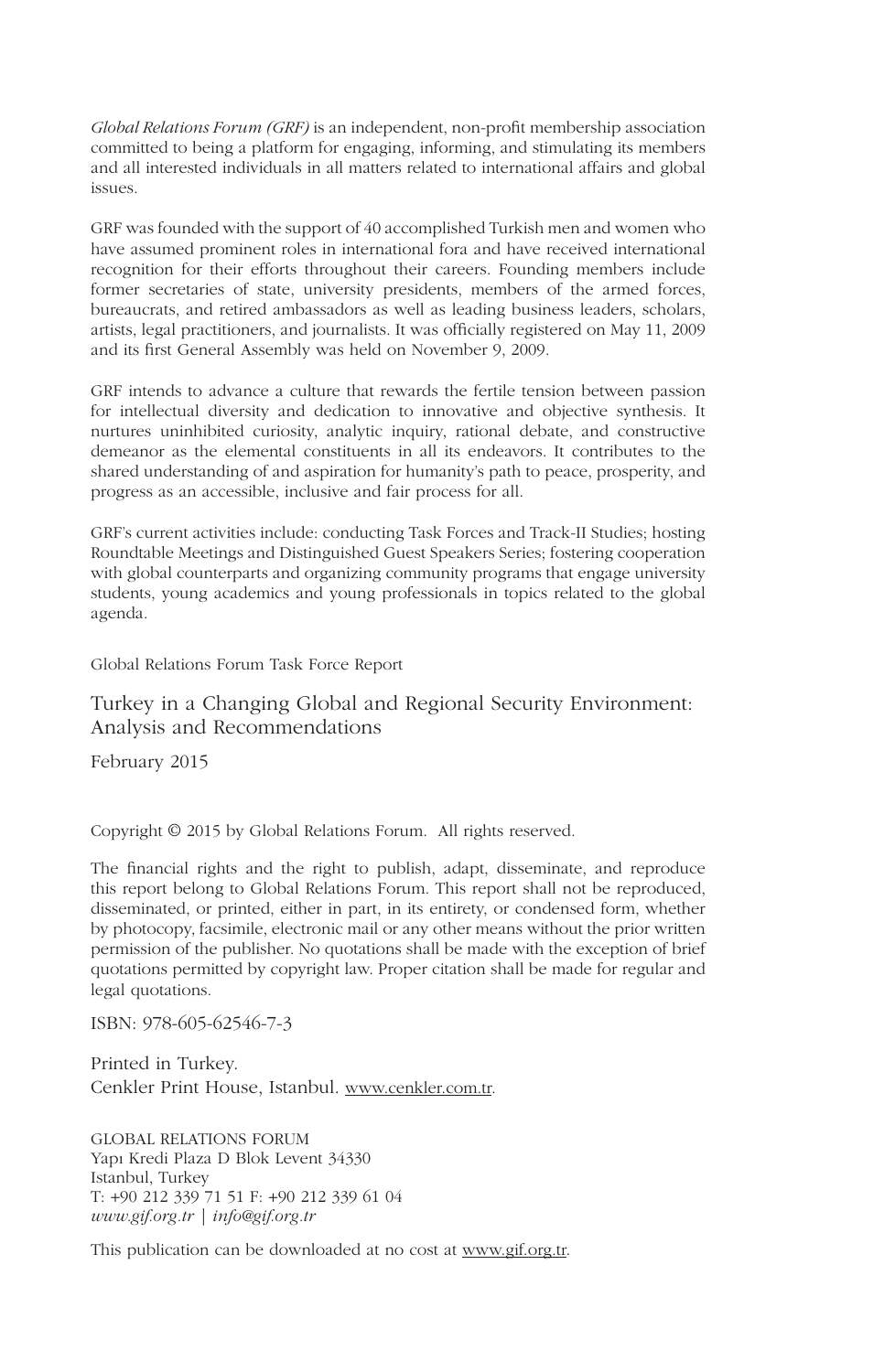# **TASK FORCE MEMBERS**

The Task Force members below reached a consensus on the framework and overall conclusions of this report. The members participated in the Task Force in their individual, not institutional, capacities. Thus, the opinions and views expressed in this Task Force Report do not necessarily represent the views of their institutions.

Oktar Ataman Gülnur Aybet

 $\ell\mu$ 

lww  $\epsilon$ Ergun Mengi lahir mengi di mengikan mengikan mengika di mengi mengika di mengi mengi mengi mengi di mengi mengi<br>Mustafa Özbey

Ümit Pamir **Ilter Türkmen** 

Ali Serkan Türkmenoğlu

Salim Dervişoğlu Memduh Karakullukçu

loung

Hüsamettin Kavi Sönmez Köksal

Erkut Yücaoğlu Nigar Ağaoğulları Yalınkılıç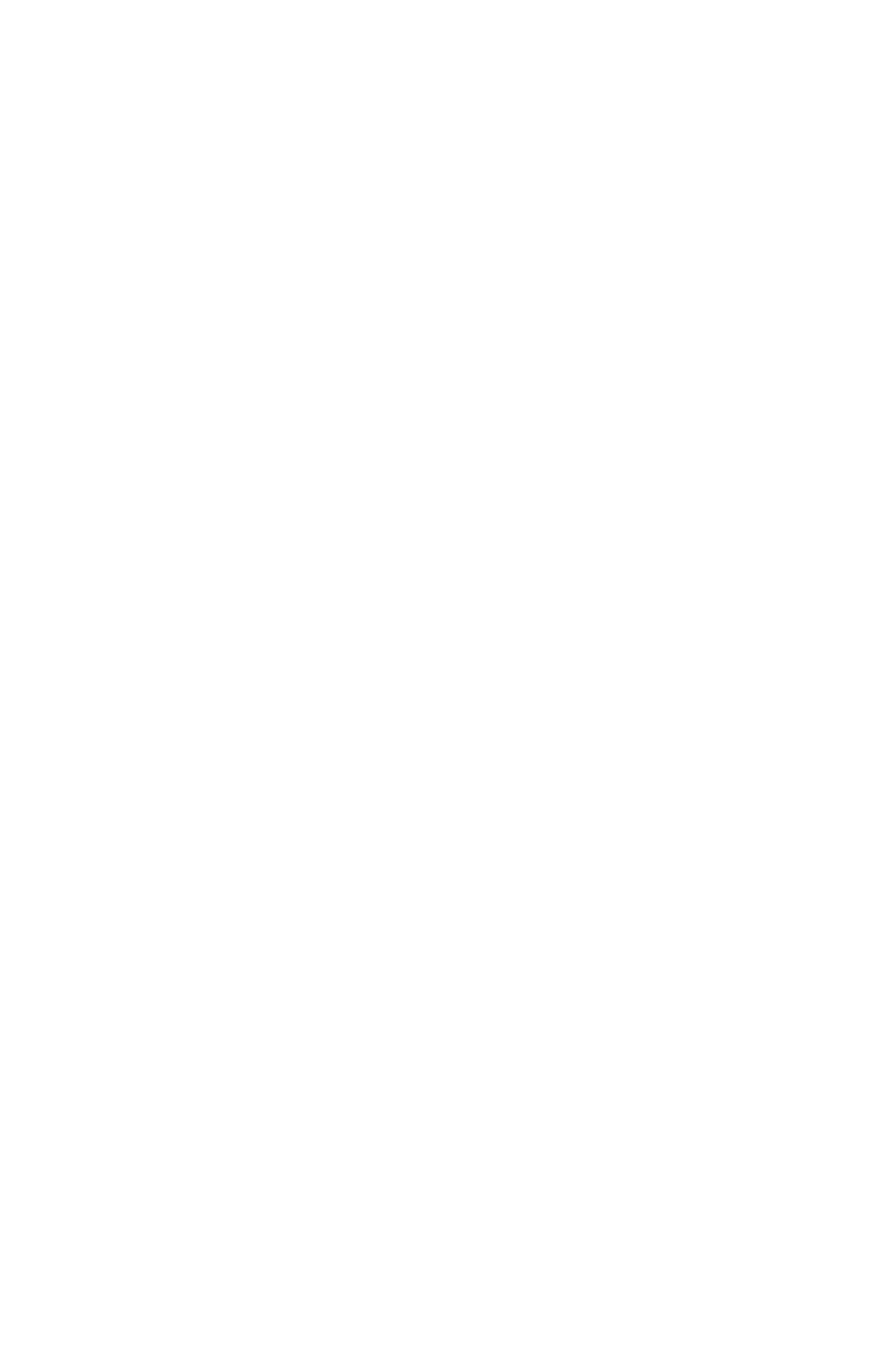# **CONTENTS**

|     | PRESIDENT'S NOTE                                                         | ix |
|-----|--------------------------------------------------------------------------|----|
|     | <b>CHAIRS' ACKNOWLEDGEMENTS</b>                                          | XV |
|     | <b>INTRODUCTION</b>                                                      | 1  |
|     |                                                                          |    |
|     | GLOBALIZATION, NEW SECURITY PARADIGMS,<br><b>AND GLOBAL RISKS</b>        | 5  |
| 1   | New Global Security Paradigms                                            | 8  |
| 2   | Major Global Risks and Threats                                           | 10 |
| 2.1 | Technology-Related Risks                                                 | 10 |
| 2.2 | Terrorism                                                                | 13 |
| 2.3 | Proliferation of Weapons of Mass Destruction<br>and Conventional Weapons | 14 |
| 2.4 | Climate Change                                                           | 15 |
| 2.5 | Economic and Financial Vulnerabilities                                   | 16 |
| 2.6 | Demography-Related Risks                                                 | 17 |
|     | THE GLOBAL GEOPOLITICAL LANDSCAPE                                        | 21 |
| 1   | The United States                                                        | 21 |
| 2   | The European Union (EU)                                                  | 26 |
| 3   | The Russian Federation                                                   | 29 |
| 4   | China and the Emerging Economies                                         | 32 |
| 5   | Global Institutions                                                      | 36 |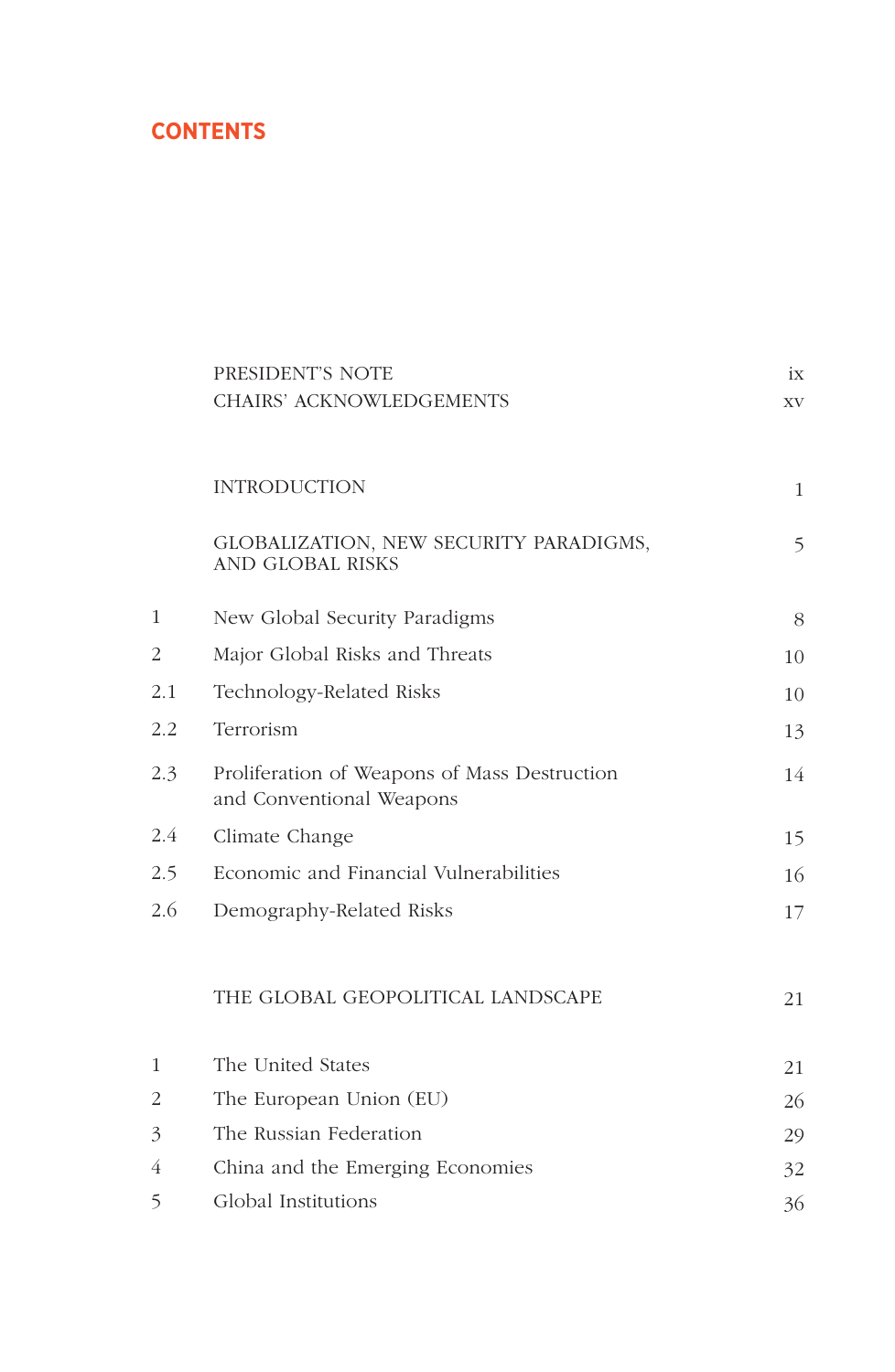| THE GEOPOLITICAL LANDSCAPE SURROUNDING TURKEY |  |
|-----------------------------------------------|--|
|-----------------------------------------------|--|

#### SOME OBSERVATIONS AND RECOMMENDATIONS ON TURKEY'S SECURITY POLICY AND INSTITUTIONS 55

| 1   | Policymaking                                  | 55. |
|-----|-----------------------------------------------|-----|
| 2   | Institutions                                  | 57  |
| 2.1 | Turkish Armed Forces (TSK)                    | 57  |
| 2.2 | Ministry of Interior                          | 60  |
| 2.3 | Ministry of Foreign Affairs                   | 61  |
| 2.4 | National Security Council (MGK)               | 62  |
| 2.5 | National Intelligence Organization (MIT)      | 63  |
| 2.6 | Undersecretariat for Defense Industries (SSM) | 64  |
|     |                                               |     |

# THE WAY FORWARD FOR TURKEY

| ADDITIONAL OPINION        | 69 |
|---------------------------|----|
| <b>TASK FORCE MEMBERS</b> |    |
| <b>GUEST SPEAKERS</b>     |    |

67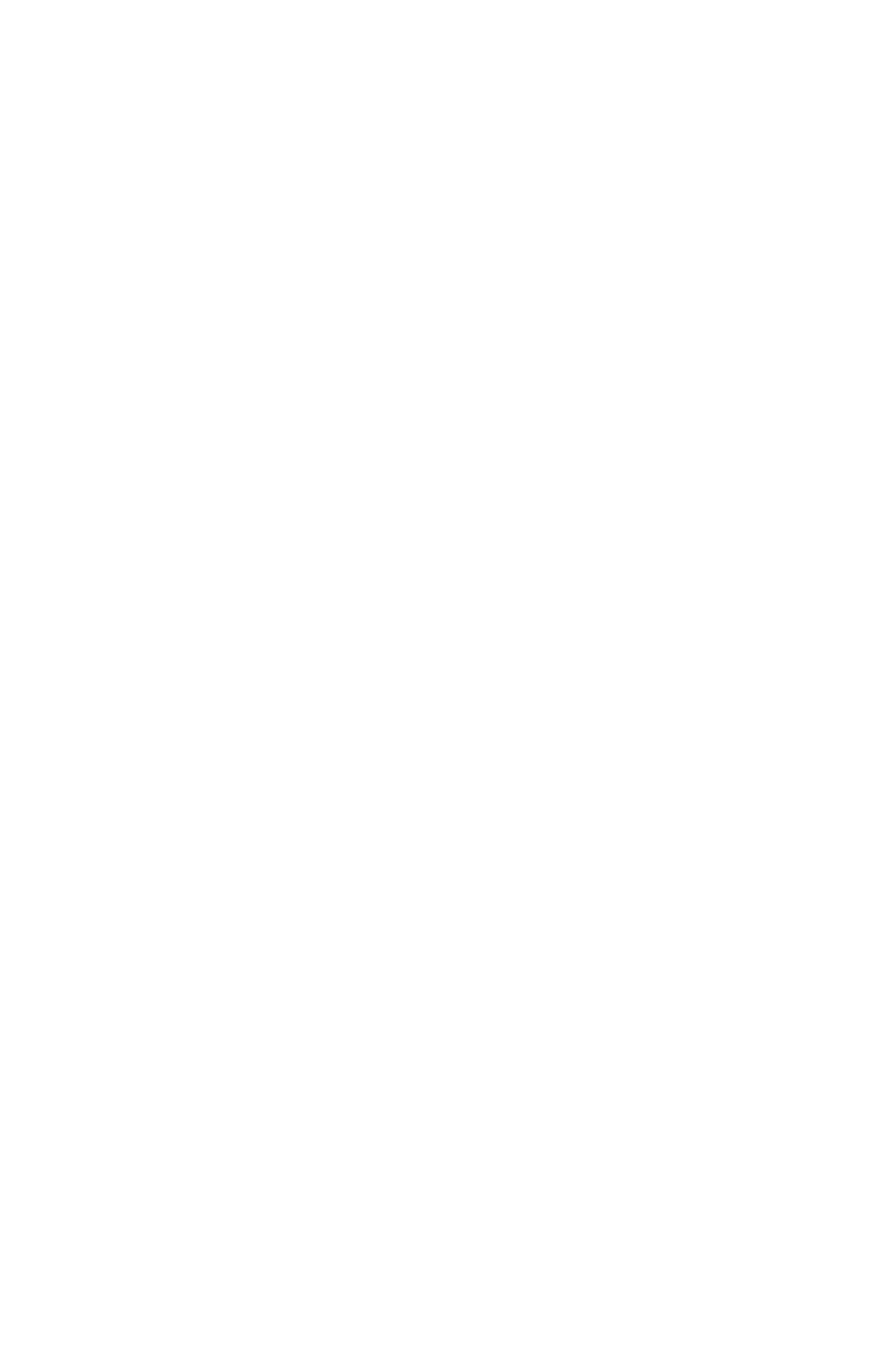# **PRESIDENT'S NOTE**

Analyzing national security strategies from a broad temporal and geographic perspective and imagining institutions for the unforeseeable is always a challenging endeavor. This task is even more exacting today in Turkey, as the nation faces collapsing state systems to its south, ceaseless concerns about uranium enrichment to its east, and the defilement of national borders and sovereignty to its north.

First and foremost, I would like to express my gratitude to the distinguished Co-Chairs and members of the Security Task Force for their time and dedication in undertaking this difficult task and drafting a thoughtful, insightful and balanced report.

In many places around the world, national security has moved beyond the conventional understanding of protection of life and property, and encompasses a broader and more layered conception that seeks to preserve societies' economic welfare, norms and values. While the scope of national security continues to expand, the plane on which security strategies and apparatus are built also keeps shifting. As technology advances and information flow accelerates, steady social equilibria become elusive. Societies are in a constant quest to recalibrate and reestablish that equilibrium.

Managing a dynamic social order while shielding it from threats coming from all directions will not be an easy task for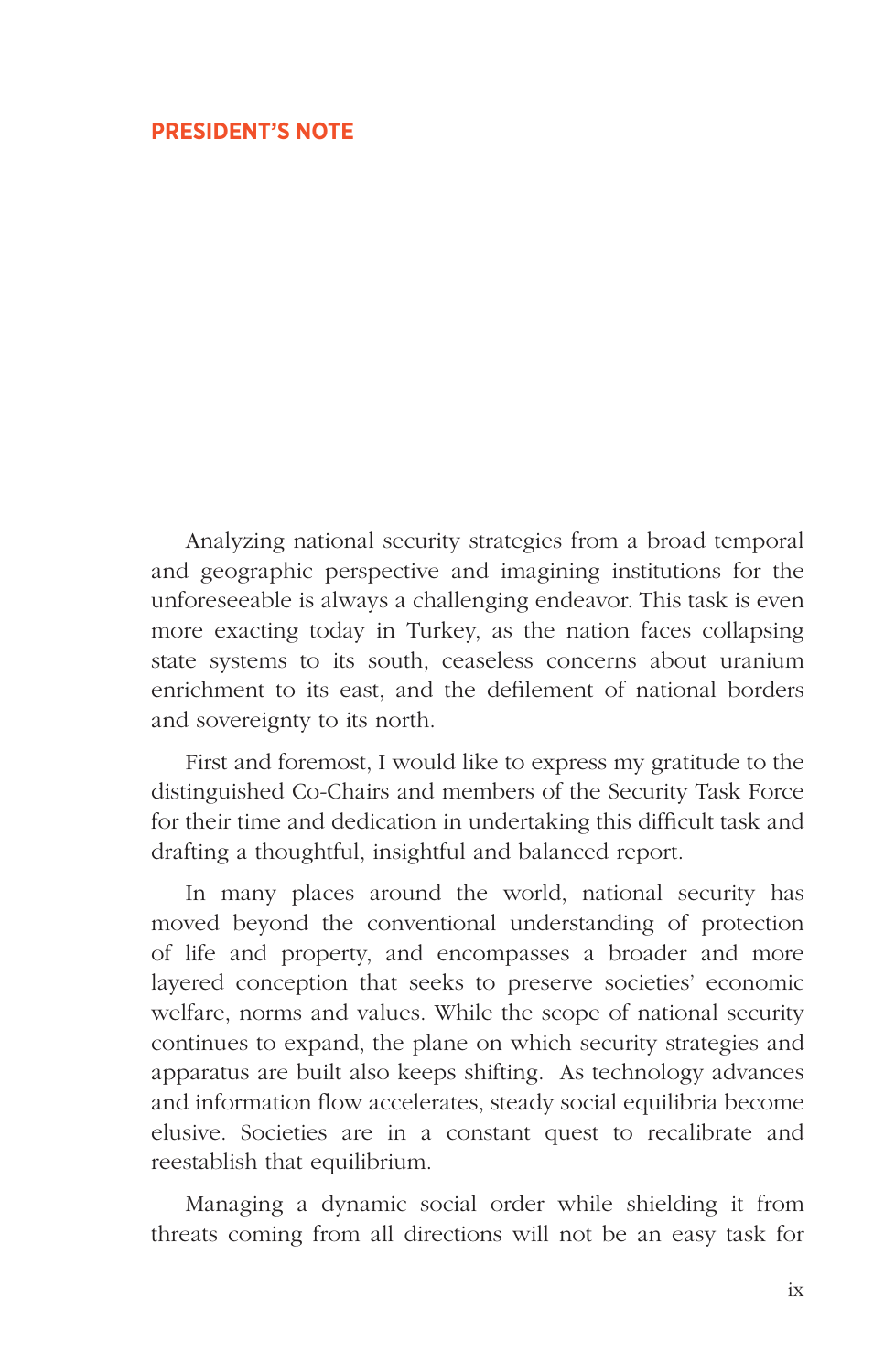any country. The challenge is both internal and external. On the internal front, as the scope of what we are trying to defend and the range of threats expand, it will be necessary to articulate, formulate, and build consensus around fundamental codes of our societal systems to guide and anchor security policies. On the external front, countries have to recognize that most emerging risks or their resolution have a global dimension. That leads to an emerging policy imperative to develop a true understanding of the "tensions of the global system" and to be an engaged, constructive actor in diffusing those tensions.

With respect to the internal dimension, two qualities of the societal systems are likely to be critical in determining the success of security policies for all countries.

The first is the necessity for countries to have a social consensus about the norms and values that they are trying to protect. The lack of a common understanding of what a society is trying to protect makes the problem of security intractable. Certain societies are attempting to address this question based on the majoritarian norms and values that have their roots in their history, tradition, religion and culture. Yet majority lifestyles that are backed with only history or tradition-anchored norms flounder in managing the dynamism and emerging diversity of societies. Other societies are trying to preserve meta-values and social meta-structures that can accommodate different lifestyles and values. However, these pluralistic societies are also facing confusion about their fundamental consensus. A whole range of tensions stemming from issues like income distribution, securityprivacy fault-lines and immigration policies are undermining the resilience of the existing social equilibrium underpinned by pluralist meta-values. Current global dynamics render social consensus on shared values and structures more essential but, at the same time, make it more difficult to attain sustainable pluralism.

In its survey of Turkey's national security, our Task Force Report recognizes this underlying tension. The Report situates social consensus on key meta-values and meta-structures such as the rule of law, fundamental rights and freedoms, and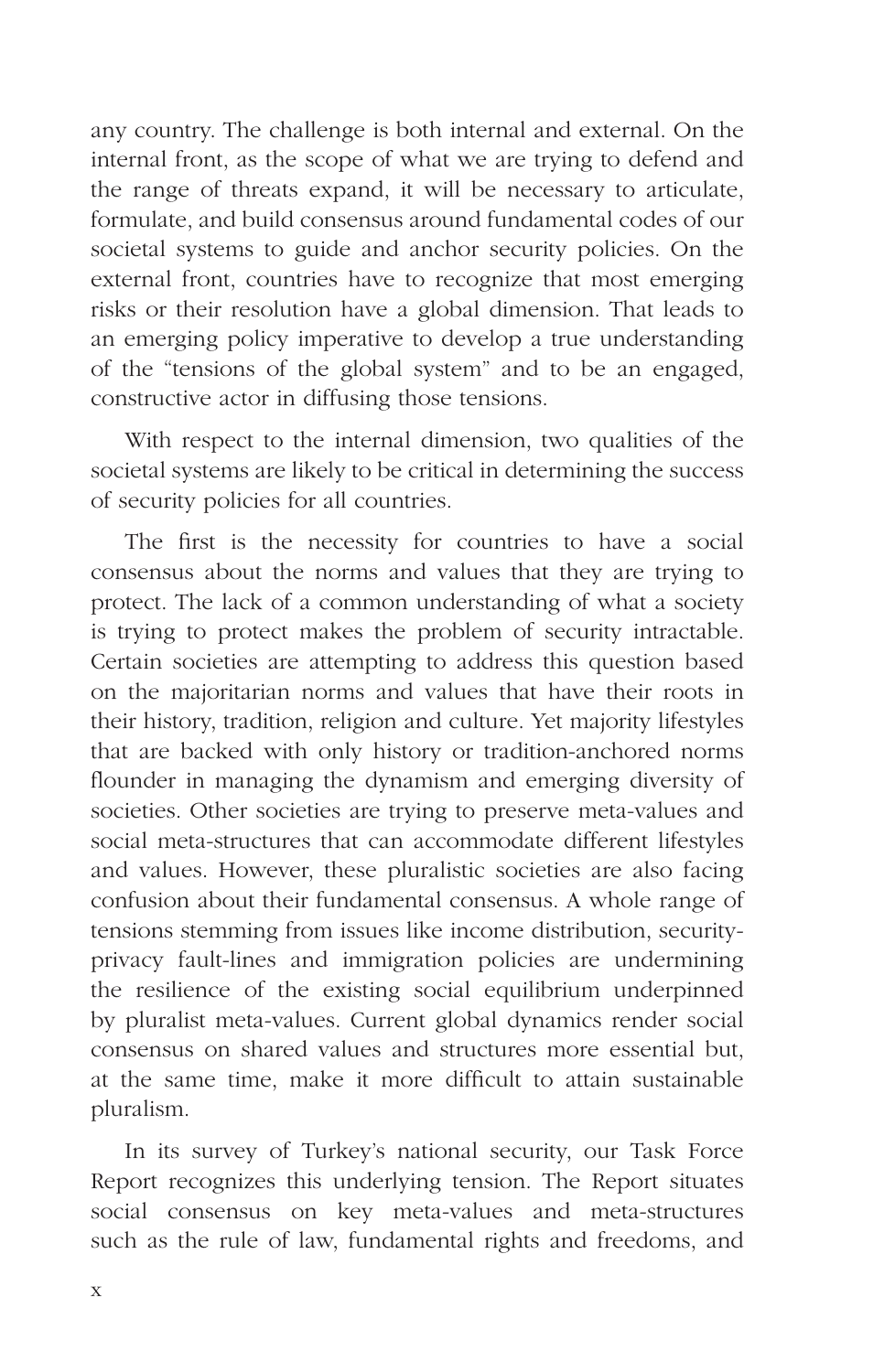constitutional democracy at the center of security policy thinking. Not only must Turkey ensure a *modus vivendi* on common norms and conciliatory meta-values and meta-structures, but it must also maintain its steadfast determination to protect this pluralistic consensus.

The second important system quality on the internal front that requires attention for the upcoming era relates to the relationship between the society and its security institutions. Societies are structured to eliminate or contain threats mainly through security institutions. Operational trust among society and these institutions is a key prerequisite of a sustainable security paradigm. A well-functioning, healthy relationship requires that the security institutions operate within accountable and transparent political and social structures. Corrosive mistrust of various segments of a society towards the objectives or methods of its security institutions weakens the ability to manage security threats effectively. Fostering social trust is possible only through the meticulous enforcement of institutional and legal structures such as democratic control, conformity with fundamental rights and freedoms, and accountability. Security cannot be considered in isolation from institutions and the trustworthiness of these institutions in the eyes of the public.

On the external front, many tensions build up in interaction with global dynamics, and countries can neither avoid their consequences nor resolve them on their own. Therefore, countries must recognize the links between global dynamics and their national security risks. Liberal democracies that contemplate turning inward or compromising their values due to their economic or security-related concerns ignore this long-term trend at their own risk. On a very different plane, societies that have been stuck in a flawed model of political, social and even economic isolation from the world are facing ruinous consequences. In the current global context, social tensions and opportunities emerging in other parts of the world are not distant realities that can be ignored. No society can afford to be merely a concerned bystander or pursue a strategy of isolation. That mindset seems neither prudent nor realistic at this point in history.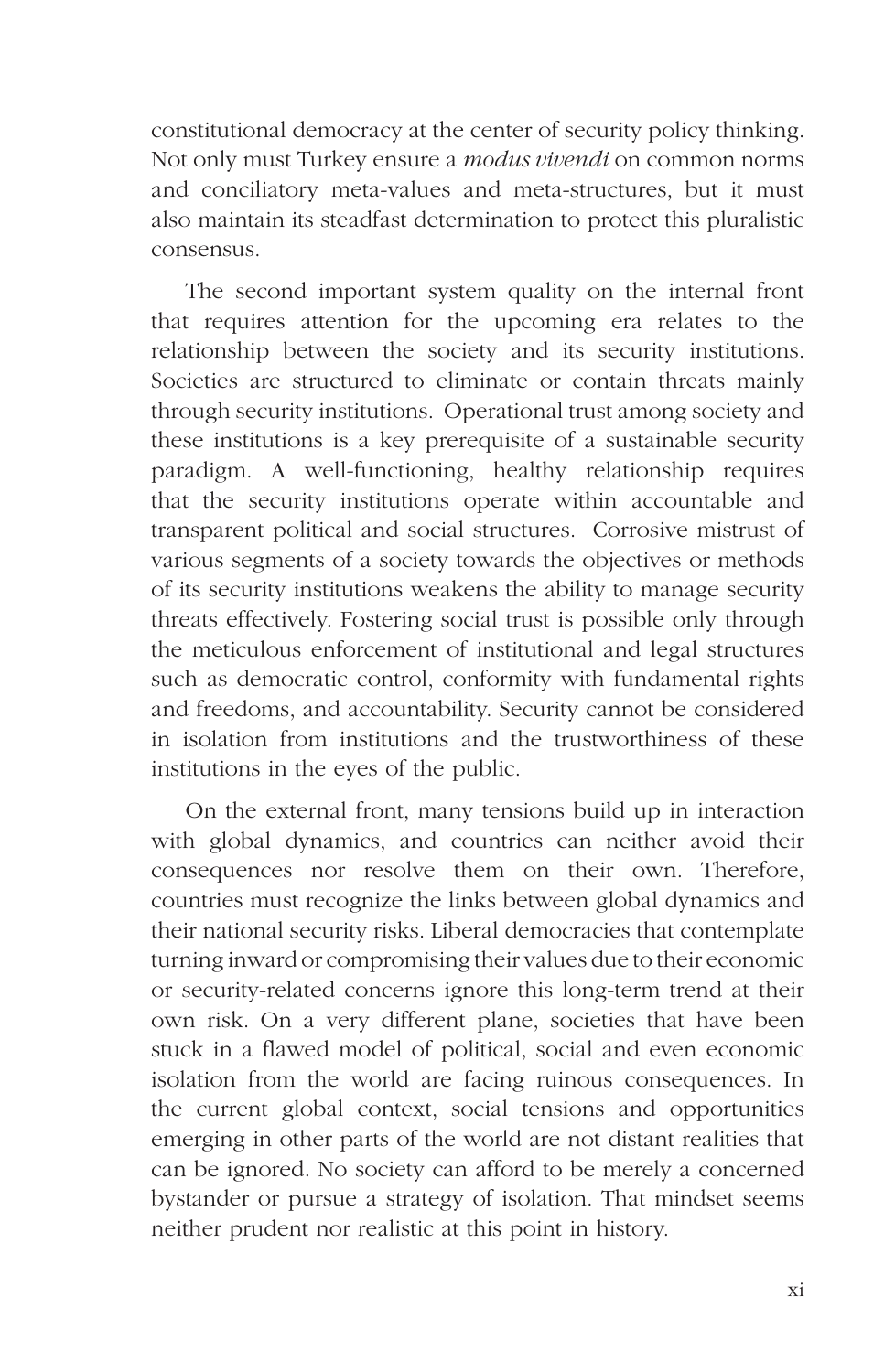In this context, national security policy requires contributing to the diffusion of global or regional tensions before they turn into threats and also to the resolution of manageable conflicts before they turn into structural security quagmires. The prerequisite for such an approach is to closely follow and comprehend the intricacies of these systemically important tensions as they develop. The Task Force recognizes this need and provides a framework to conceptualize the reciprocal relations between Turkey's security policies and the world's accumulating challenges.

Overall, the Task Force has undertaken an ambitious effort to analyze the trajectory of global security risks, assess Turkey's adaptation to the new security context, and offer institutional recommendations within this framework. Numerous contributions by prominent experts at our meetings shed light on the roadmap that was developed.

I would like to extend my most sincere thanks to all members of the Task Force, who, with their diverse expertise and experience, demonstrated dedication and patience throughout this lengthy and demanding process.

Our Task Force Co-Chairs Ambassador Sönmez Köksal and Admiral Salim Dervişoğlu played a critical role in steering this process. Our Co-Chairs' resolve, rigor, patience, and commitment to reach a consensus inspired the whole effort.

We are deeply grateful to Ambassador Ümit Pamir for devoting his valuable time to this study, especially during the drafting process. His intellectual vigor, extensive knowledge of and experience with the issues, and sensitivity to linguistic nuance contributed immensely to the final report.

We owe special thanks to Admiral Mustafa Özbey for assuming the primary responsibility for drafting the text. In this long process of consensus building, his dedication, resolve, and enthusiasm were indispensable.

Our Task Force Director and the Executive Director of GRF, Ms. Nigar Ağaoğulları Yalınkılıç, and Project Associate Ali Serkan Türkmenoğlu demonstrated personal ownership for this far-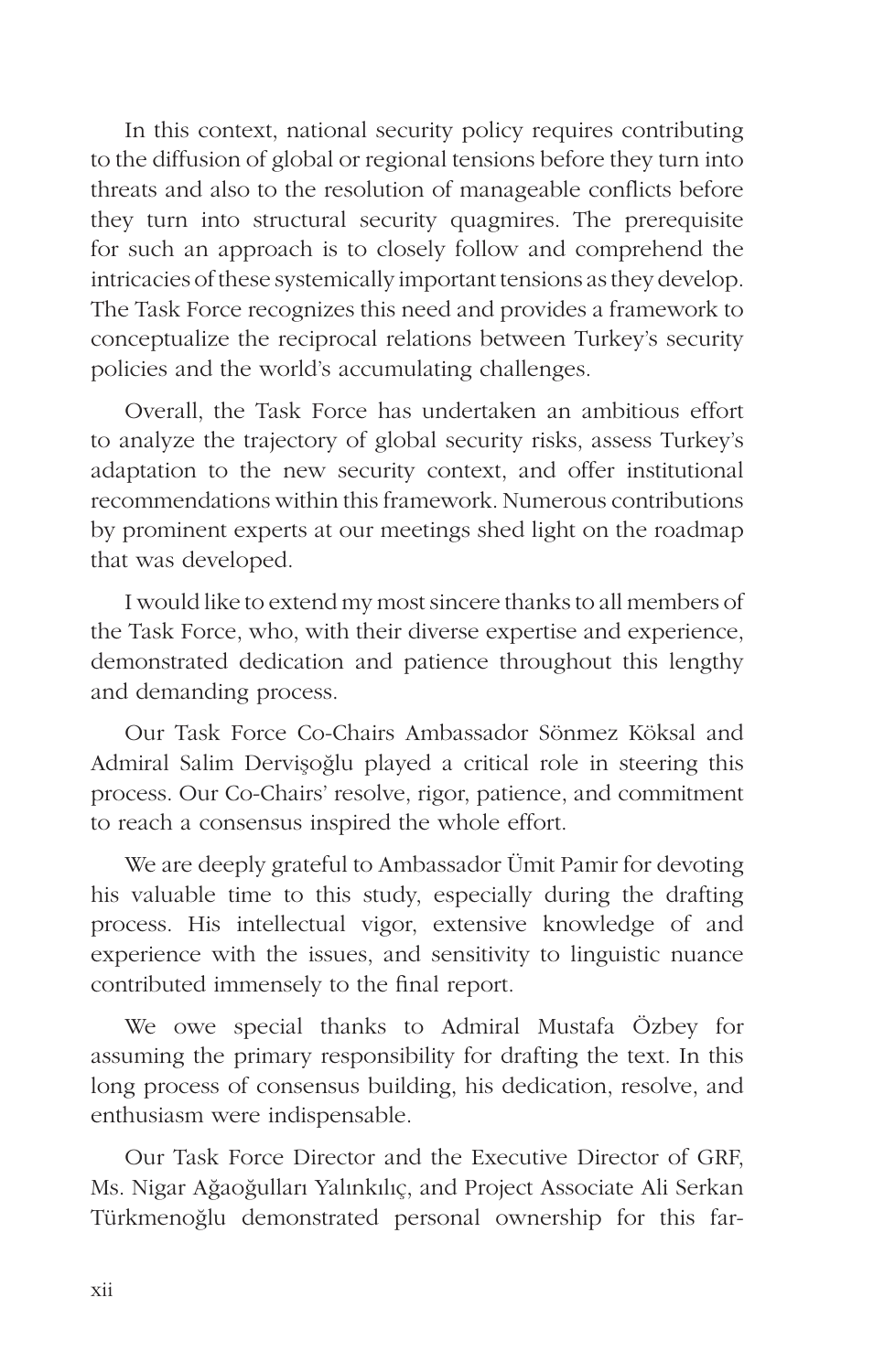reaching effort with an unwavering commitment from beginning to end, from the smallest detail to the most abstract concepts. I congratulate and thank them both for their patience, diligence, and good judgement. Finally, I would like to thank GRF Program Director Ms. Ezgisu Biber for her meticulousness and insightful suggestions in the tedious editing of the English text.

At a time when the scope of security is rapidly expanding and globalizing in a way that defies national borders, it is an ambitious and challenging effort to make enduring analyses and recommendations. Prepared in such a complex policy field, the Task Force Report highlights many valuable insights that are distilled from the shared wisdom and common sense of Turkey's historical experience with security considerations in a very difficult corner of our globe. I hope that these observations will enrich and guide all efforts in addressing threats and crises which remain yet unforeseen, and that the report's insights will inform and advance policy processes in the years to come.

# Memduh Karakullukçu

*GRF Vice-Chairman & President*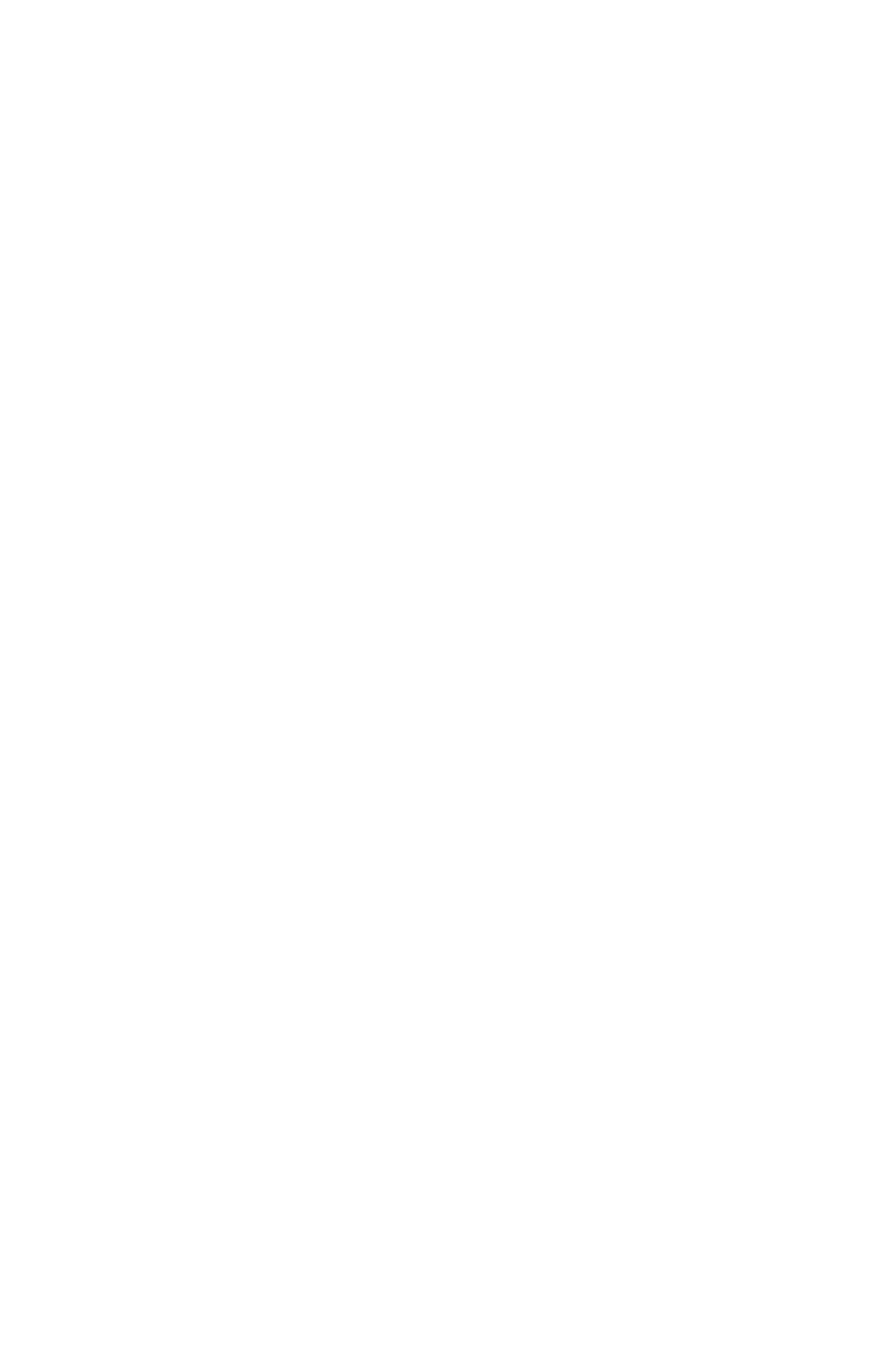# **CHAIRS' ACKNOWLEDGEMENTS**

Globalization has triggered new exigencies and challenges for international society, of which Turkey is an inseparable part.

In addition to these imbalances and uncertainties, recent developments in Turkey's neighborhood render it acutely susceptible to novel risks and threats.

Considering Turkey's unique but challenging geopolitical position, it is imperative to attentively observe developments in the global system and in the global balance of power and those in Turkey's close proximity, and at the same time to formulate dynamic policies that guarantee the country's security in the face of potential risk and threats.

Policymakers in state institutions are monitoring these risks and threats and drawing on their knowledge and experience to devise appropriate strategies. Yet the concept of security has widened in recent years into a common concern and responsibility for individuals as well as all segments of society.

Moving forward, civil society organizations must contribute intellectually to the debate about security policies in all countries.

This Task Force Report aims at sharing with the public the knowledge, experience, and views of GRF's members, who have had ample experience and achievements in state institutions, academia, and business on security-related matters.

Bearing in mind that this effort is a pioneer in this field and in view of the inherent sensitivities of defining and analyzing security issues, the Task Force worked throughout an intense and extensive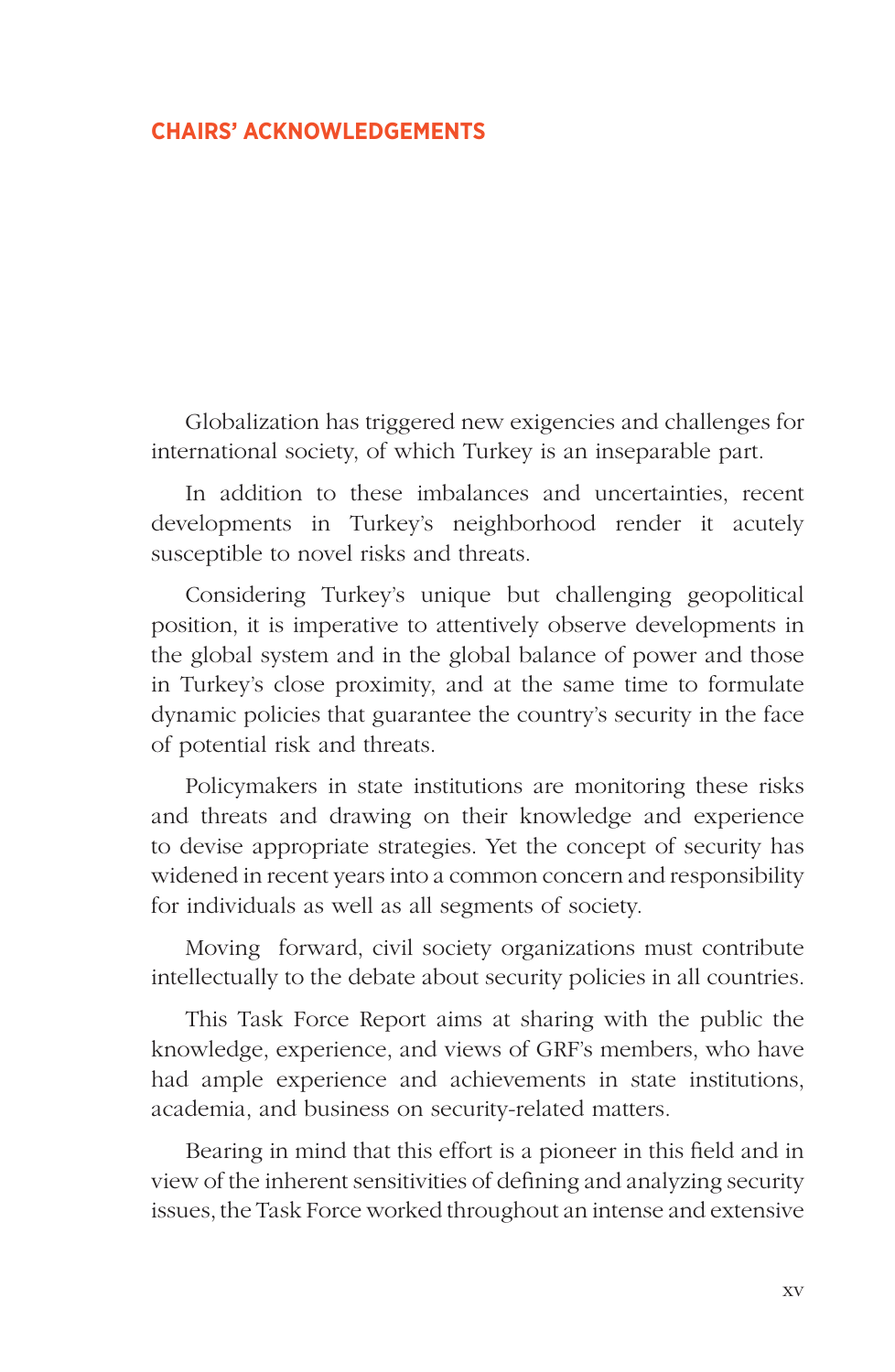calendar. It also hosted numerous distinguished speakers, who are experts and valuable assets in their respective fields. We thank the following individuals for their horizon-broadening contributions: Geoffrey Aronson, Director of the Foundation for Middle East Peace; Prof. Sertaç Hami Başeren, Department of International Relations Faculty Member at Ankara University; Murad Bayar, Former Undersecretary of Defense Industries and Prime Ministry Senior Advisor; Prof. Temel Belek, Former Vice President and Department of Mechanical Engineering Faculty Member at Istanbul Technical University (İTÜ); Ambassador Hüseyin Diriöz, Former Assistant Secretary General of NATO; Prof. Ekrem Ekinci, Former Vice President and Department of Chemical Engineering Faculty Member at İTÜ; Ambassador (Ret.) Rogelio Francisco Emilio Pfirter, Former President of Organization for the Prohibition of Chemical Weapons (OPCW); Prof. Serhat Güvenç, Department of International Relations Faculty Member at Kadir Has University; Ambassador Dr. İbrahim Kalın, Presidential Spokesperson and Former Prime Ministry Deputy Undersecretary and Senior Advisor; Prof. Ali Karaosmanoğlu, Director of the Center for Foreign Policy and Peace Research; Ambassador Ali Naci Koru, Deputy Minister of Foreign Affairs; Ambassador (Ret.) Murat Özçelik, Former Undersecretary of Public Order and Security Bureau; Prof. Gencer Özcan, Department of International Relations Faculty Member at İstanbul Bilgi University; Dr. Ali Vaez, Senior Iran Expert at International Crisis Group (ICG); Prof. Fatoş Yarman Vural, Department of Computer Engineering Faculty Member at Middle East Technical University (METU); and Dr. Ömer Faruk Yarman, Former HAVELSAN Executive Director.

As Co-Chairs of this Task Force, we extend our appreciation and gratitude to all of its participants, who have patiently contributed to the preparation of this report by sharing their experiences and expertise. We owe special thanks to Ambassador (Ret.) Ümit Pamir, one of the exceptional figures in Turkish diplomacy concerning strategy and security issues, for sharing not only his profound knowledge and experience, but also his valuable time with us. We are also very grateful to Retired Admirals Mustafa Özbey and Ergun Mengi for their most valuable contributions in drafting this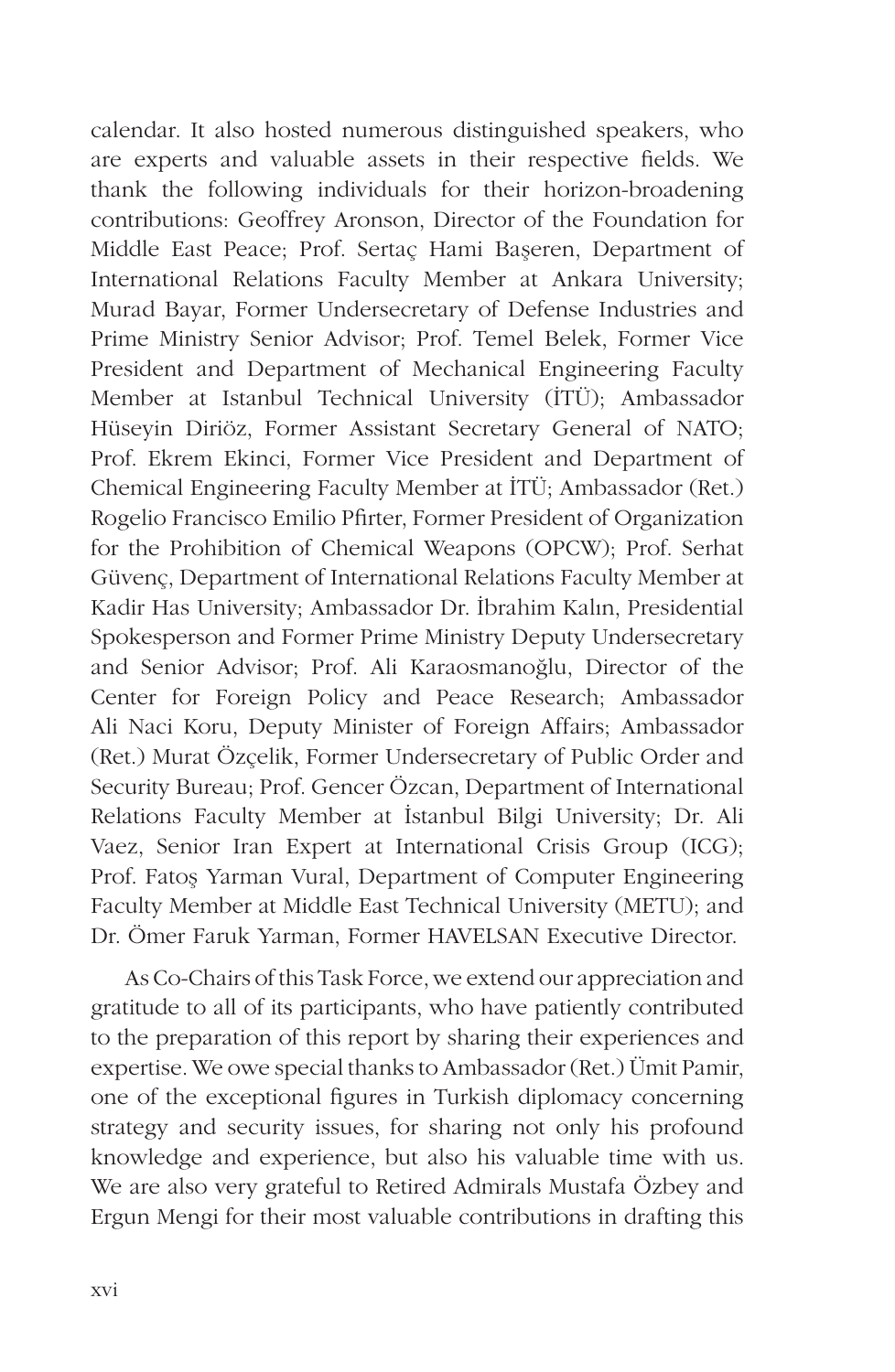report. Finally, we extend our deepest appreciation to Former Undersecretary of the Ministry of Foreign Affairs Ambassador (Ret.) Ertuğrul Apakan who, with his broad experience, has contributed significantly to finalizing this report.

As ever, GRF Vice-Chairman and President Memduh Karakullukçu guided us with his contributions and observations based on extensive knowledge, logic, and rationality. Our special thanks go to the Task Force Director and GRF Executive Director Nigar Ağaoğulları Yalınkılıç for her exemplary work, devotion, inexhaustible meticulousness, and valuable contributions. Project Associate and GRF Program Director Ali Serkan Türkmenoğlu's undiminishing enthusiasm during the drafting of this report is beyond praise. We thank him for his contributions and tenacity that have made this report possible.

Naturally, while analyzing such a complicated subject as security, we cannot offer definitive conclusions and recommendations. Our aim as a civil society organization is to present our views to the public, stimulate new thinking about security, and provide an audacious example for similar institutions and organizations.

Finally, we will consider ourselves successful in this endeavor to the extent that this report contributes to Turkey's panoply of ideas and insights.

### Sönmez Köksal, Salim Dervişoğlu

*Task Force Co-Chairs*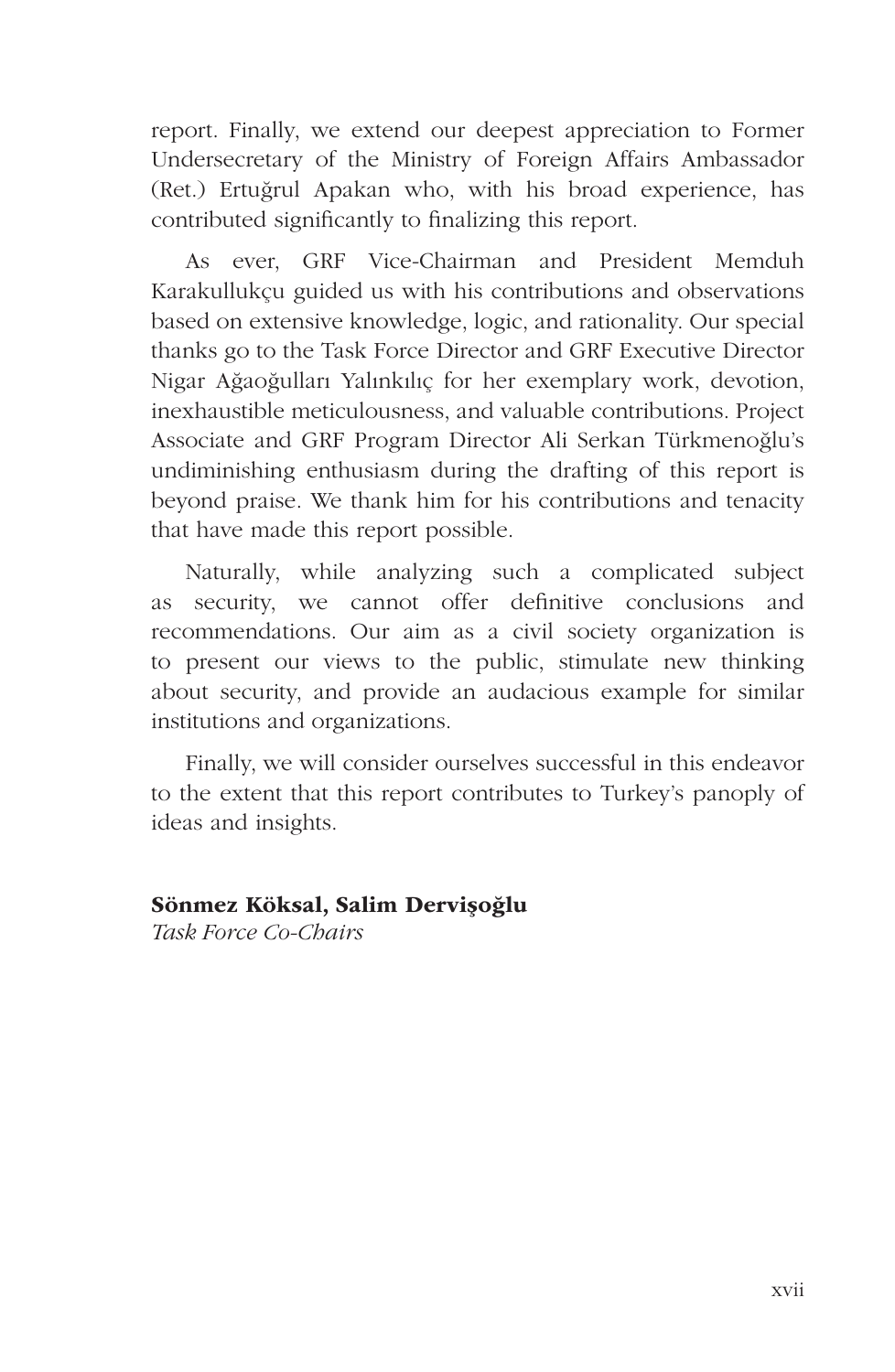*"In light of the major developments that have taken place in every field over the last 20 to 30 years, Turkey must examine all aspects of its security at the national, regional, and global levels and make substantive periodic assessments that can yield farsighted recommendations. As Global Relations Forum, we hope that this report encourages similar undertakings that will contribute to the vital issue of Turkey's national security."*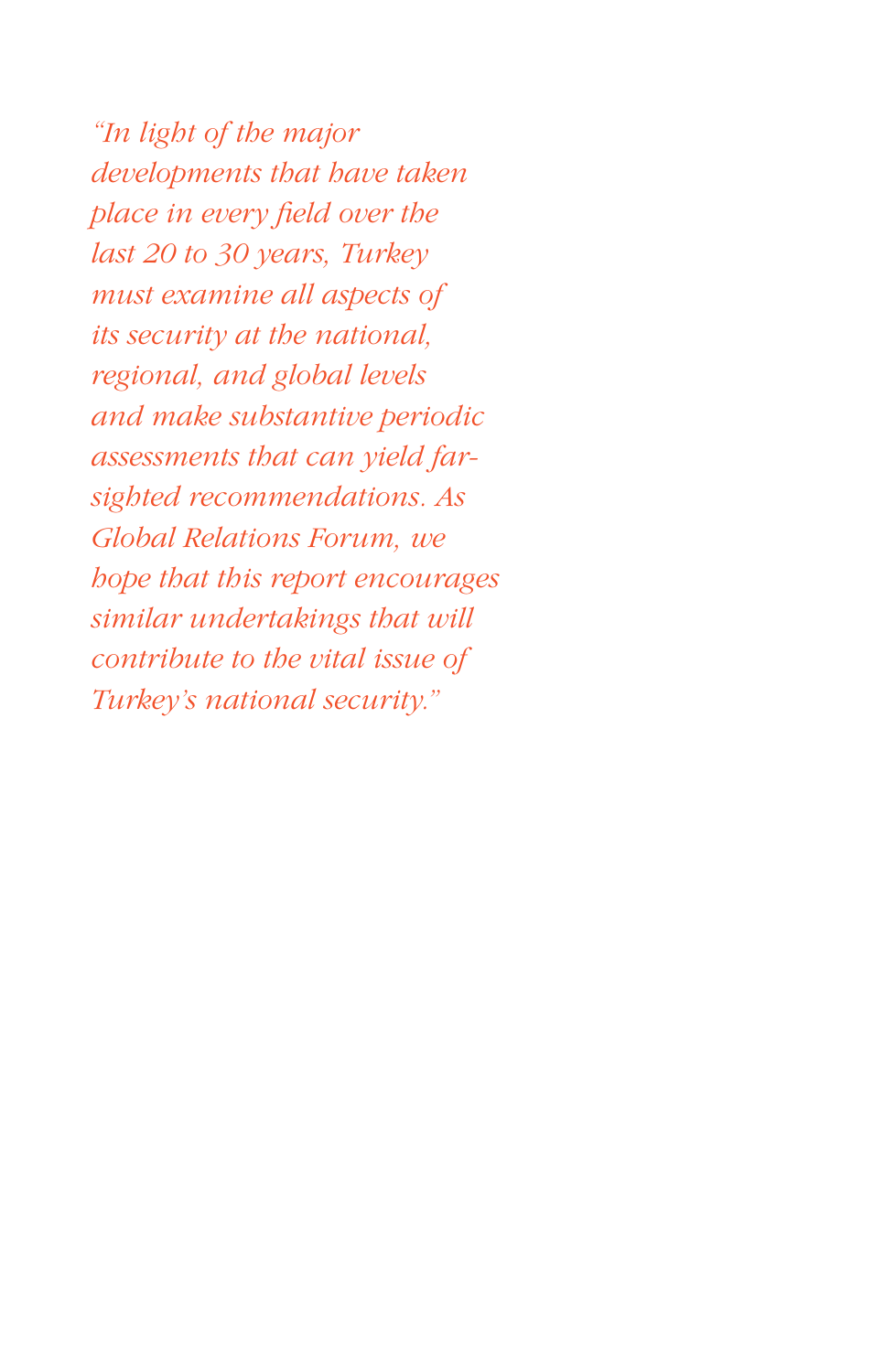# **INTRODUCTION**

The dynamics of globalization are transforming humanity on myriad levels. Uncertainties and chaotic situations are limiting the scope of predictability for policymakers. New actors are challenging the global system and its values and influencing world events, as Western countries' share of global welfare is declining. The extraordinary revolution in information technology (IT) over the last three decades is also becoming entrenched in every aspect of our lives while we cannot yet anticipate the cost of our dependency. In addition, human pollution and destruction of the environment are eroding the world's ecosystem, greenhouse gas emissions are approaching a critical threshold, and climate change is giving rise to potential disaster scenarios.

Moreover, globalization and demographic changes are amplifying the risk of conflict over humanity's basic needs such as food, raw materials, water, and energy. At the same time, terrorism, weapons of mass destruction, drug trafficking, radical religious movements, transnational crime organizations, natural disasters, illegal migration, refugee movements, and human trafficking are assuming an international character and are impacting our daily lives.

The EU can no longer produce welfare at a scale on par with the past and is dealing with its own issues related to governance, integration, and the search for identity. At the same time, the United States is seeking new strategies to deal with its economic, social and financial problems, which are affecting other countries as much as the United States itself. Meanwhile, societies searching for fair and just governance, including Turkey, are voicing their demands more loudly, and individuals are attaining greater awareness thanks to IT, which in turn diminishes the effect of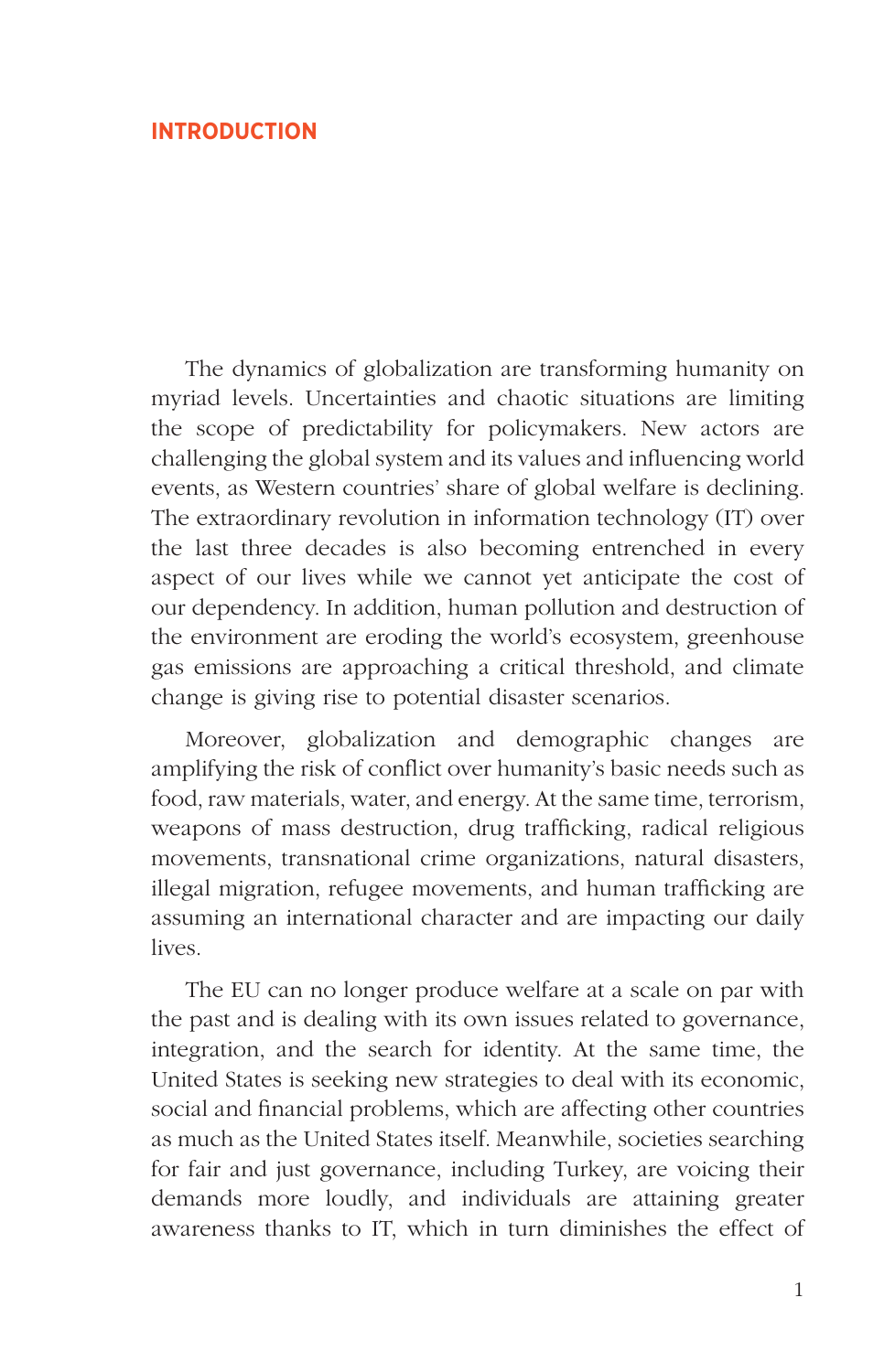state-oriented information. State administrations, for their part, are having trouble convincing societies of their arguments, now that citizens can turn to different sources of information. In the process, the principle of non-intervention in the internal affairs of states is being tested, the concept of sovereignty is losing its conventional definition, and the notion of shared sovereignty is expanding to new fields. As a result, the principle of selfdetermination is coming to the fore even in developed countries, and people are more intensely questioning the effectiveness and legitimacy of international institutions in tackling global challenges.

On the other hand, there are positive developments, too. For instance, the ratio of people living below the poverty line is gradually decreasing, while the middle class is expanding exponentially on the global scale. The significant growth of the middle class is also encouraging social movements, as the masses are creating opportunities to make their voices heard *(vox populi)*. In addition, the global literacy rate is rising, and the accelerated rate of globalization and information flow over social media are increasing unofficial ties between countries and therefore the cost of future interstate conflicts, which is in turn reducing their likelihood.

Yet continental, regional, and national discrepancies in the distribution of global income, combined with limited resources, may increase the potential for conflict worldwide.

Amidst these cross currents, the security and economic problems of Turkey's neighbors are worsening. Deepening sectarian polarization is threatening Turkey's security and is exacerbating the already explosive conflicts and instability in the Eastern Mediterranean, Black Sea, the greater Middle East, and the Caucasus.

Recent developments inside and outside Turkey are also affecting Turkish domestic and foreign policy. Turkey must be able to assess how changes in its neighborhood affect global dynamics and the country itself and to adapt its security approach swiftly as developments emerge.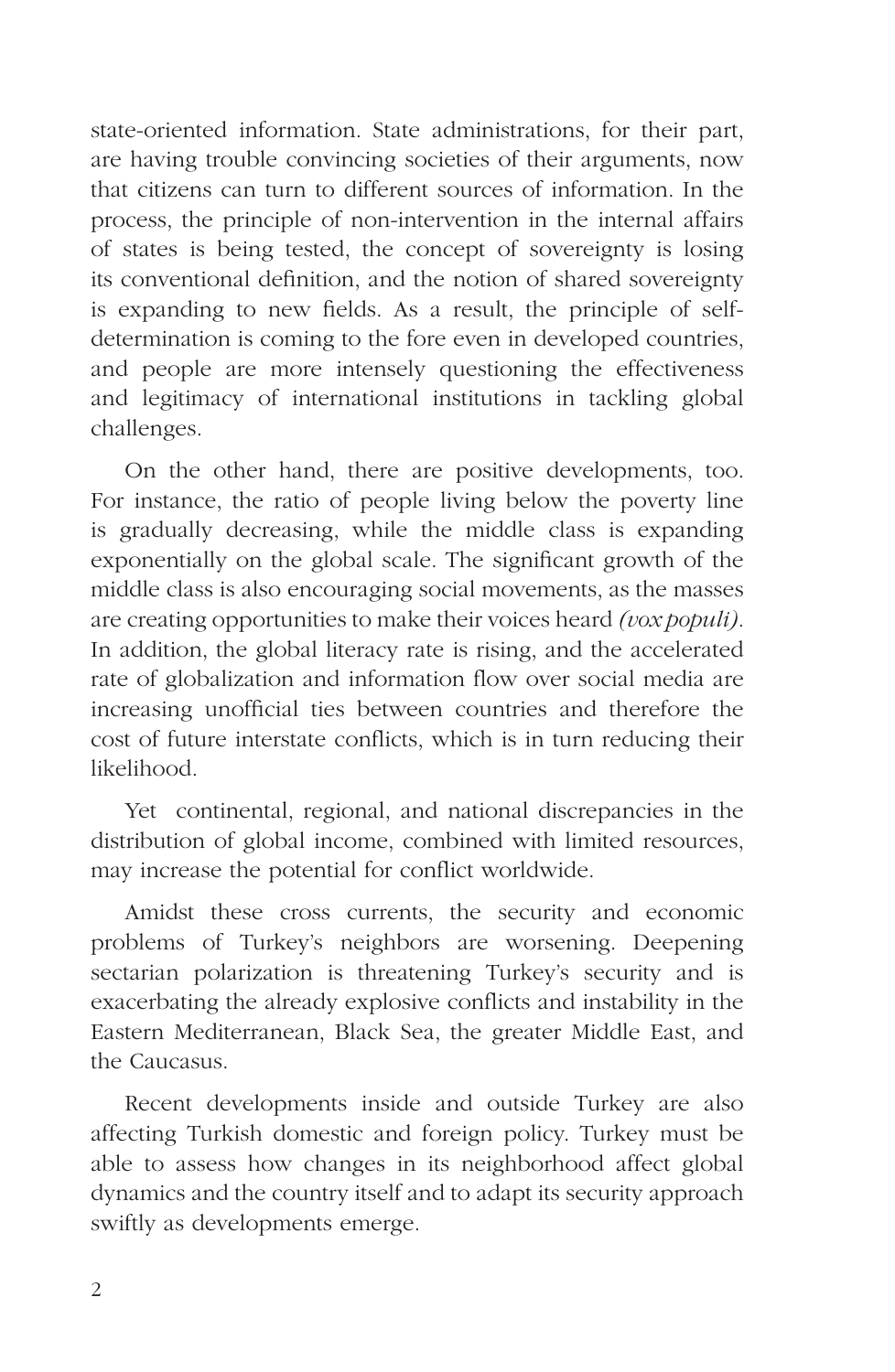Turkey must harness its geography, history, and cultural heritage to understand regional developments and adjust its security policy accordingly. Since predicting crises is difficult, crisis management will be paramount. Whereas Turkey's national security policies were historically designed to respond to "military threat perceptions," today they need to encompass a much broader scope.

Since 2013, Turkey has changed its primarily armed strugglebased strategy against the PKK terrorist organization to a negotiation-based strategy. If this initiative succeeds, it will positively affect the economic, social, and security-related spheres for Turkey and the region. If it fails, there will be negative consequences, including the deepening of domestic conflicts. Meanwhile, the disintegration of Syria and Iraq and the settlement of new terrorist groups such as the so-called Islamic State (ISIS) to the south of Turkey may aggravate the instability in this already tumultuous region.

In light of the major developments that have taken place in every field over the last 20 to 30 years, Turkey must examine all aspects of its security at the national, regional and global levels and make substantial periodic assessments that yield far-sighted recommendations. As Global Relations Forum, we hope that this report encourages similar undertakings that will contribute to the vital issue of Turkey's national security.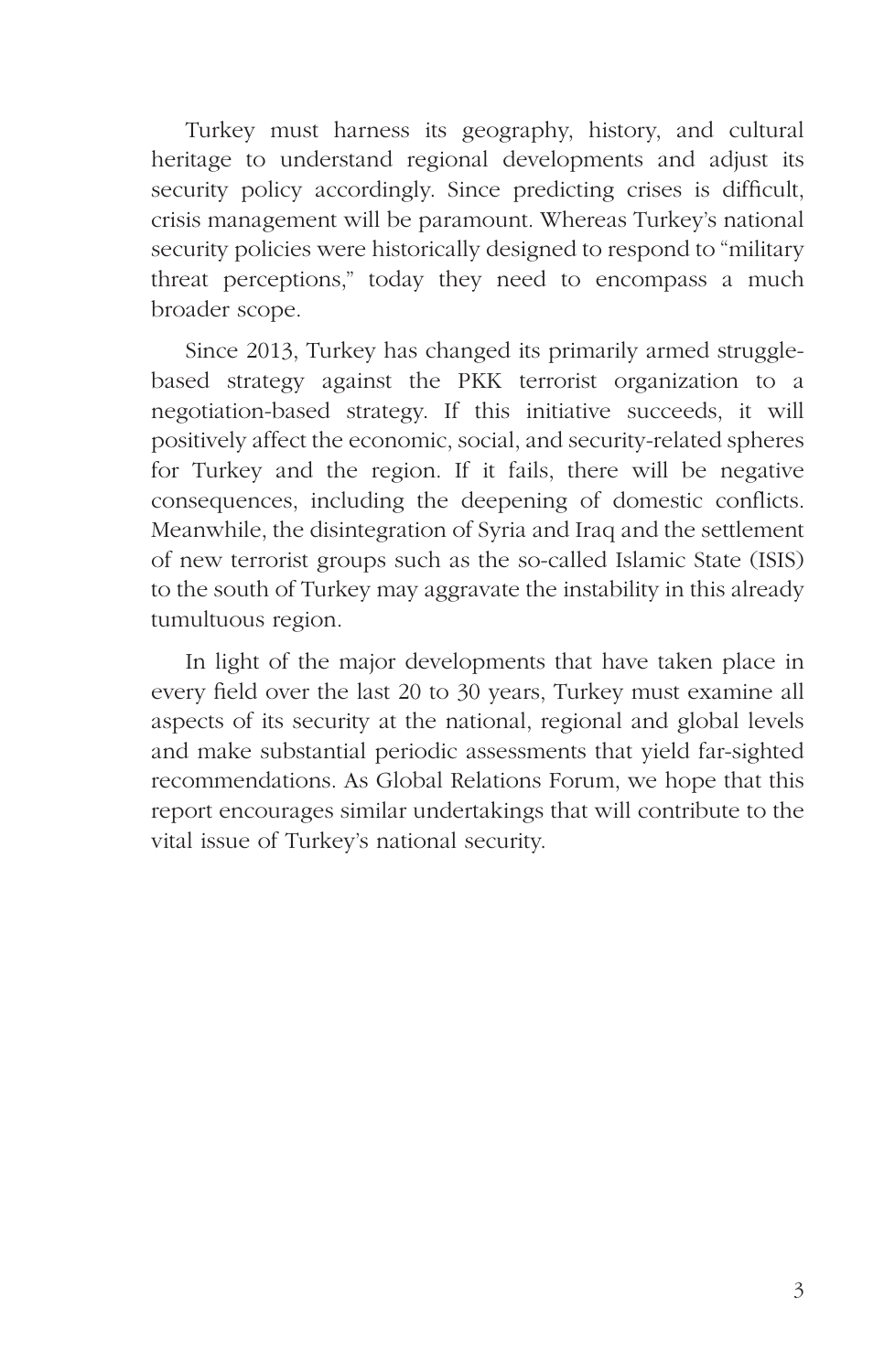*"Globalization laid the groundwork for the spread of democratic values and the market economy, but it also accelerated both segregating and unifying tendencies over people and nations. During the Cold War, the perception of security was focused on military threats, whereas with globalization, social, economic, demographic, technological, commercial, and financial threats have come to the fore."*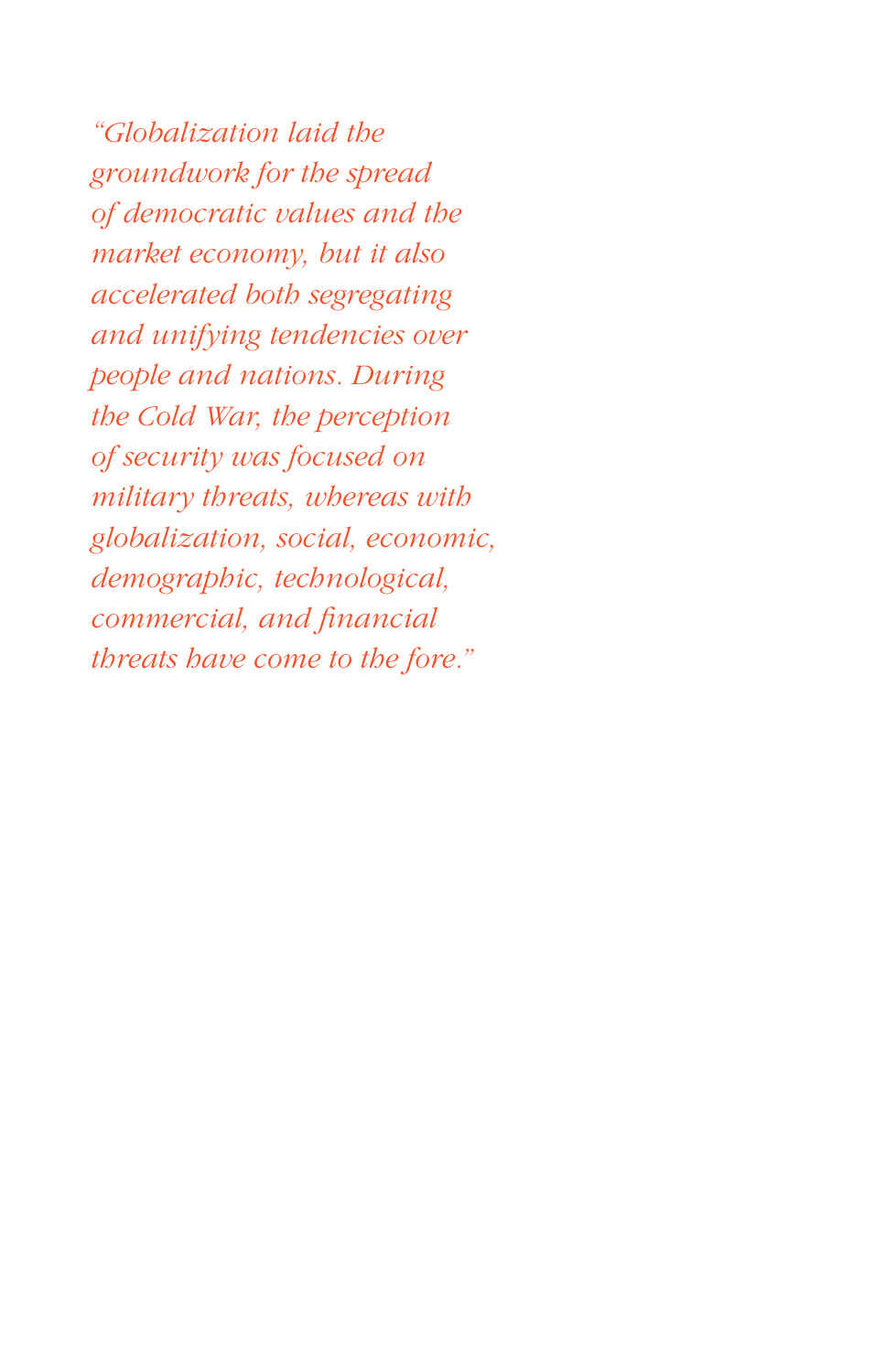# **GLOBALIZATION, NEW SECURITY PARADIGMS, AND GLOBAL RISKS**

The relatively peaceful atmosphere that emerged after the Cold War, together with advancements in IT, leant new momentum to the process of globalization. Globalization laid the groundwork for the spread of democratic values and the market economy, but it also accelerated both segregating and unifying tendencies over people and nations. During the Cold War, the perception of security was focused on military threats, whereas with globalization, social, economic, demographic, technological, commercial, and financial threats have come to the fore.

Since the end of the Cold War, national borders and sovereignty have been abraded; states have become more interdependent due to the market economy; state-specific security is not the overriding concern; and peace, welfare, and stability have become common objectives for states as well as individuals. Global society is exchanging money, commodities, information, and ideas through the Internet, creating multiple centers of power in which individual voices are heard. All these phenomena create a new way of life in which almost all individuals are stakeholders who communicate and interact with one another. The accelerating growth of technological, financial, capital, and foreign trade transactions has also increased the potential for the global contagion of problems and risks.

While these developments reduce the likelihood of "wars on a global scale," globalization also produces disparities within societies that may trigger conflict.

In the process of globalization, the extent to which values and practices such as human rights, pluralist democracy, rule of law, and market economy come to be universally accepted will be one of the fundamental challenges of the twenty-first century.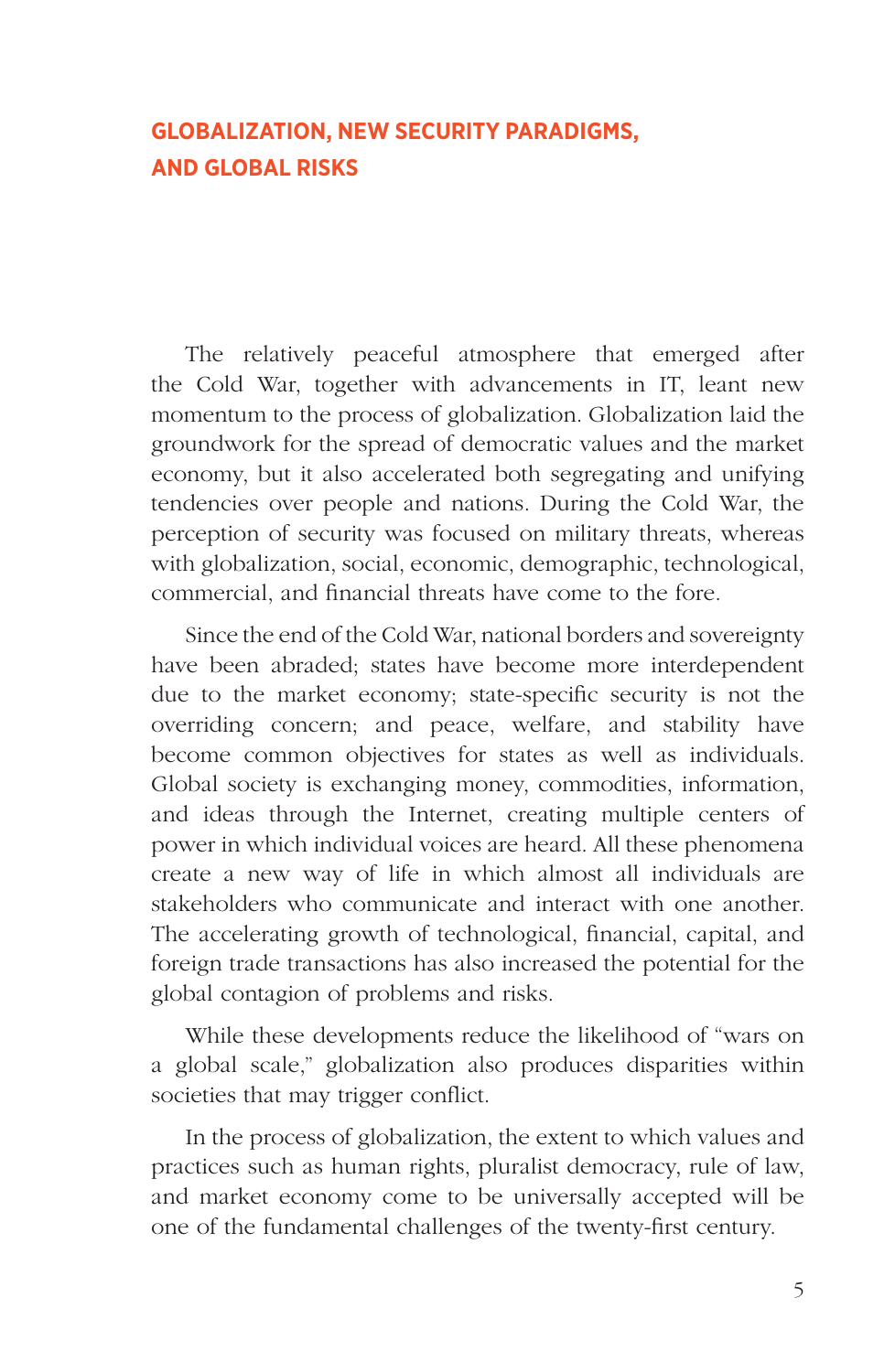In the aftermath of the Soviet Union's dissolution, nationalism and ethnic or religious identity clashes led to the disintegration of some states and the formation of new ones. This process is ongoing.

Meanwhile, the September 2001 attack on the United States marked a new epoch of global religious polarization. Even though the Western world has now realized that categorically portraying Muslims as the enemy and associating them with terrorism aggravate the problem and help terrorist groups recruit more people to their causes, xenophobia and anti-Islamic sentiments have led to widespread religious polarization. According to some, these developments evoke a clash of civilizations that reverberates across different societies.

Globalization, which has permeated nearly every field, has only assumed a political dimension in the field of economic governance. The absence of international governance and the decline in the effectiveness of U.S. global leadership have led countries to shift their focus to regional arrangements, adopt more national perspectives, and question the merits of globalization. Despite the existence of various groups (G8-G20) and institutions, the absence of global political governance is one of the most fundamental problems of the twenty-first century.

Meanwhile, regional powers such as China, India, and Brazil have grown more assertive in projecting their power and steering the international system toward a multi-polar order.

The competition for raw materials is also intensifying between the West, where consumption is high, and the developing economies, whose consumer classes are growing. For the Western economies, global competition is sapping their influence over certain sectors that they previously dominated; this relative loss of welfare and employment is eroding the social and political consensus as well as threatening peace. For the developing economies, the growth in welfare is accompanied by a commensurate rise in people's political demands from their governments.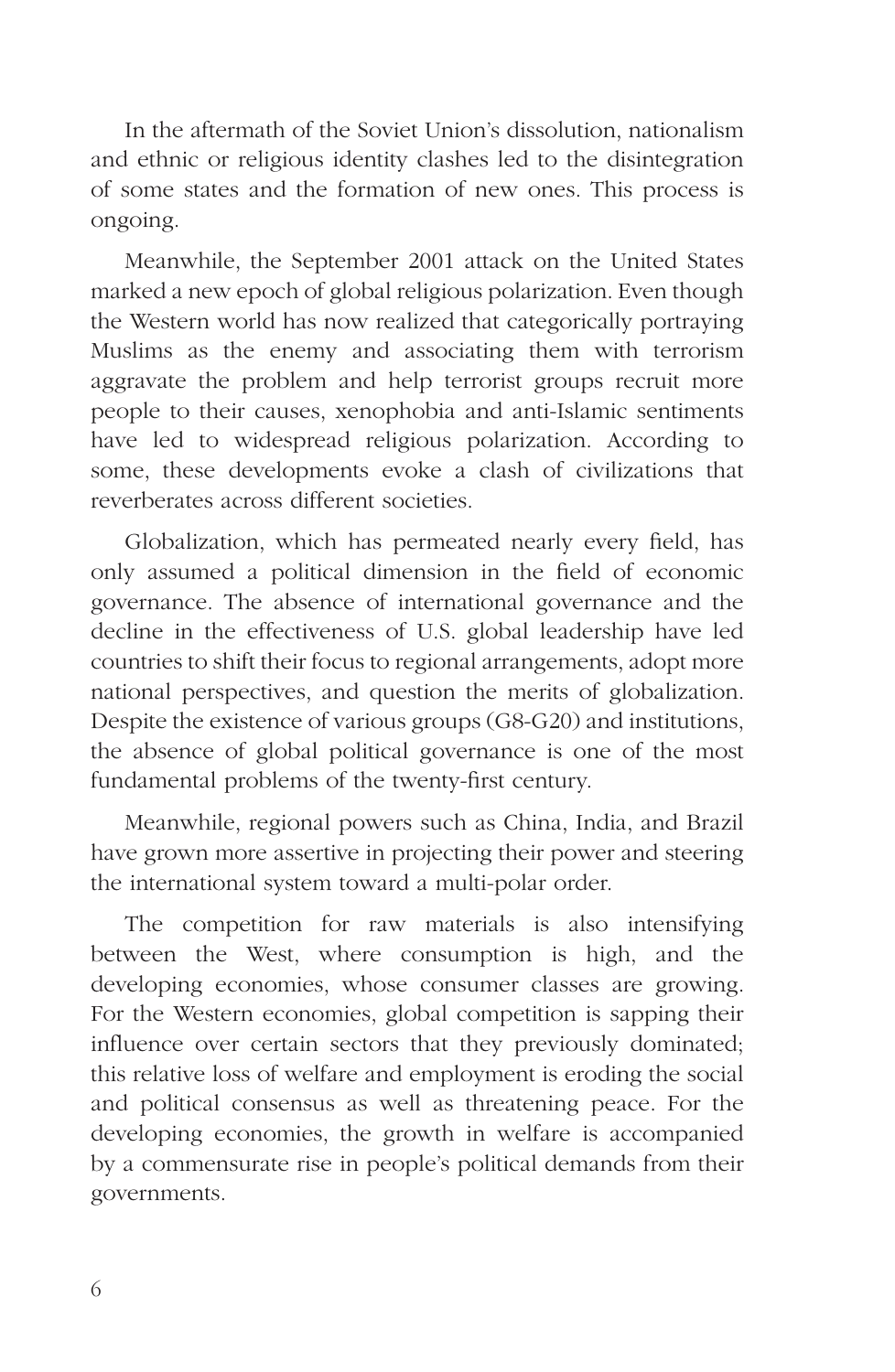A number of problems–financial and economic depression dating to the 2008 global financial crisis, social uprisings, dependencies created by energy and IT, demographic tendencies, climate-related and environmental problems, cyber threats, epidemics, the fight against terrorism and piracy, and illegal migration—leave states facing unfamiliar risks and threats. When states cannot overcome these problems themselves, they seek global and regional solutions. The extent to which states decide to cooperate or compete in shaping the new world order and its attendant institutions, rules, and ad hoc regulations will determine the security conditions of the future.

# **Observations**

- *• Globalization divides as much as it unifies.*
- *• Globalization will maintain its centrality for the foreseeable future.*
- *• While global problems and interdependencies render global cooperation imperative, the absence of global governance directs states towards regional and issuebased clusters in the quest for balance.*
- *• Whether states cooperate or compete in shaping the new world order will determine the security conditions of the future.*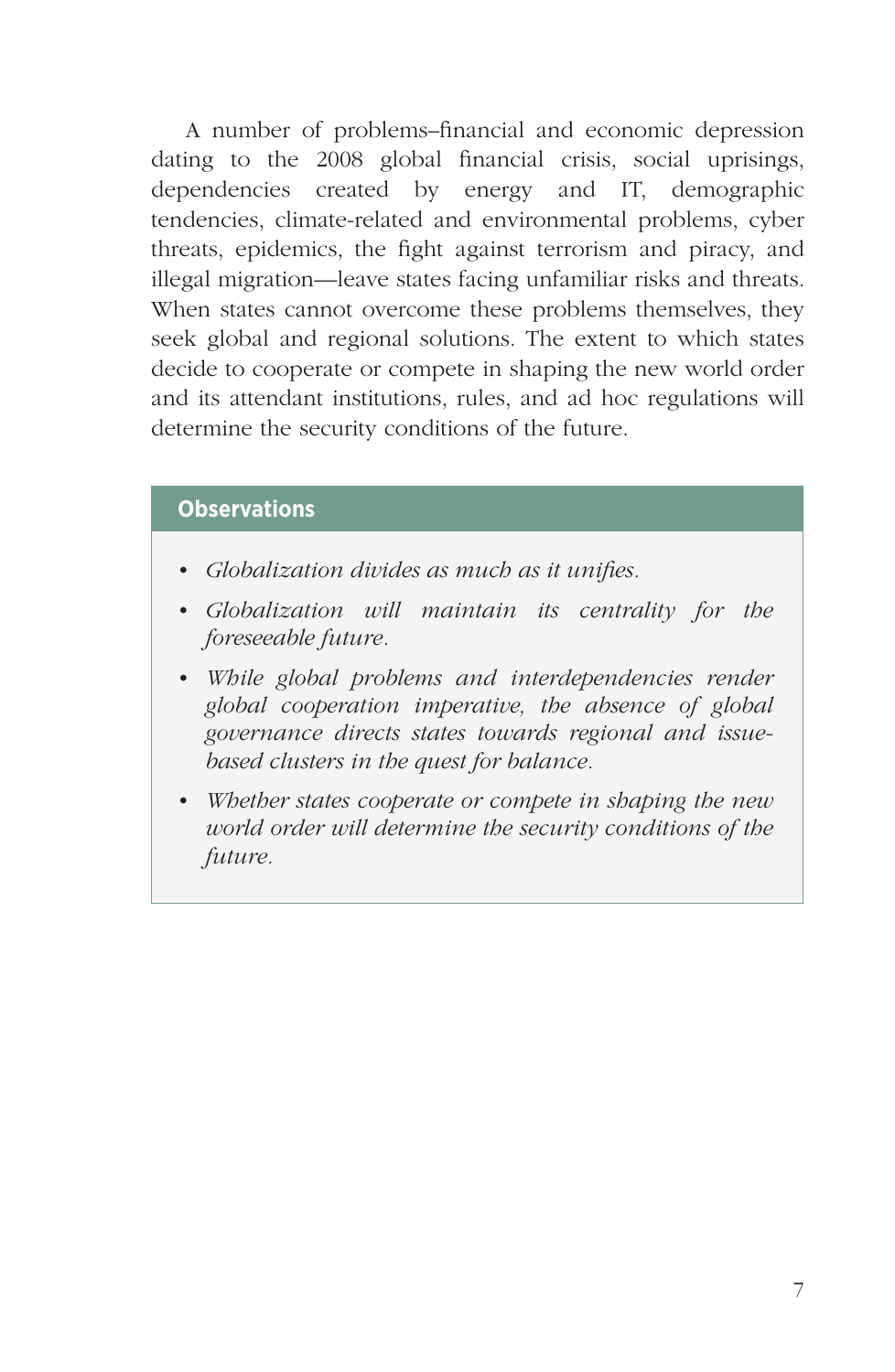# **1. New Global Security Paradigms**

Global security paradigms have undergone radical changes, especially in the last 20 years.

The nuclear balance and threat of total annihilation, which emerged as the main security paradigm after World War II, has diminished the likeliness of a large-scale armed conflict. At the same time, the possibility of non-state actors acquiring weapons of mass destruction (including nuclear weapons) or sophisticated conventional weapons is now a serious threat. It is also more likely that conflicts of varying degrees will occur in extended geographies both between countries and—on a wider scale within them.

Security in the twenty-first century will need to take into account diverse concepts such as law, ethics, human rights, economy, environment and justice in addition to the options of using military power and sanctions. For instance, the scope of international awareness now includes the methods used by a country's police and judiciary to intervene in domestic incidents.

It is likely that in the future, economic and social distress will prompt street movements of a larger scale than in the past. In some respects, we are entering an era during which countries will associate the management of the economy with issues of national security and public order.

Conventional risk and threat perceptions are undergoing a major transformation because it is becoming less evident where risks and threats begin. Due to asymmetrical risks and threats, policymakers should seek to understand the dynamics and trends of the future. In other words, countries have to be prepared for unforeseen scenarios.

Accordingly, instead of the concept of "collective security," there is a greater tendency to employ the term "cooperative security," which calls for the contributions of almost all stakeholders, international organizations, regional organizations, civil society organizations, economic institutions, and multinational companies alike. In the post-Cold War era, security is not confined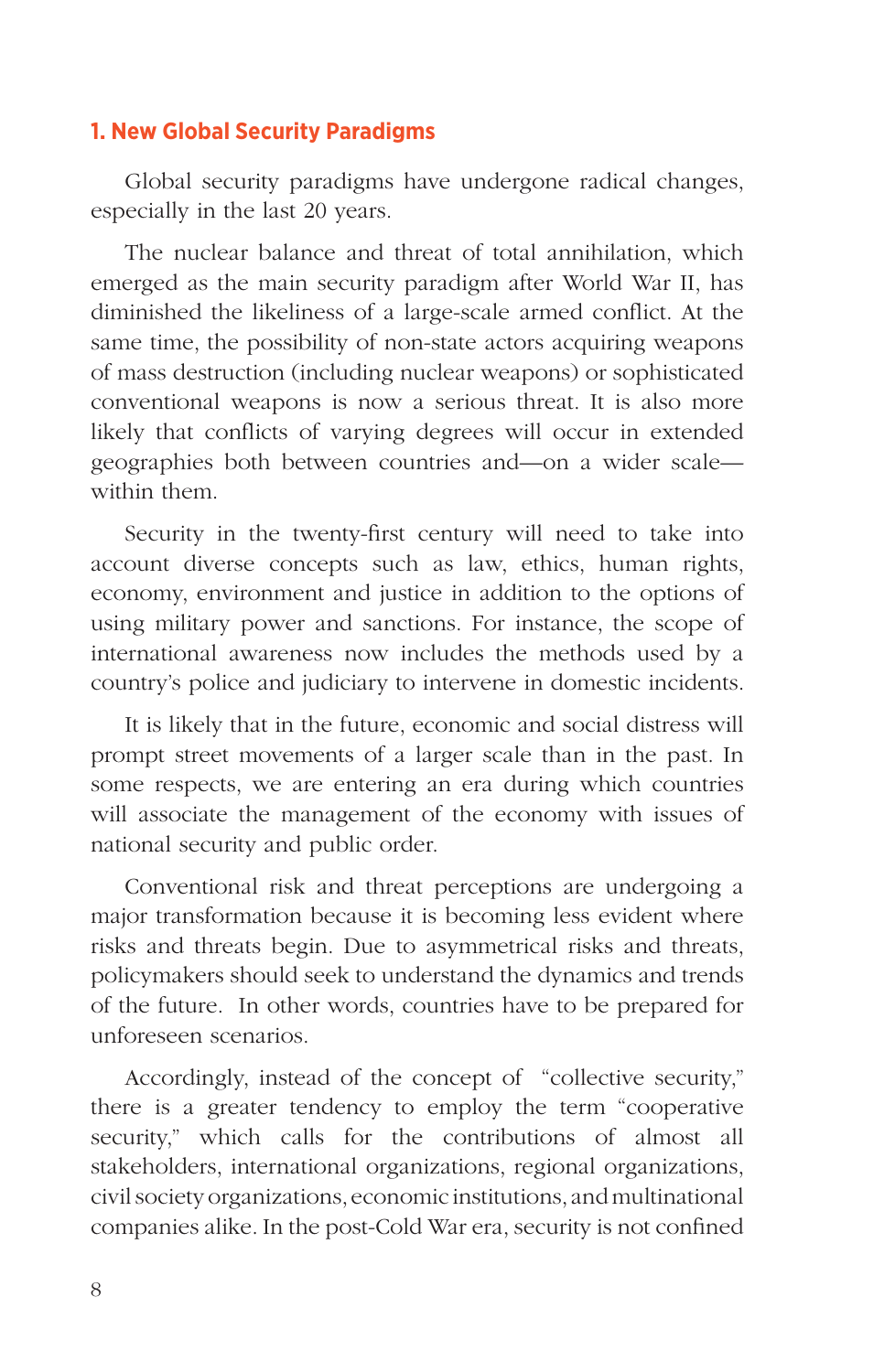to military considerations but is also shaped by historical, social, cultural, political and economic factors. Moreover, states should include individual-oriented risk perceptions in their strategic security planning.

Peace, security, and progress are inseparable parts of the same construct. Soft power is obviously not a perfect substitute for military force but can serve complementary purposes and has wider appeal. All countries are trying to shape the new trajectory of the international system. If individual nations are asked to help shape common values and interests, it will become easier for them to assume shared responsibility for founding and adopting the new international system.

It can be projected that we are moving towards a new world order in which, rather than large-scale wars with definite fronts, regional and civil wars will predominate. In this context, it should be recalled that identities based on religion, ethnicity, and language predate nation states and have a considerably deeper history. Therefore, countries will have to struggle more frequently with domestic conflicts, strife stemming from religious intolerance, and turmoil created by phenomena such as racism. States should take proactive steps to steer developments, instead of responding to them after they unfold.

Conflicts will likely be in the form of indirect or proxy wars, partly because states will be increasingly reluctant to jeopardize their citizens' lives through armed intervention. Yet states will deviate from this approach when their vital interests are at stake.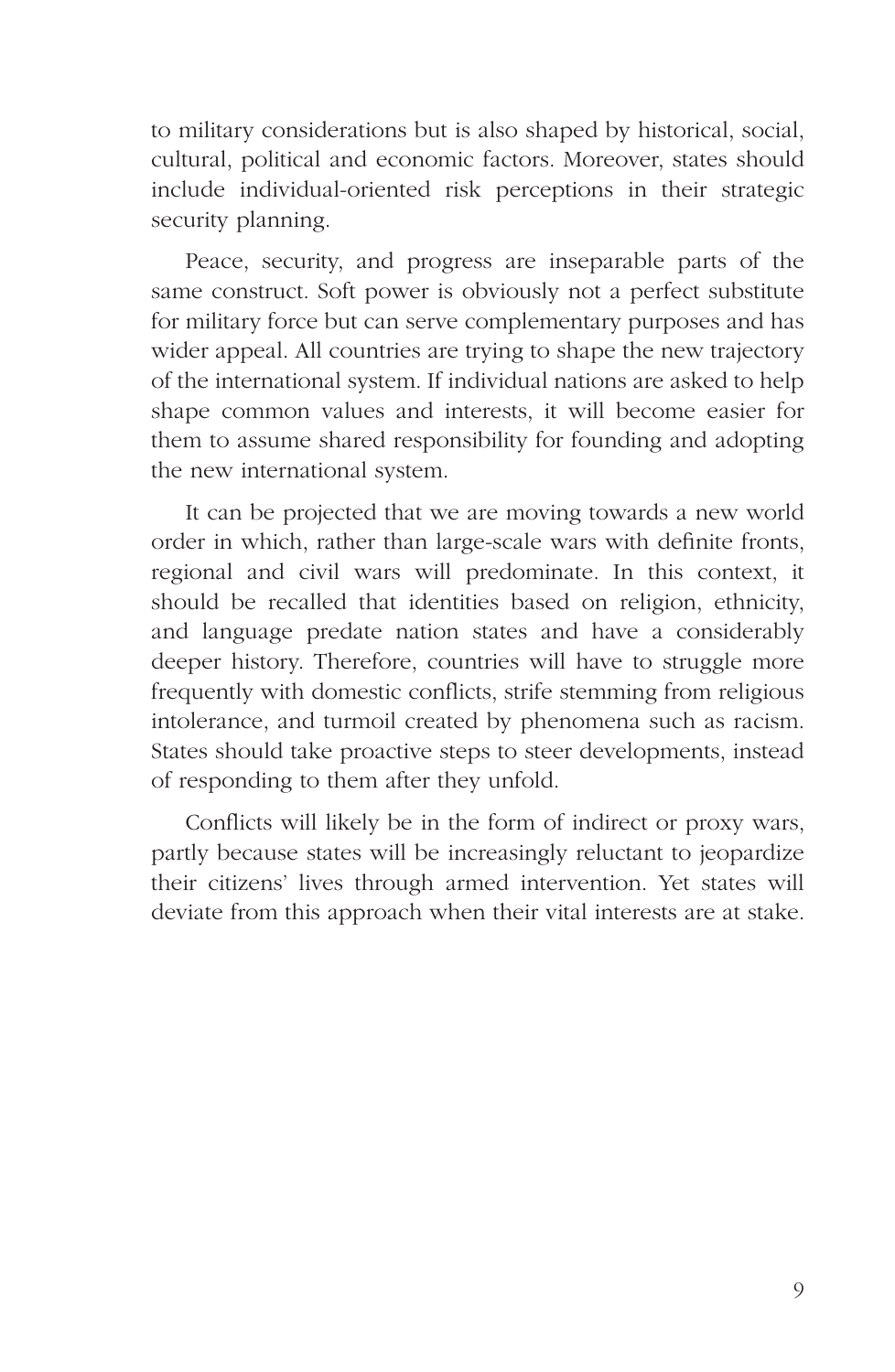# **2. Major Global Risks and Threats**

# *2.1 Technology-Related Risks*

Developments in technology enhance the economic and security-related capabilities of countries while increasing *direct and indirect* security risks and threats. Consequently, state institutions will have to build and maintain their technological capacity, raise societal awareness about these risks and threats, and strengthen the reflexes of the state to deal with them.

The first *direct risk* for countries is related to cyber space. Cyber-attacks may compromise countries' vital infrastructure by using cyber networks including security systems, energy networks, water, communication, financial systems, pipelines, transportation, air traffic control, and dams. Cyber-attacks may also seek to steal state or commercial secrets and may come from either another state or non-state actors. Oftentimes, it is difficult to identify the source of such attacks, making it nearly impossible to retaliate. As a result, this new risk also undermines the deterrence capacity of countries' defense mechanisms.

Cyber threats are further magnified by the "internet of things", i.e. the growth of mobile access and the ability of physical objects to connect to the Internet.

Cyber threats should therefore be approached as a permanent "systemic security problem" to be managed. International agreements should oversee and support efforts to contain the risk of mutually spiraling escalations, commercial theft, and espionage.

# **Recommendation**

*Turkey should devise a cyber-security strategy that comprises: the technical defense systems of critical public and private assets against potential cyber-attacks; methods for disconnecting the critical systems from the cyber network in the case of an extensive cyber-attack; and alternative structures to cyber networks for operating their systems.*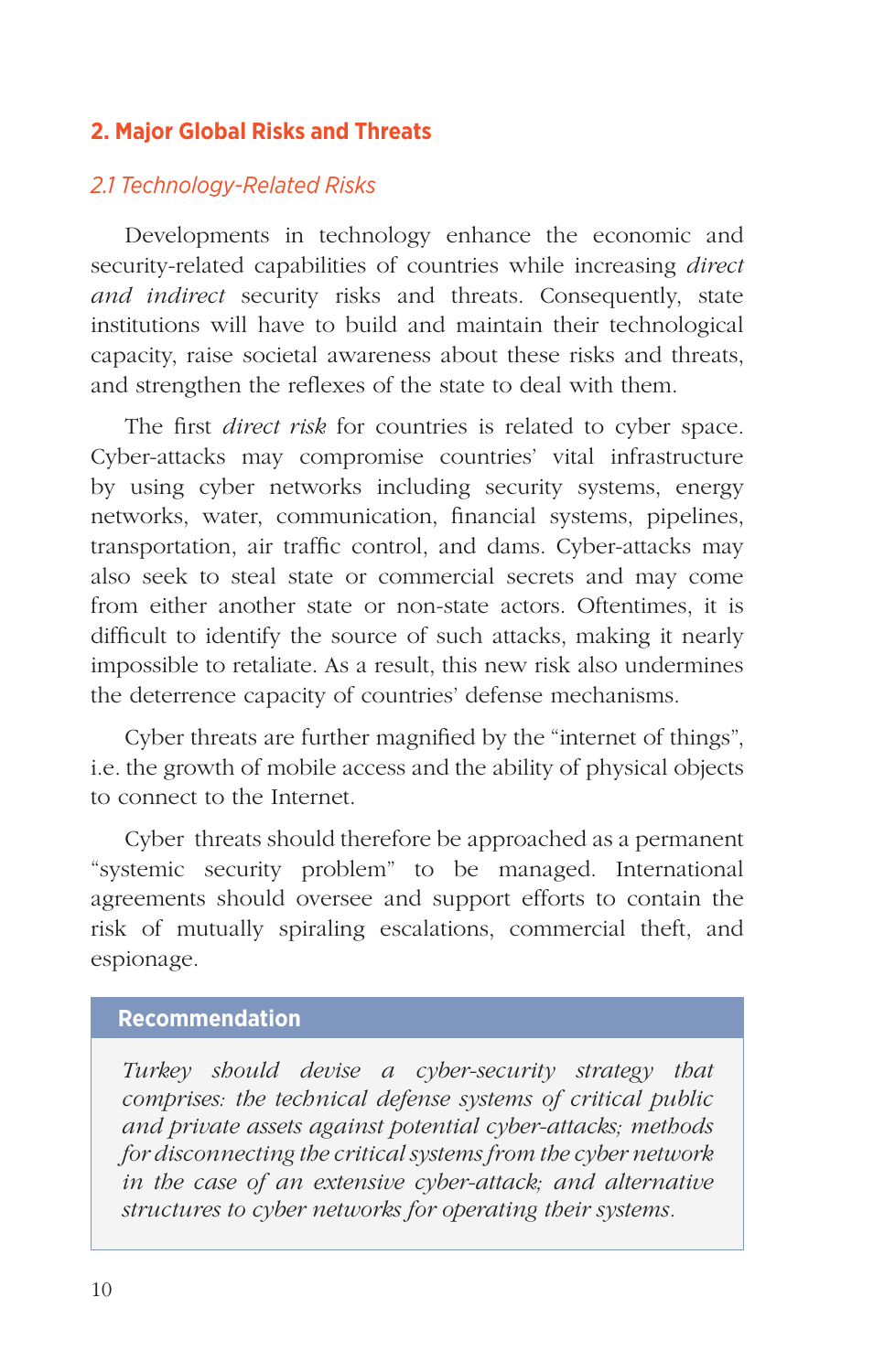Technology also allows for the easy and low-cost production of highly destructive instruments. Developments in biotechnology, for instance, could trigger epidemics, and 3-D printing could facilitate the low-cost and widespread production of guns and explosive devices. These capabilities will make it easier to terrorize societies, particularly in cities with growing populations.

# **Recommendations**

- *• Turkey should bolster society's resolve to resist the security risks that may arise from developments in biotechnology and 3-D printing.*
- *• Turkey should strengthen society's awareness and selfprotection reflexes against these new threats and invest in public health systems that can handle chemical and biological threats.*

*Indirect security risks*, such as the growth in space technology and cyber technology, may strain relations between major powers and threaten global stability.

# **Recommendations**

- *• Turkey must try to become constructively involved in international processes concerning space, cyber space, and nuclear technologies and accumulate and update its know-how to monitor technical developments in this field, as well as their political implications.*
- *• Turkey must be prepared for the global consequences of asymmetrical threats from non-state actors as well as for the potential for deterioration in the global system.*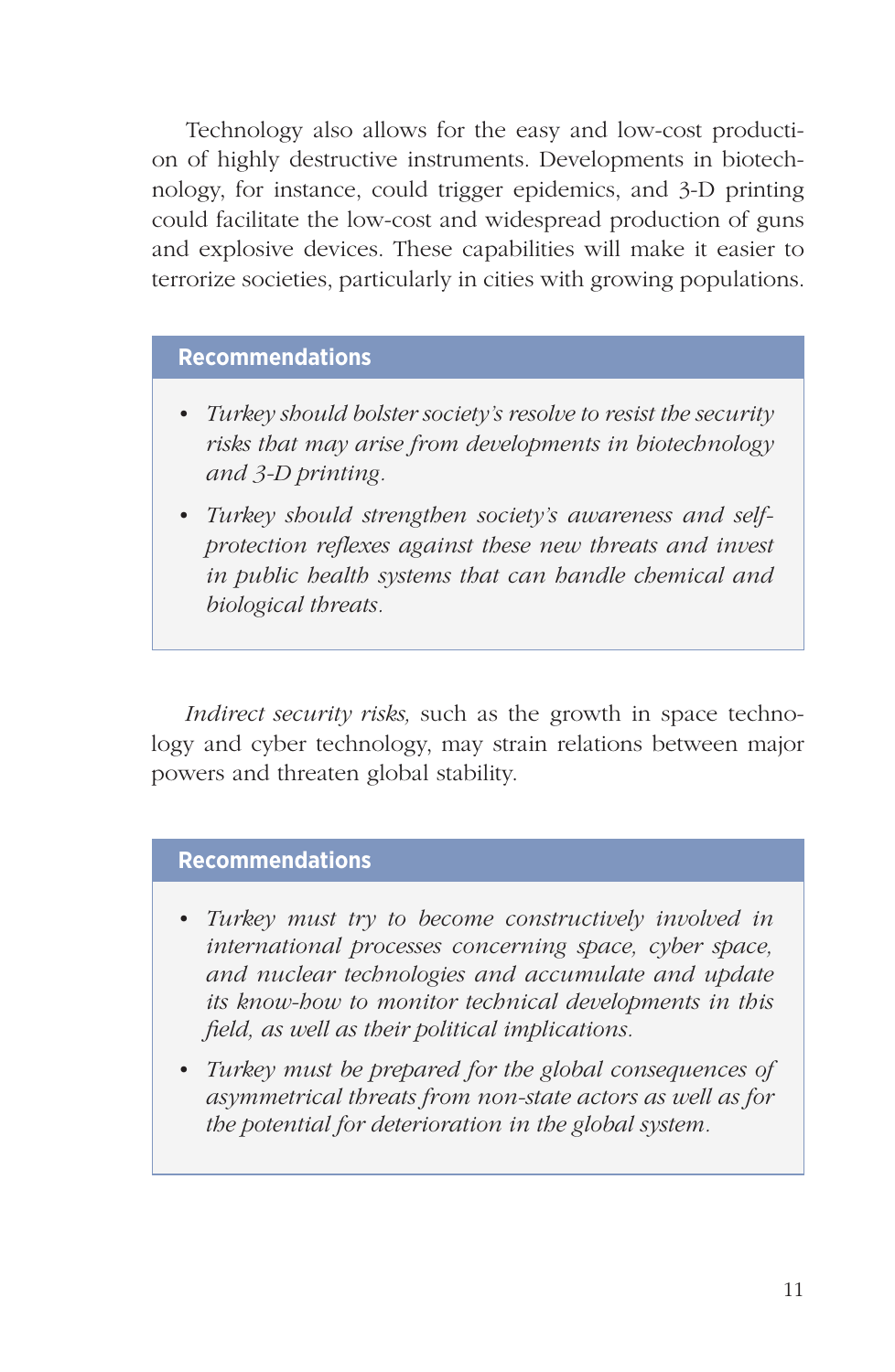Many countries depend on global networks and will struggle to shield themselves from the contagious nature of emerging threats. For instance, damage to countries' satellite systems will adversely affect their transportation, communication, and financial networks and hurt their economies; likewise, an attack on the systems infrastructure in any global financial capital will result in a crisis that damages all countries.

#### **Recommendation**

*Turkey should partake in efforts to protect global networks. Furthermore, it should establish backup systems to defend social and economic activities against the odds of unavoidable global network attacks.* 

Technology-based, indirect security risks also change the fundamental dynamics of war. The increased use of drones as well as robots in ground operations should be closely monitored.

Finally, technology facilitates the rapid dissemination of information —accurate or inaccurate— that can mobilize different segments of society. A significant security challenge will therefore be to devise means to prevent destructive social dynamics and expand societies' capacity to discern inaccurate information, without infringing upon democratic rights and the free flow of information.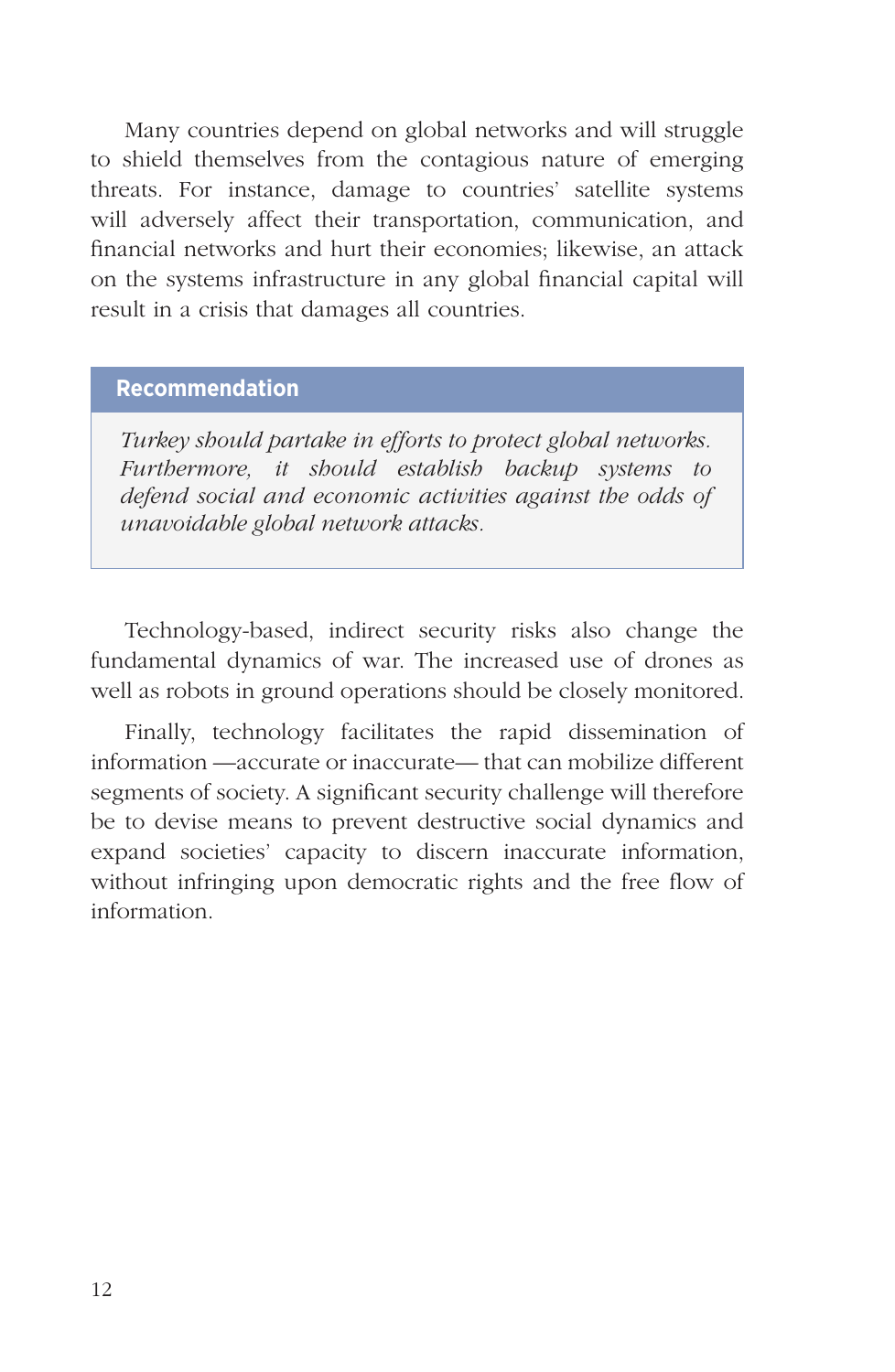# *2.2 Terrorism*

Terrorism has become a global threat in recent decades. The September 2001 attack demonstrated that terror is unencumbered by boundaries or distance. The U.S. war on "global terror" has not solved the problem, nor has it prevented the emergence and consolidation of new terrorist organizations. Meanwhile, developments in the Middle East and Africa following the Arab Spring have intensified the activities of terrorist groups involved in proxy wars.

Today, global terrorism brings all countries face-to-face with the danger of a terrorist attack against their citizens and territorial integrity.

The conveniences offered by communication and transportation, as well as the permeability of borders, have made countries more susceptible to terrorist groups' propaganda, recruitment, and local cell establishment. The case of ISIS is only the latest manifestation of this phenomenon. The threat of terrorism, previously of an external nature, has today become an internal threat for countries, as their citizens have begun enlisting in terrorist organizations. Societies will have to deal with the danger posed by foreign fighters returning to their countries of origin after partaking in terrorist activities abroad and debate the measures and punishments to be devised against these individuals. For now, the world requires an intense, coordinated effort by the entire international community to terminate all support for terrorist organizations in the areas of human resources, politics, finances, logistics, and weaponry-equipment.

# **Recommendation**

*Emboldened by means of technology, terrorist organizations can now operate and communicate across much broader geographies. Conversely, global awareness about the fight against terrorism has enabled the inception of a political*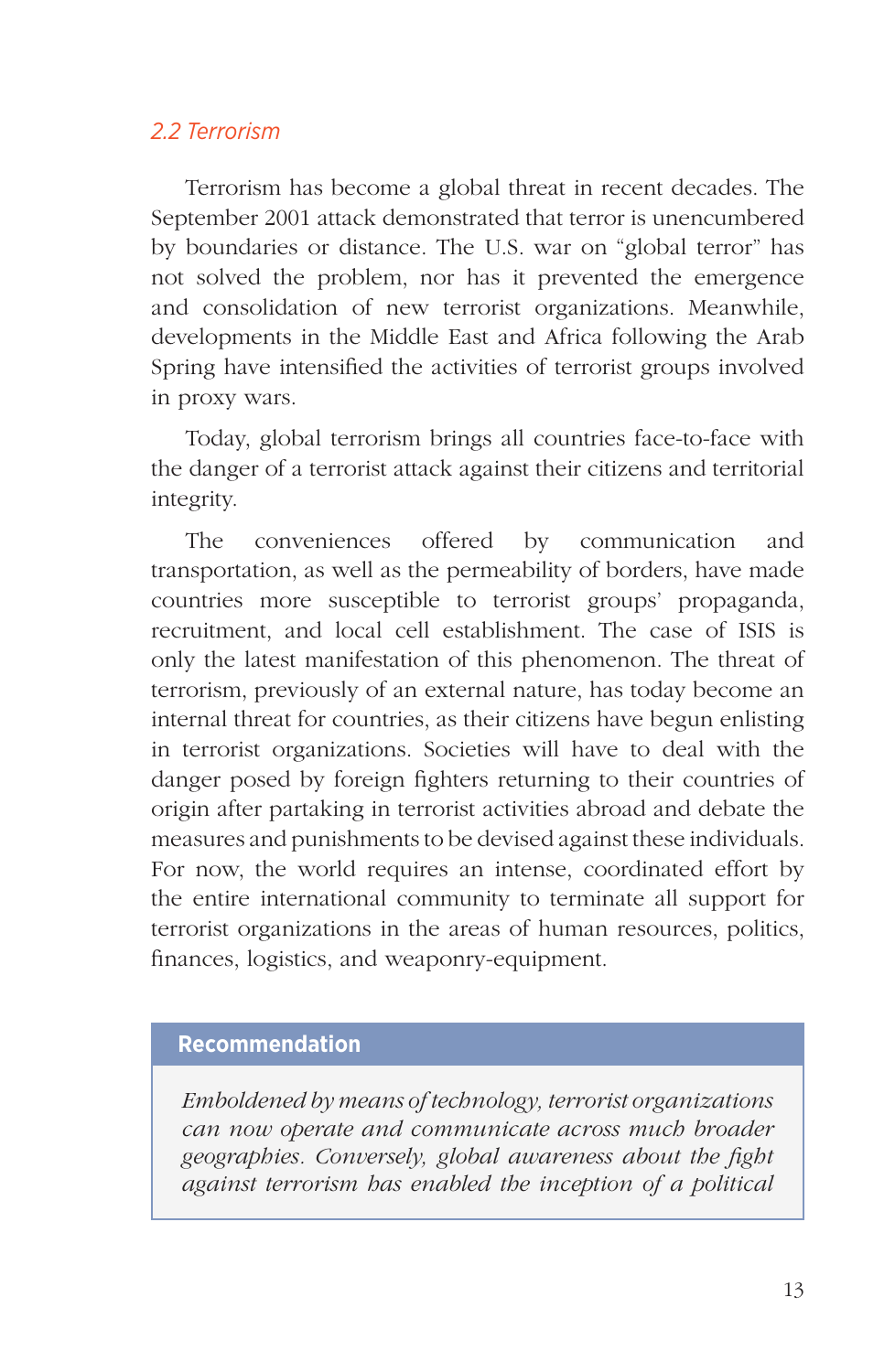*will, albeit presently insufficient, for a coordinated struggle against terrorism. As a country severely exposed to the threat of terrorism due to its geography, Turkey must, on the one hand, endeavor to coordinate with the international community, and, on the other hand, take the appropriate measures at the national level.*

# *2.3 Proliferation of Weapons of Mass Destruction and Conventional Weapons*

Today, it is far easier than ever before to access the technology, raw material, and know-how to construct nuclear, biological, chemical and conventional weapons. It is also easier to procure conventional weapons through the international black market. Greater access to weapons for individuals, groups, and states, as well as the proliferation of weapons of mass destruction and conventional weapons, constitute a global security threat.

The largest risk is that non-state actors acquire weapons of mass destruction, which could lead to untold harm and shift the balance of power in the struggle against global terror. The tactics of coercive diplomacy used to prevent states from acquiring such weapons do not yield the desired results against terrorist organizations.

A global objective should be to prevent access to all sorts of weapons of mass destruction. The global community should devise measures to prevent terrorist groups from obtaining these weapons through commercial means or smuggling and from acquiring the technologies used to construct them.

Since the procurement of conventional weapons by non-state actors through illegal means prolongs and exacerbates armed conflicts, all countries should also cooperate to identify and eliminate financial resources for armed non-state groups and prevent them from obtaining these weapons through commercial means or smuggling.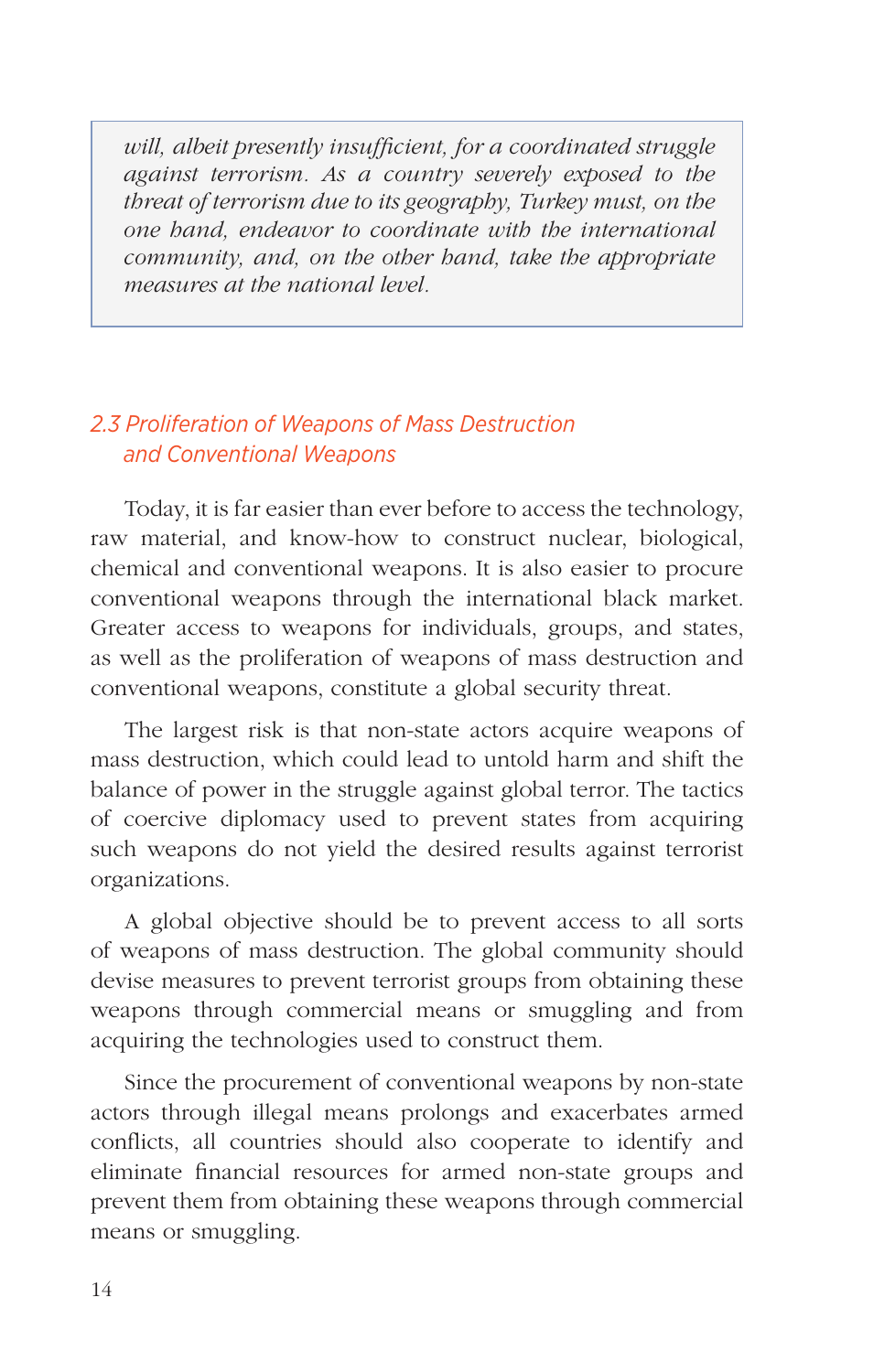# **Recommendation**

*As a country surrounded by terrorist activities and conflicts, Turkey should prevent non-state actors from acquiring all weapons, including small arms and light weapons, and dealing in or financing the global arms trade.* 

# *2.4 Climate Change*

Since the dawn of the industrial revolution, humanity has consumed and polluted more rapidly than nature's rate of selfrenewal. The lack of control over greenhouse gas emissions has brought the risk of climate change to a critical juncture.

In the near future, the earth will reap the negative consequences of humanity's inability to transition to a zero- or low-carbon economy. Humanity may respond in different ways. In one extreme scenario, key actors may spur a rapid, global turn towards a low-carbon economy. In another extreme scenario, actors may fail to reach an agreement, and countries will attempt to cope with the global consequences of climate change alone. Technology may help produce intermediate and alternative scenarios between these two extremes.

If humanity does not move to a low-carbon economy, and the planet undergoes irreversible climate change, security problems may arise on a global scale that are too adverse to be predicted and impossible for countries to deal with on their own. Drought and desertification would limit access to sources of food and water, and mass migrations would become inevitable, with disastrous consequences for the world.

On the other hand, should humanity transition to a lowcarbon economy or technology abates the onset of climate change, new economic sectors and opportunities may emerge.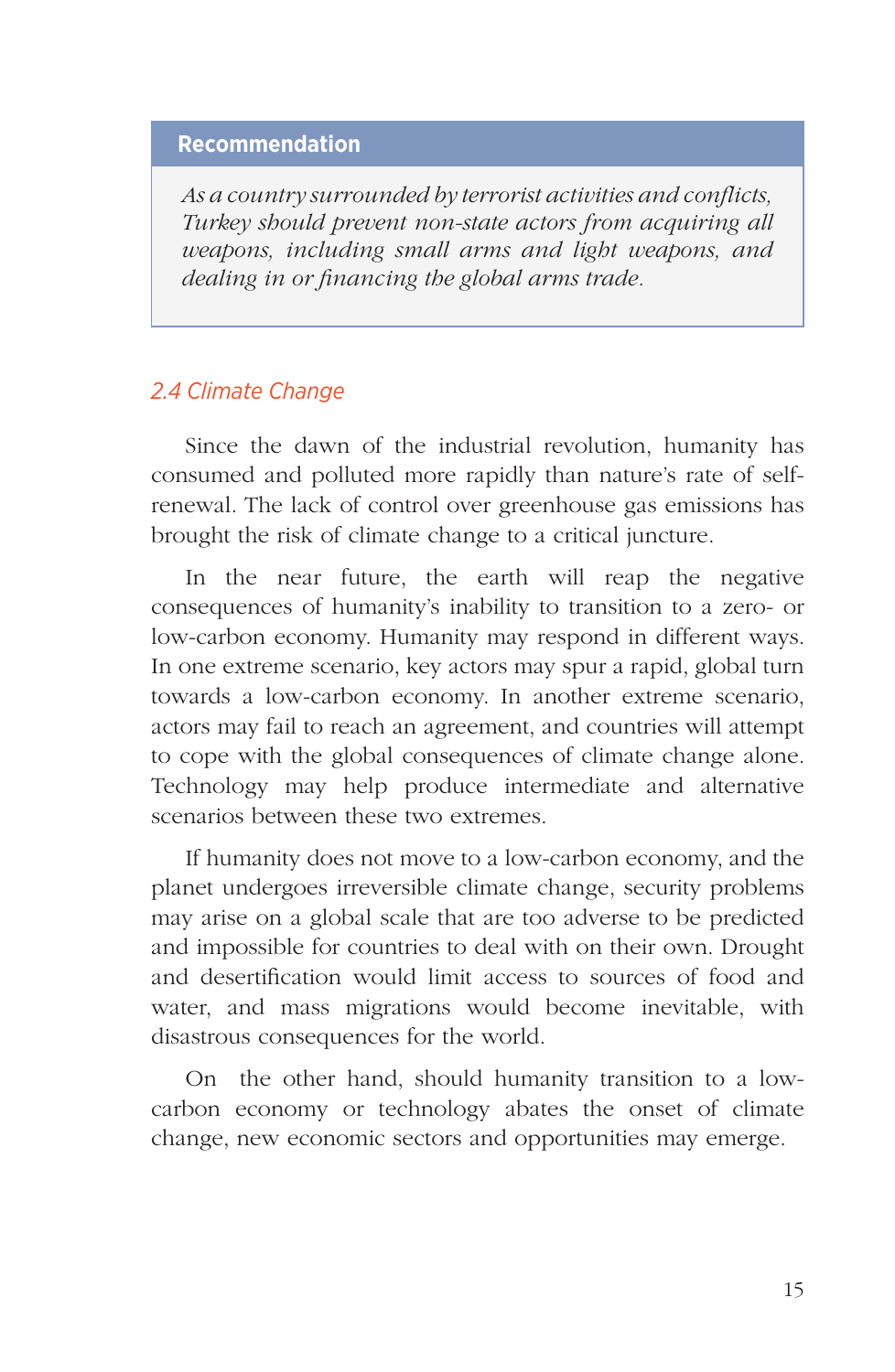# **Recommendation**

*The consequences of climate change will inevitably affect Turkey, so it should accordingly craft future national security policies with climate change in mind.*

# *2.5 Economic and Financial Vulnerabilities*

The market economy, which dictates the world's economic system, liberates capital and commodity movements, but it also kindles global economic and financial crises that damage countries' economies and exacerbate social tensions.

International capital may breed new vulnerabilities that unsettle economic balances. While global finance supports production and trade, its speculative entry into and exit from certain commodity markets and sectors may also undermine the integrity of the economy and the political system.

New tendencies and shifting centers of political and economic gravity among global powers as well as the structural imbalances in the world's production, consumption, and sharing systems reveal the necessity for a radical and comprehensive change. This transformation will not be easy.

Economic and financial sanctions are increasingly employed to pacify regional conflicts and forge global security. A country's ability to endure such sanctions will likely become an important tool of crisis management and will be determined by that country's global economic and financial positions and capacity. Yet sanctions will impact not only the country subject to them but also other countries that have significant economic and trade relations with the sanctioned country.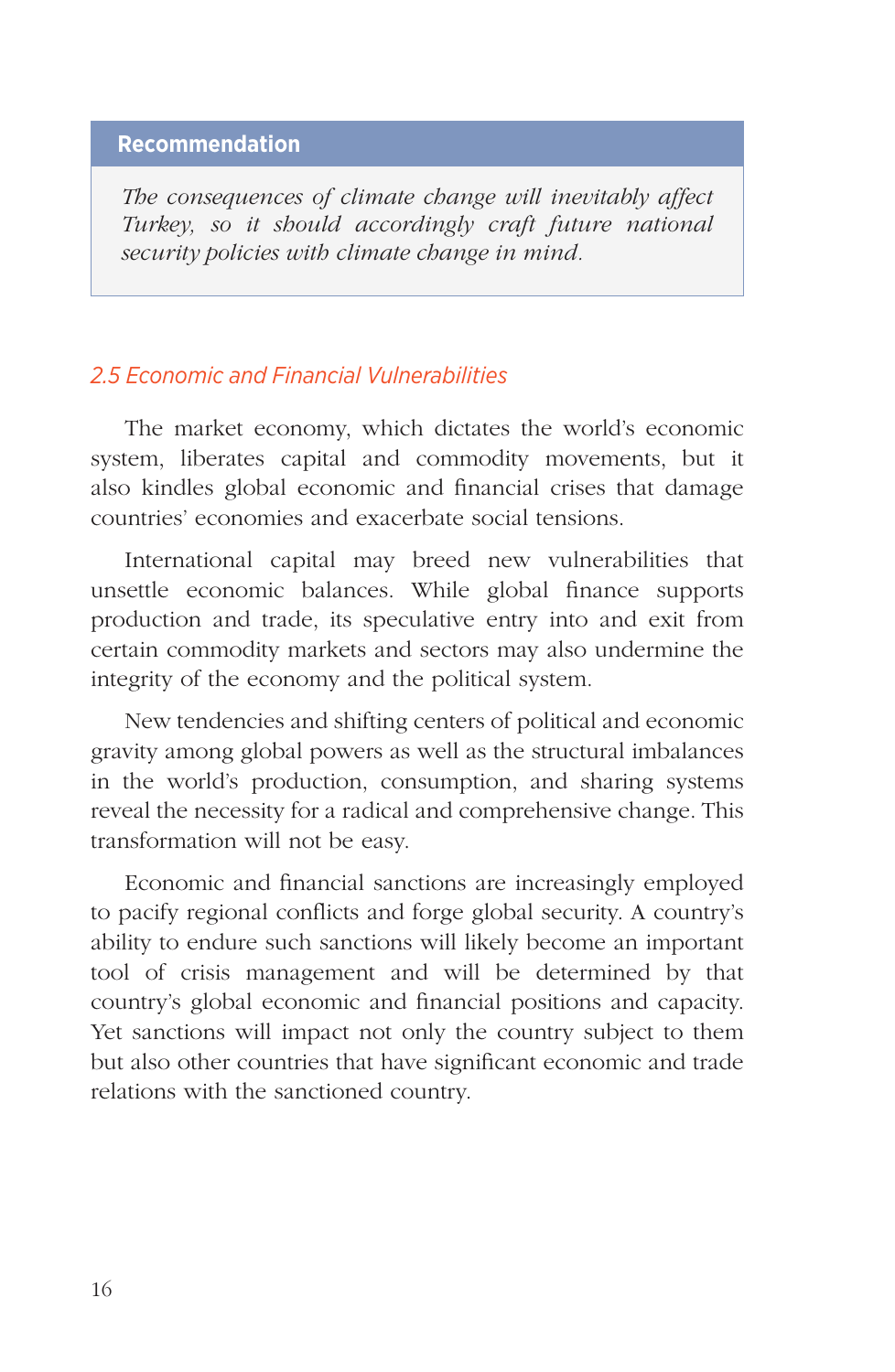# **Recommendation**

*Turkey's increasing integration into the global economy make the country susceptible to the global economy's positive and negative developments. To defend against global economic and financial fragilities, Turkey should strengthen its own economic structures and help strengthen the structures of global economic governance.* 

### *2.6 Demography-Related Risks*

The world population grew from 2.5 billion in 1950 to 7 billion in 2011 and, according to the UN's 2012 projection, it will reach 9.6 billion in 2050, after which it will plateau. Previously, it was believed that population growth would place limits on resources and the environment and trigger conflicts, but these concerns have abated thanks to technological breakthroughs, female employment, and international and national policies on population planning. Today, even though population growth does not pose a direct security risk for countries, disproportions in the composition of the global population and demographic trends such as age distribution, urbanization, and migration are creating security risks. Within this framework, demographic trends not only become issues for individual countries, but also create risks at the global level.

While overpopulation threatens many developing countries, developed countries face a different problem: population decline and aging are reducing the number of people who are entering the workforce. This workforce deficit means that there are fewer economically active people to take care of retiring populations. At the same time, social security costs are set to rise. If these trends continue, developed countries will be unable to sustain their current level of economic welfare and performance. Over the long run, foreign labor and automation can help counter the workforce deficit, but these policies can also trigger social upheaval and unsettle their otherwise homogeneous demographic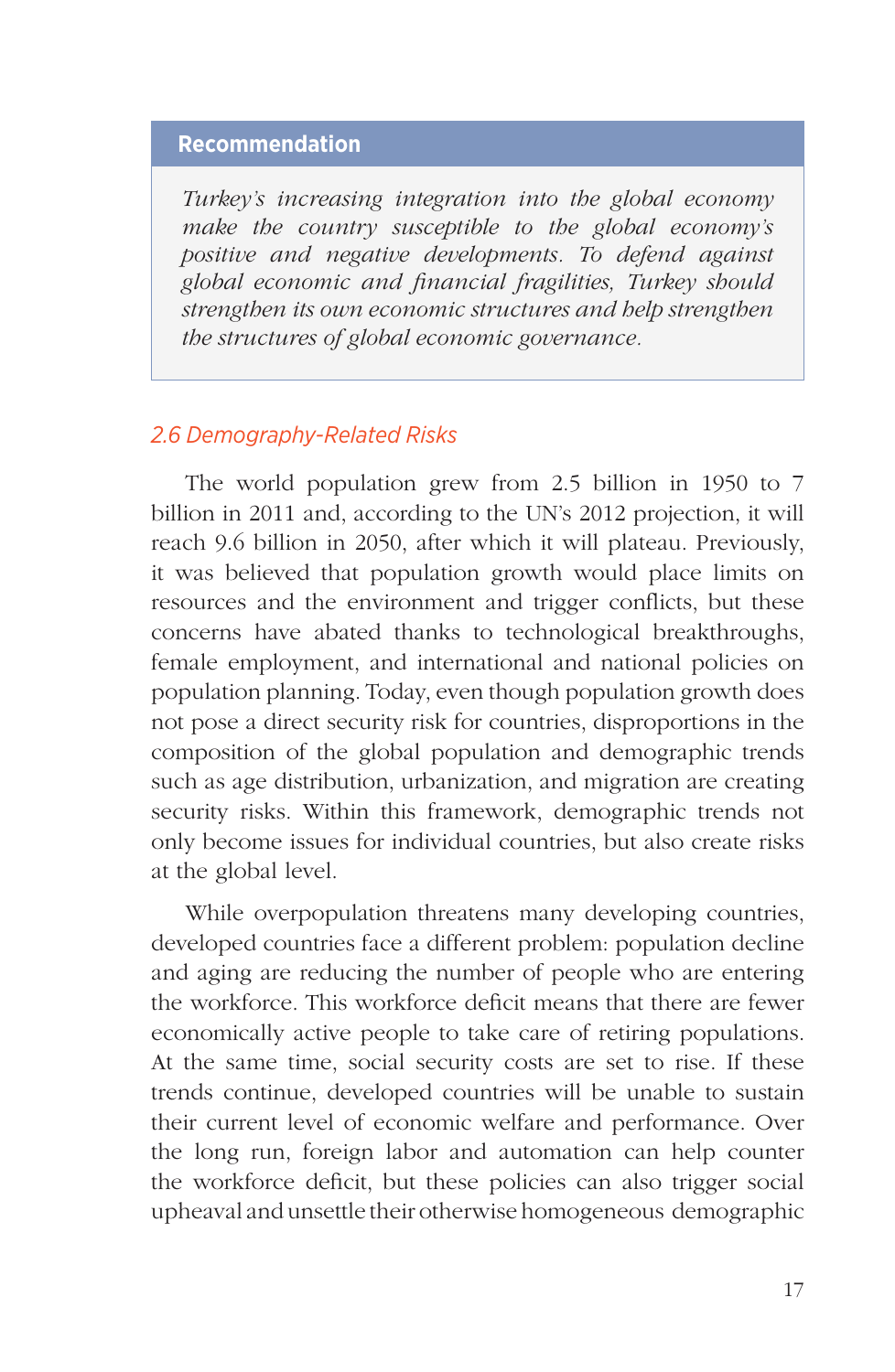structures. Aging populations may even trigger changes in the health systems and military power of developed countries.

Developing countries in Africa and Asia, on the other hand, are experiencing high fertility rates, population growth, and a rapid increase in people joining the workforce, which is enabling them to claim a larger share of global economic growth.

Meanwhile, urban populations are projected to swell across the world, which, along with the burgeoning of megacities, will create new risk factors. The gap between a society's socioeconomic expectations and the adequacy of the services that are delivered by governments could widen and catalyze opposition and domestic instability. In countries with young populations, dim employment opportunities and ineffective policies to create jobs could exacerbate the risk of conflict.

Finally, the fact that there are more economic opportunities in developed countries triggers migration or massive population movements into them. Migration has turned into a transnational issue that needs to be addressed at the global level. Economic migration, if managed properly, may offer real opportunities both to host countries and migrants and help reinforce stability by providing economic opportunities to youth coming from developing countries. On the other hand, the inadequacy of integration policies in host countries may cause profound social cleavages and sow the seeds of later conflicts. In this context, the problems of unregulated migration and integrating refugees into host countries require urgent solutions so that host countries can ensure domestic security and reduce social costs.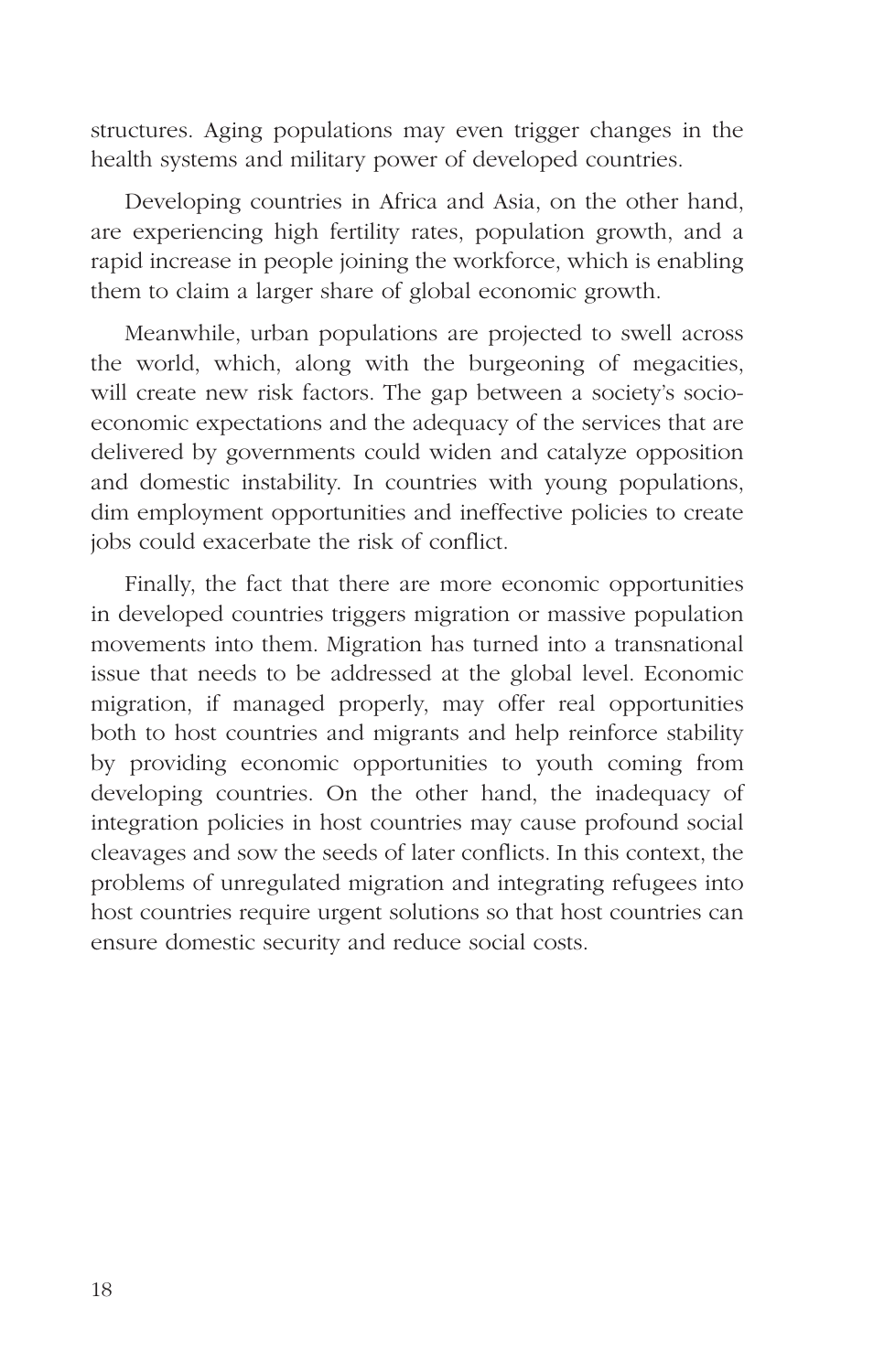### **Recommendations**

- *• Turkey can transform its young and dynamic population into an asset by providing modern education and employment. Accordingly, it should emphasize the education and employment of women.*
- *• According to the prospective population scenario of the Turkish Statistical Institute (TÜİK), the percentage of individuals over the age of 65 in Turkey is 8%, but will increase to 10.2% in 2023 and 20.8% in 2050. Therefore, Turkey needs to consider its aging population when devising policies.*
- *• The civil war in Syria has caused roughly two million refugees to enter Turkey. In order to mitigate the threat of a domestic security problem with high social costs, immigration policies must include institutional reforms in the fields of culture, education, and employment that seek to integrate refugees into the society.*
- *• The growth of megacities across the world leads to adverse effects such as social and economic inequality, illorganized urbanization, and environmental pollution. With a population approaching 15 million, Istanbul is already a megacity. Therefore, social, economic, and legal arrangements to counter these adverse effects should be designed and implemented in Istanbul.*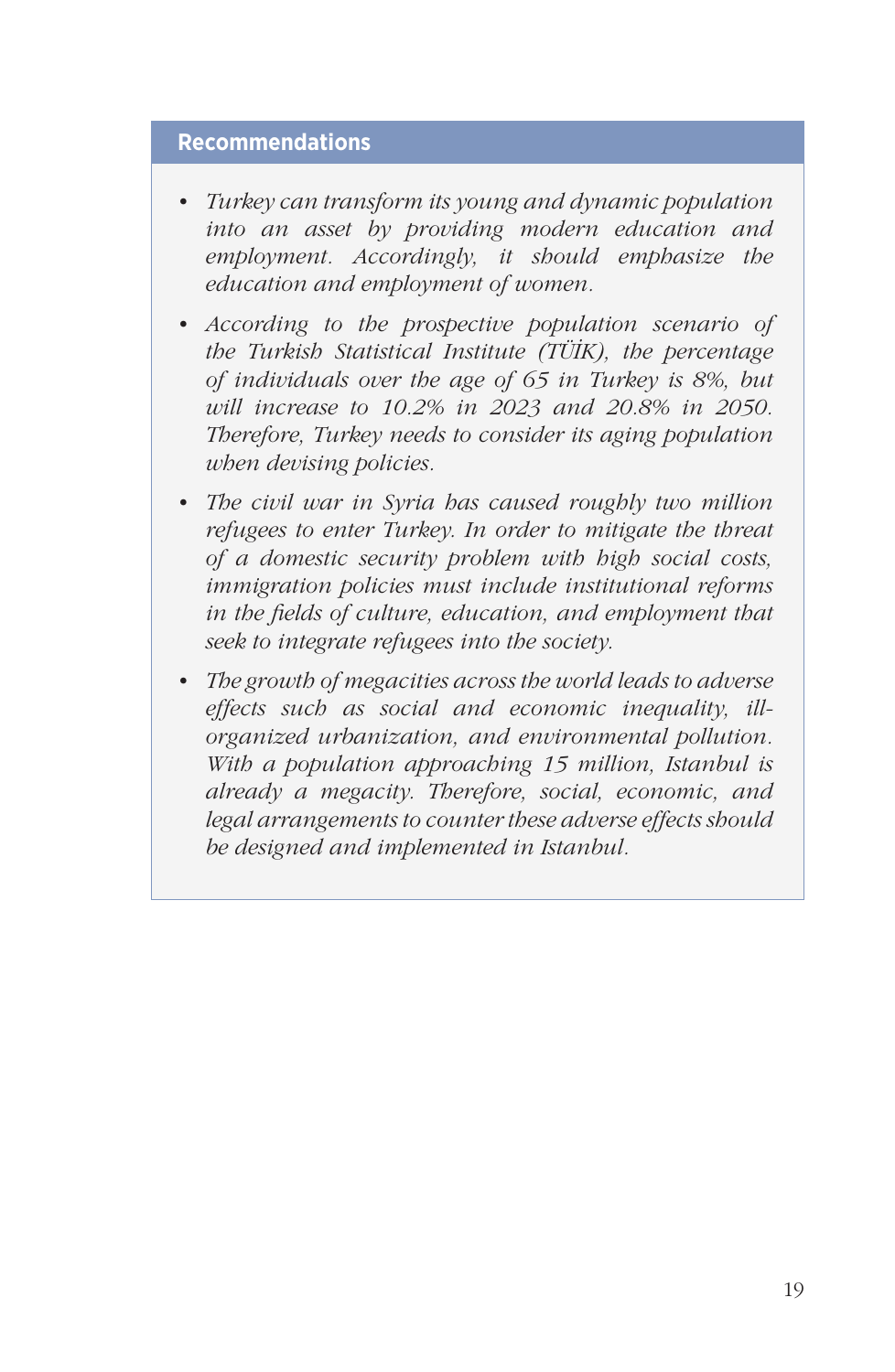*"Global institutions are failing to devise solutions to global problems. The 'global governance deficit' is fast becoming the fundamental problem of the international community."*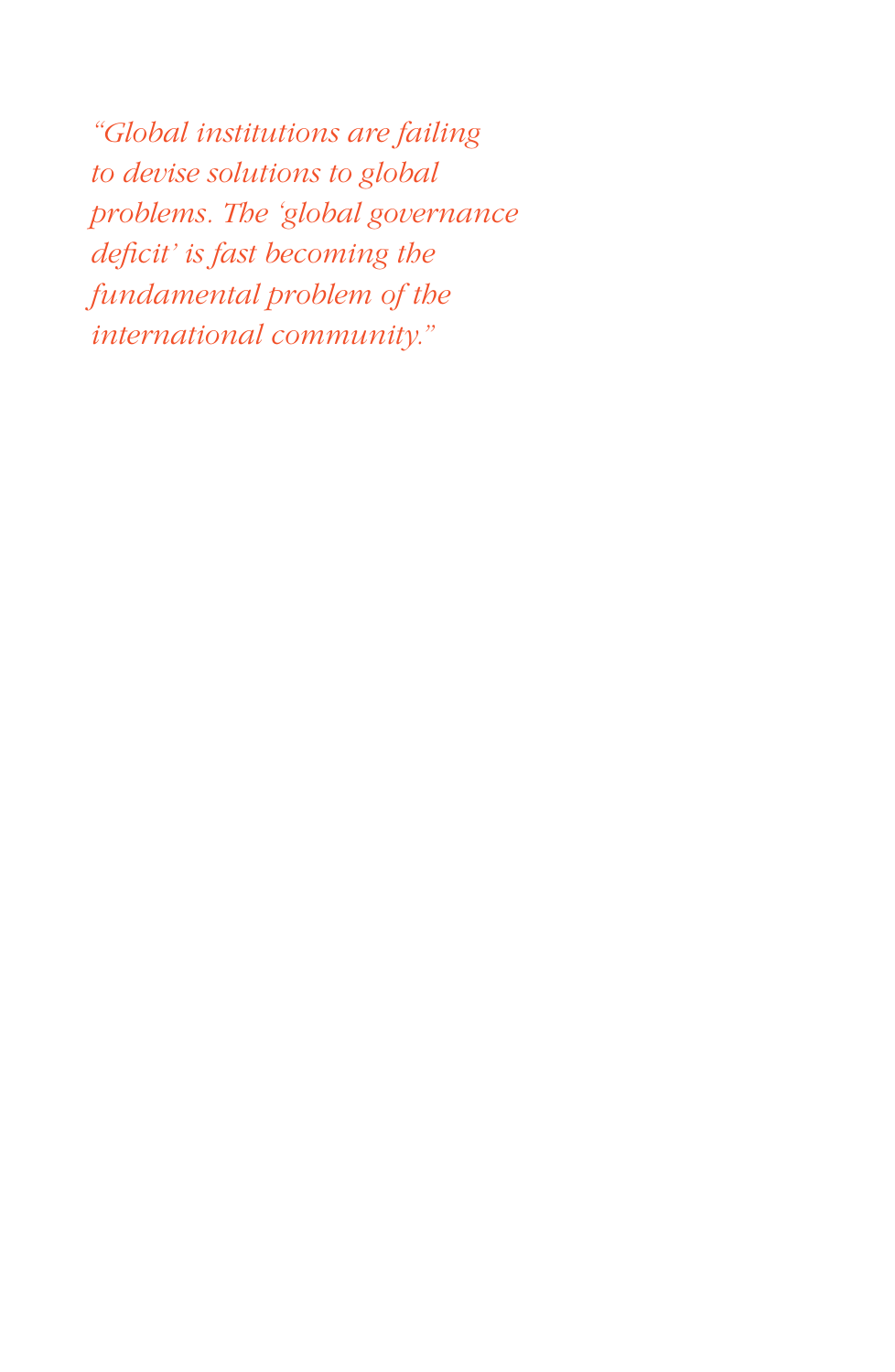### **THE GLOBAL GEOPOLITICAL LANDSCAPE**

### **1. The United States**

The twentieth century was in a sense the "American Century." Surpassing Britain as a global power following World War I, the United States assumed leadership of the Western world after World War II. The "total destruction" strategy adopted in the aftermath of World War II was gradually replaced by the concepts of flexible response, peaceful coexistence, détente, and containment. This new global strategy marked an important milestone in the international system.

Following the collapse of the Soviet Union (USSR) and the Warsaw Pact, the United States led the expansion of Western values and the NATO security umbrella to the east and helped realize the EU, the great political, economic and ideological transformation of continental Europe.

In this period, the global economic, financial, and military superiority of the United States, along with the opportunities facilitated by the U.S. dollar, further favored its ascent. More importantly, the unexpected, rapid dissolution of the USSR and the Warsaw Pact led global actors to perceive the United States as a world hegemon.

 Yet the September 2001 attack by Al-Qaeda undermined the perception of the United States as the world hegemon and eroded its untouchable image. It also demonstrated that asymmetric threats can be effective against great military powers under certain circumstances.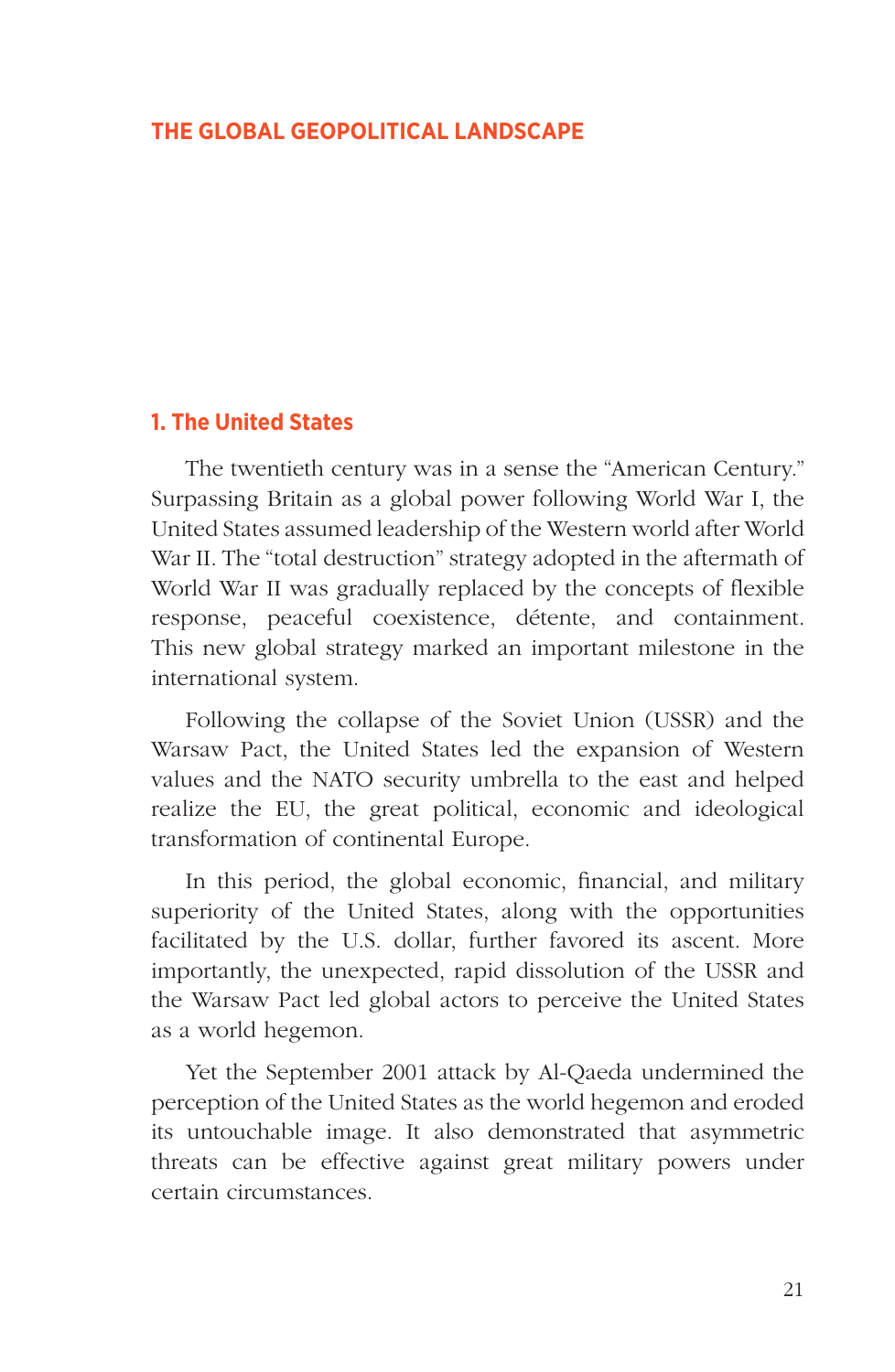In response, the United States waged wars in Iraq and Afghanistan that had dire economic, financial, and political consequences and created divergences between the threat perceptions of the EU and those of the United States. Then, the global financial crisis that originated in the United States in 2008 revealed the limits of U.S. power, as well as that of the EU and the Western world.

Despite these limits, the United States will likely maintain its global economic and technological pre-eminence for the next decade thanks to its commitment to research and development (R&D), innovation, and intellectual property (IP) and its capacities in the fields of space technology, biotechnology, IT, artificial intelligence, and material (nanotechnology) and fundamental sciences, even if a lower share of its gross national product is allocated to these areas. Along with its sweeping superiority in nuclear and conventional weapons, the United States can effectively employ soft power and smart power without engaging in physical combat.

U.S. officials have recently stated that the country will act more cautiously in its overseas interventions and try to abstain from direct military interventions with ground troops for the foreseeable future, unless its "vital interests" are directly threatened or it is subjected to an open attack. U.S. policies in Libya, Ukraine, Syria, and Iraq—not to mention the negotiations with Iran over its nuclear program—reveal this new posture. Within the framework of its foreign policy, the United States will likely resort to sanctions and other forms of coercive diplomacy in future crises.

China's recent rise has shifted the strategic priority of the United States to the Asia Pacific region, but transatlantic relationships will always be of paramount importance for the United States because of security reasons, as well as economic interdependency and shared values. The renewed interest of the United States in a transatlantic trade treaty reaffirms this priority; the Transatlantic Trade and Investment Partnership (TTIP) seeks to expand bilateral trade and investments between EU and U.S. companies.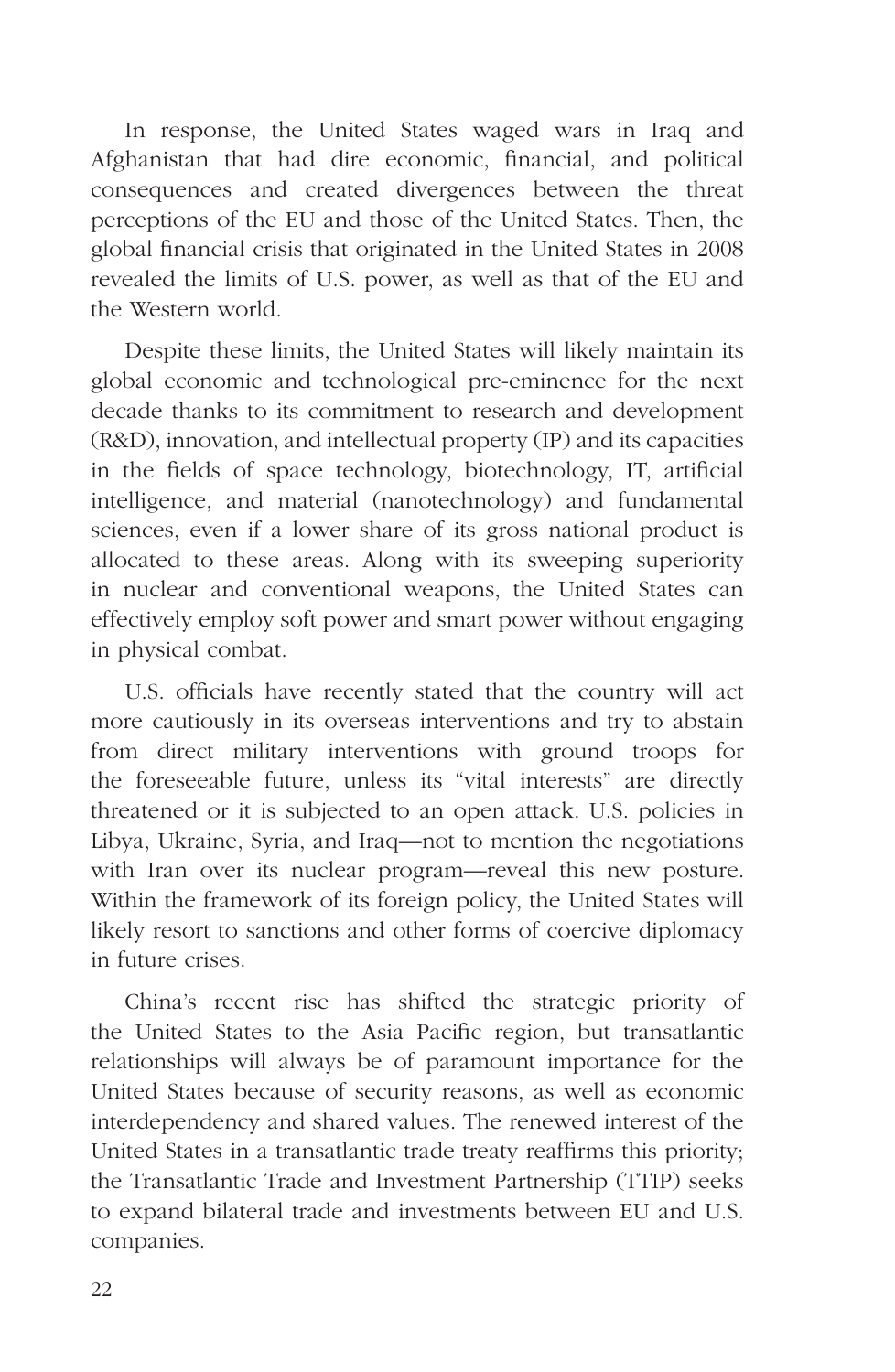No large-scale war is expected in Europe in the near future. As long as Europe does not face a serious threat, the United States will encourage Europe to assume more responsibility for its own security. At the same time, the Russian Federation's annexation of Crimea and the Ukraine crisis are generating longterm uncertainty, which may require more vigor for the signing of the TTIP. While the United States regards Europe as an equal partner in trade and economic relations, in the field of security, the United States expects "timid" Europe to be more assertive in its own region.

In the Pacific region, the United States and its allies are also making progress towards completing a new trade agreement, the Trans-Pacific Partnership (TPP). The creation of vast free trade areas in both the Atlantic and Pacific Oceans will certainly bolster the U.S. position with global and regional consequences.

Meanwhile, the recent boom in the exploration and production of shale oil and gas in the United States, along with abundant new hydrocarbon resources in Canada, Brazil, and Venezuela, have enabled the United States to procure most of its hydrocarbon supplies from its own hemisphere. Whereas previously the United States depended more on foreign energy sources, these resources will allow the United States to adjust its energy and national security strategies accordingly. When the shale oil and gas revolution is combined with global efforts to increase energy efficiency, the United States appears, for the first time in recent history, to have the opportunity to become a dominant, global power in energy geopolitics. In addition, a prospective sea route through the North Pole and the expansion of the Panama Canal will expand the global trade of energy and commodities between the United States and other countries.

By curbing its energy costs, the United States may recoup the advantages that it lost to global competition in recent years, but it is uncertain whether it will become a major energy exporter. Other questions include: What will be the scale, scope and timing of U.S. strategies to decrease Europe's dependence on Russian energy supplies? Will the United States maintain its unconditional support to some countries for the sake of energy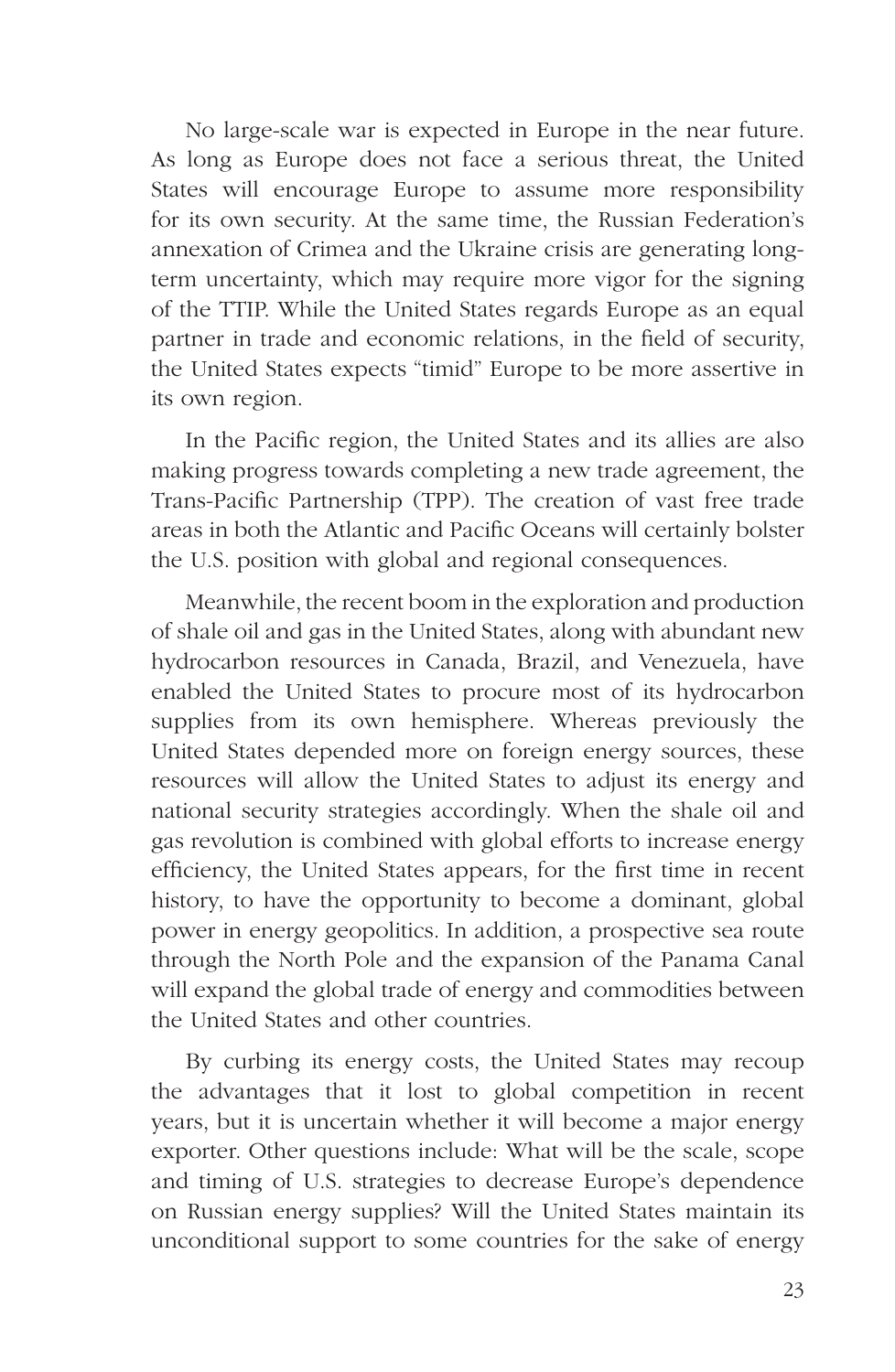security? Will the United States amend its conventional energy security-based Middle East policy towards the Gulf countries and Israel? Intense discussions should be expected regarding these and other questions, the answers to which could affect Turkey to a great extent. Nonetheless, the United States will likely continue to safeguard its primary interests in the Middle East: securing energy supplies for its allies, keeping sea lines of communication open, and monitoring its potential rivals such as China, who will grow more dependent on the oil from the Middle East.

## **Observations**

- *• International developments in the twentieth century transformed the United States into a superpower. Even though the United States is not likely to escape the relative decline of the West, it will remain the most prominent global power for the foreseeable future because of its unmatched geographic position; internal dynamics; demographic advantages; unrivaled military power; predominance in fields of fundamental sciences, space and information technology among others; and commitment to R&D.*
- *• Compared to the twentieth century, the United States will be more cautious and will not intervene directly as long as its vital interests are not at stake. Consequently, issuebased partnerships and regional arrangements will gain prominence.*
- *• Additionally, drones, cyber war, and indirect methods of intervention will presumably come to the fore.*
- *• The scope, depth, and modalities of the U.S.-Chinese cooperation will be vital to resolving future global problems. Whether the two counties cooperate or compete will have consequences for the world. The realization of this objective, however, will require a long and intense effort from both sides.*
- *• Even if the United States becomes self-sufficient in meeting its domestic demand for hydrocarbons, it will preserve its interest in the Middle East.*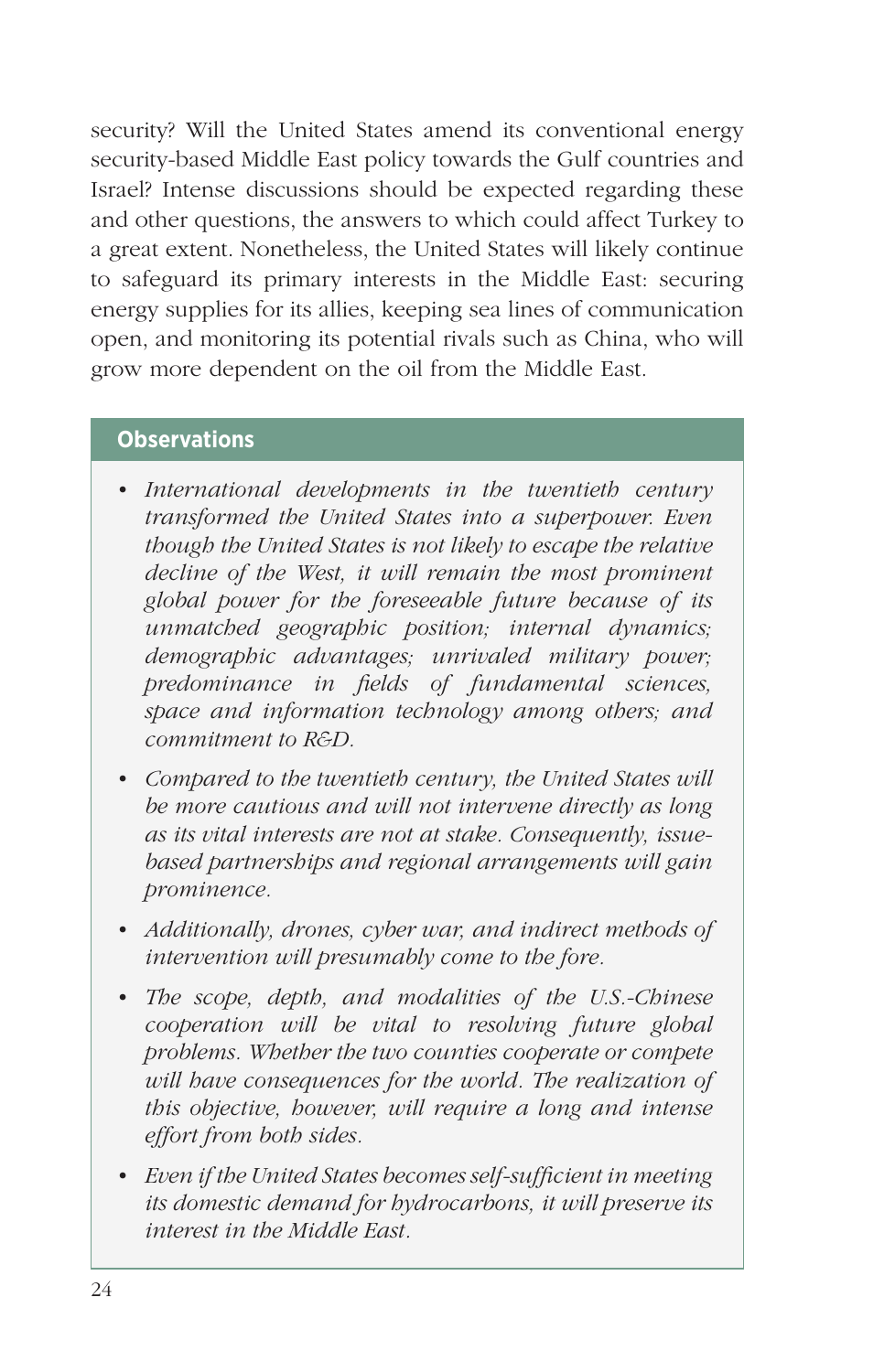# **Turkey: Observations and Recommendations**

- *• The global and regional policies of the United States will continue to affect Turkey.*
- *• Turkey is not the sole leading actor in the region, so it should adopt policies that can shape American and Western policies for the region. Moreover, regional stability and peace are only possible to the extent that consensus is reached at both the global and regional levels.*
- *• Despite the shifting geopolitical priority of the United States towards the Asia-Pacific region, Turkey and its surrounding regions will remain within the U.S. sphere of interest.*
- *• Without jeopardizing its geopolitical ties with the transatlantic alliance, Turkey should prioritize developing its relations in every field with the emerging global centers of power.*
- *• Remaining outside the free trade areas that have started to take shape in the Atlantic and Pacific regions may create trade losses for Turkey, increase security risks, and present an affiliation/identity issue.*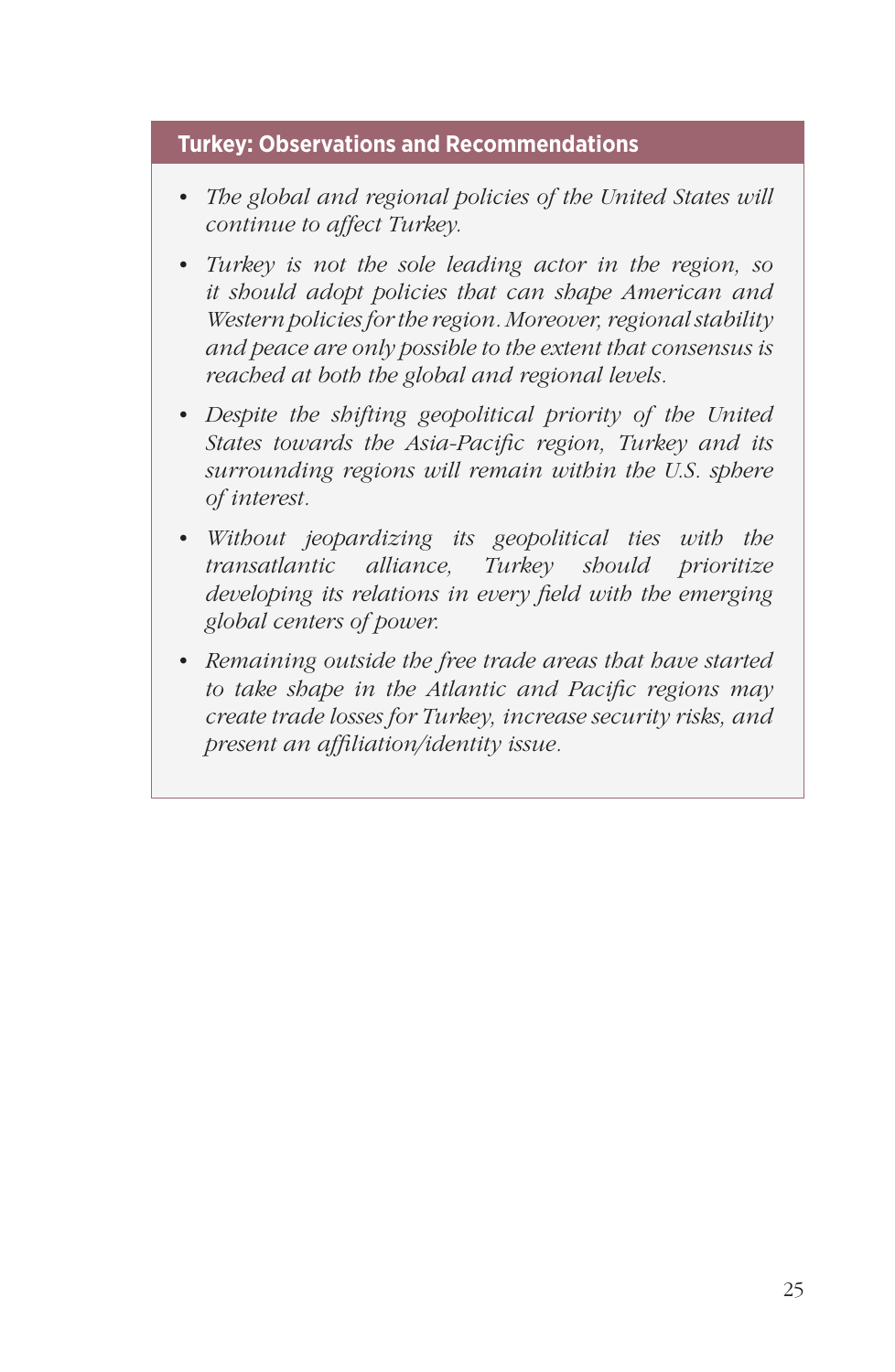## **2. The European Union (EU)**

The EU has been a central player in shaping the global world order. Throughout history, significant universal concepts were first conceived in Europe and then spread around the world. In North America, the United States and Canada were founded on similar values and norms that have now expanded to parts of Asia. Additionally, the concentration of the advanced economies in Europe and North America in a transatlantic alliance after 1945 helped ensconce the EU as a global economic bloc. Hence, Europe transformed from abiding by a centuries-long interstate "war system" to an integration-based "peace system."

After the collapse of the USSR, the EU rapidly expanded to the east. Yet the limited ventures to create a "European security identity" have failed; the EU does not have the capacity to conduct its own military operations, and the United States will continue to provide security for it for the foreseeable future.

The global financial crisis in 2008 quickly spread from the United States across the globe and revealed the depth and insolubility of the structural problems in the EU's current architecture. In the process, the EU's solidarity has been called into question.

The social costs incurred by austerity measures taken to reduce fiscal deficits and public debts have caused racist, xenophobic, and Islamophobic movements to escalate in a number of EU member states. These movements have gained some degree of political momentum and have led certain social segments to question the "common set of European values."

Another fundamental problem for the EU is its declining and aging population, which may not be solved without receiving more immigrants. Yet this policy option may revitalize political parties that ostracize migrant minorities, creating social strife and polarization.

The Ukraine crisis could also signal a new period of geopolitical significance for Europe. With its annexation of Crimea, the Russian Federation used military power in the same way that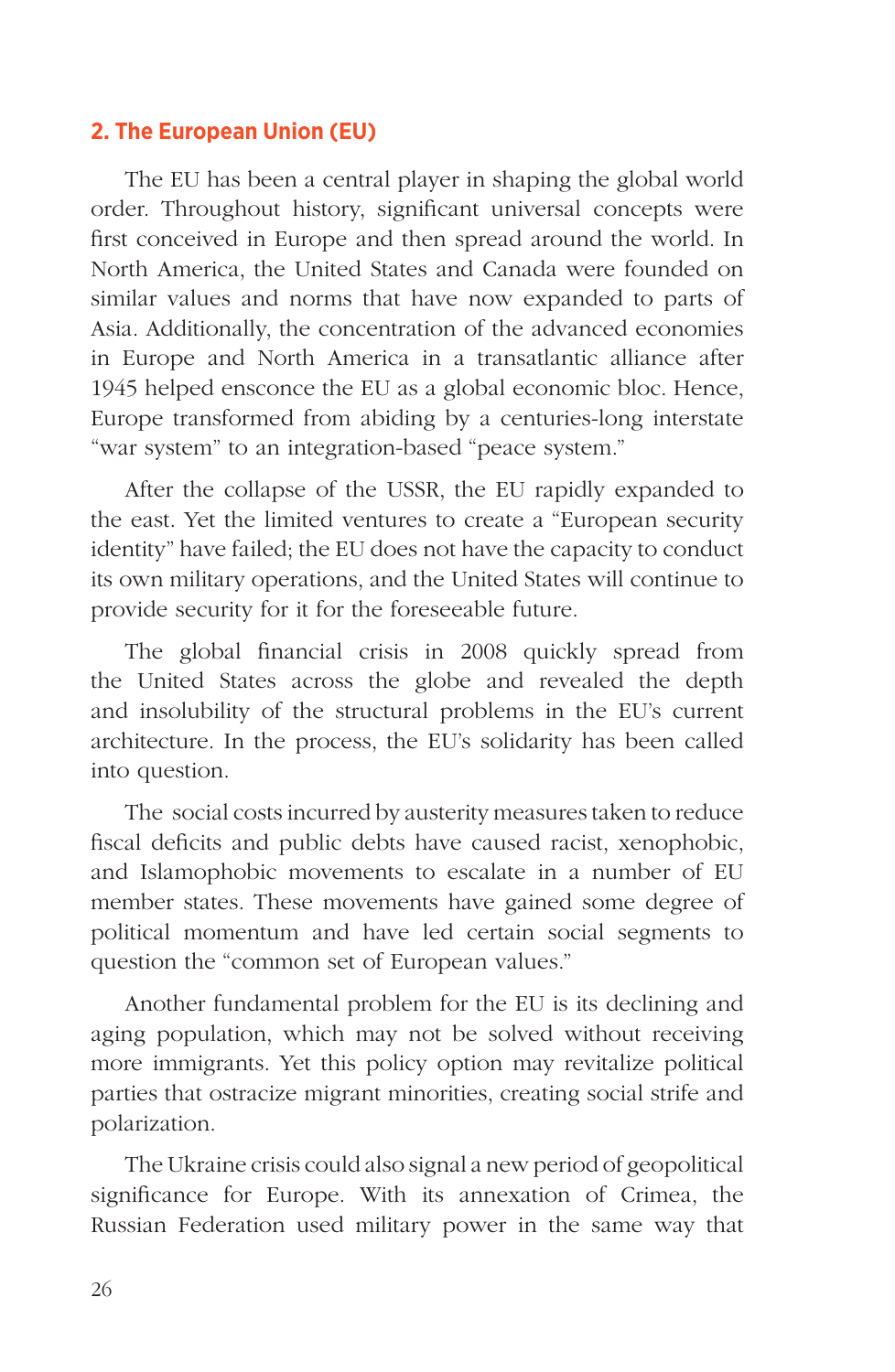it did in Georgia in 2008. These developments might cause the EU and NATO to reevaluate their eastward expansion policy in Europe and could trigger a period of tension reminiscent of the Cold War. This mutual mistrust presents risks, even if the chances that parties engage in direct conflict are slim. It is difficult to predict how this period of tension will unfold.

The Ukraine crisis constitutes a serious test for the peace and welfare system founded by the EU and safeguarded by the European security and stability architecture since the 1990s. The crisis has also highlighted the security risk of Europe's dependence on Russian energy supplies, but it will take a considerable amount of time for Europe to reduce this dependency on Russian energy and diversify its supplies without creating a security risk in the near term. The EU's options include importing shale gas from the United States, extracting its own shale gas or increasing its purchases from liquefied natural gas (LNG) suppliers. Yet the fact that these strategies require long-term planning means that the EU should prioritize the resources to its east in the Caspian Sea, Iran, Iraq, and the Eastern Mediterranean.

In addition to energy security, the Ukraine crisis may further deepen and accelerate the EU's own structural problems and test its ability to overcome future challenges in continental Europe.

Finally, the EU faces challenges from instability in the Near East, North Africa, and sub-Saharan Africa. EU citizens who originated from these geographies may become an important factor on the EU's domestic security agenda.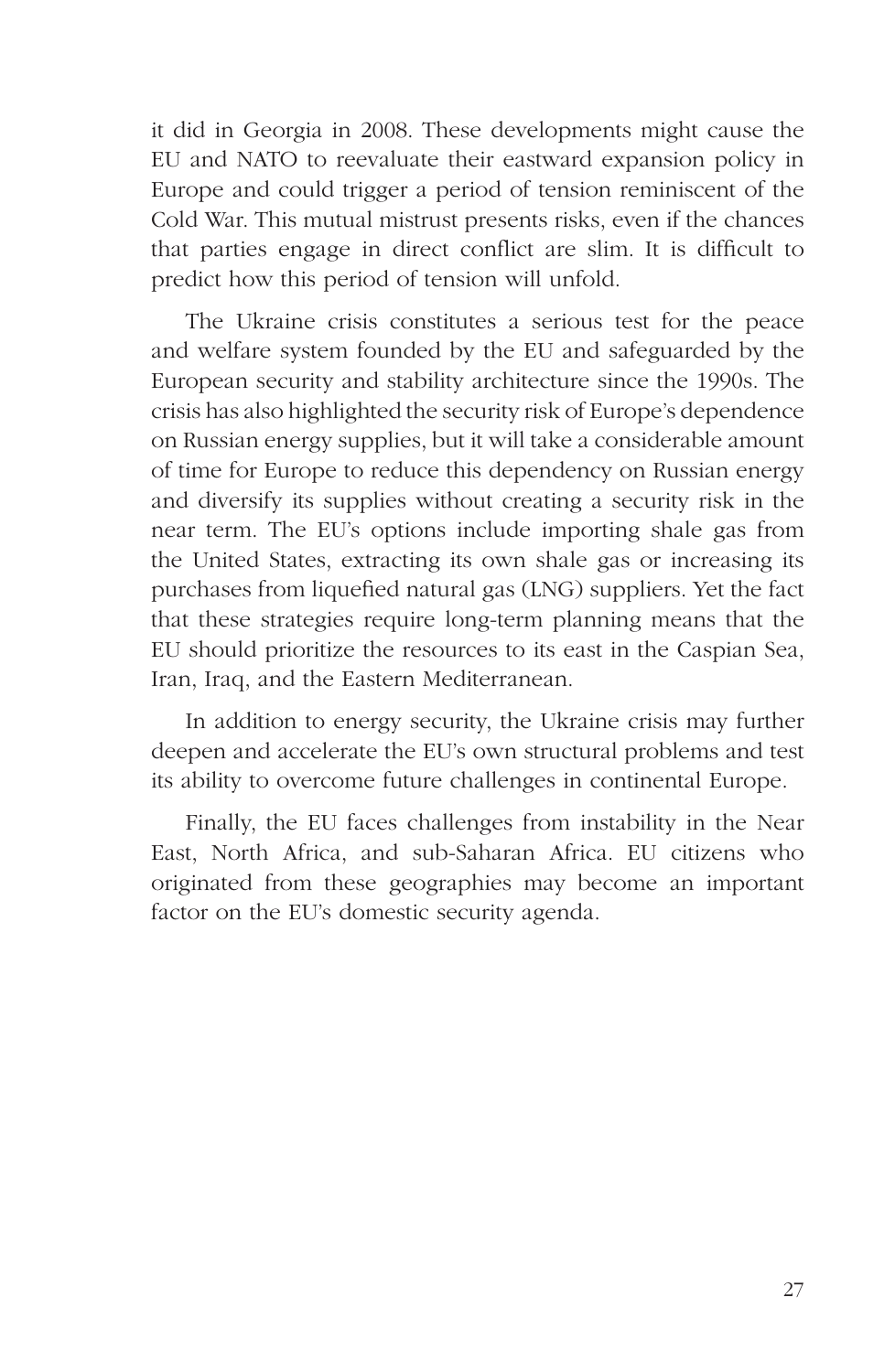## **Observations**

- *• The EU is a peace and welfare project on a continental scale.*
- *• Should the EU fail to devise solutions for the various issues that it faces—migration, xenophobia, aging populations, economic and financial problems, and search for identity—these issues will likely have repercussions on the global level.*
- *• The EU and the United States will continue to have a mutual need to cooperate for the foreseeable future. The TTIP will be as much a priority for the EU as it is for the United States.*
- *• EU-Russian Federation relations will be critical to ensure the sustainability of peace on the continent. They may also lead to the search for new balances both among the EU's members and in the members' bilateral relations with Russia.*
- *• Energy security will be a matter of strategic significance for the EU for the foreseeable future.*

### **Turkey: Observations and Recommendations**

- *• The following can be cited among the reasons for the ambivalent approach of EU members towards Turkey: cultural differences, the insecurity of Turkey's borders, the attitude of religious circles in Europe towards Islam, Turkey's large population, deficiencies in the fields of human rights, liberties, law and democracy, and problems of governance. The EU's embrace of concepts such as "variable geometry" or "concentric circles" may facilitate Turkey's accession to the EU.*
- *• If one leg of transatlantic relations is the United States, the other one is the EU. A positive course in Turkish-EU relations would mutually enrich both identities.*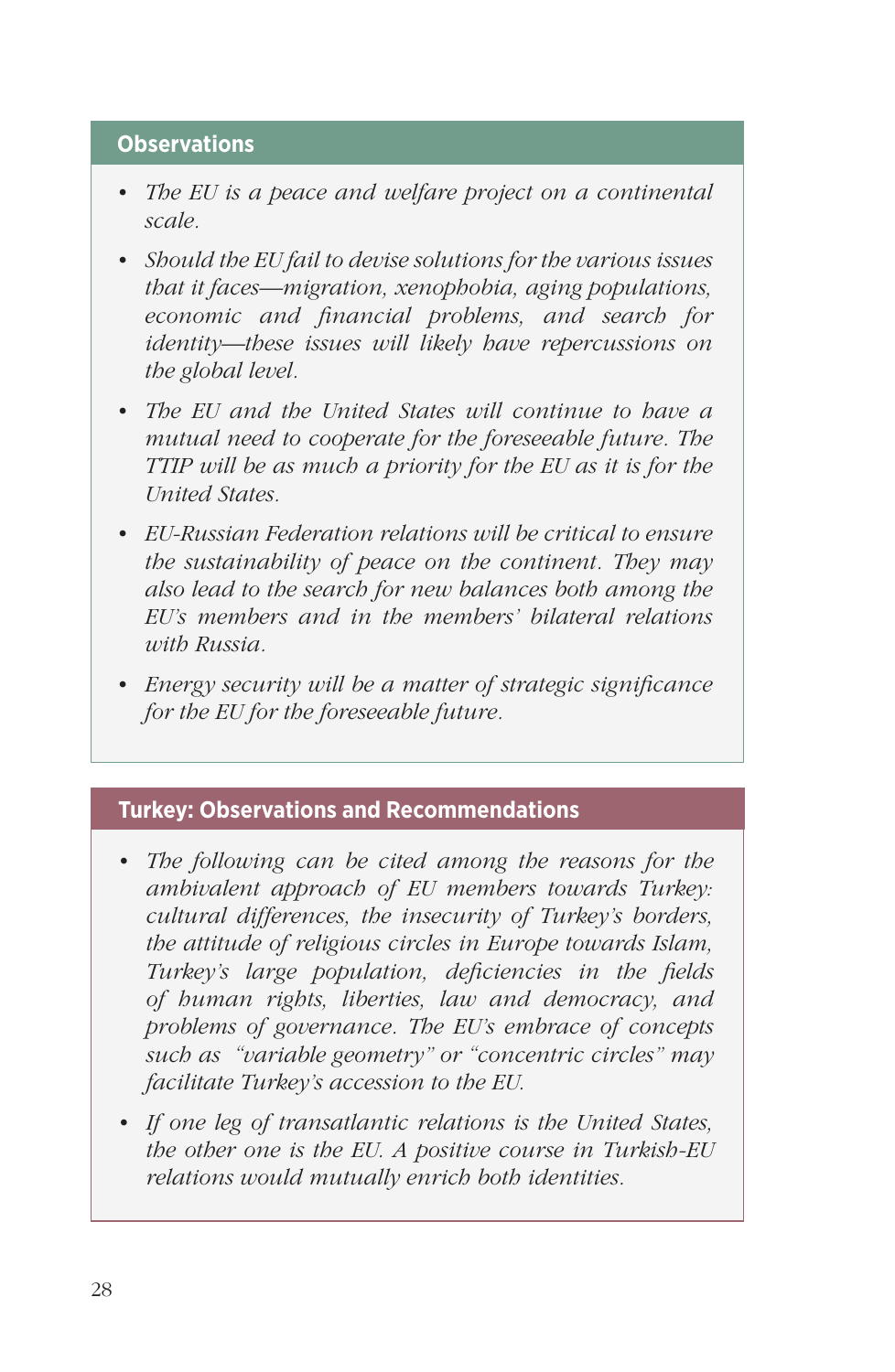- *• Even though full integration into the EU is a long-term project, relations with it anchor Turkey's democratization and adoption of universal norms in every field. Therefore, the commitment to the EU accession process is of vital importance for Turkey.*
- *• Turkey's contribution to Europe's energy security will increase due to its proximity to the energy resources of Iraq, Iran, the Caspian region, and the Eastern Mediterranean and to Turkey's role as a conduit for pipelines and seaborne tankers that convey this energy to Europe.*
- *• A stable Turkey where EU standards are implemented will be stronger in its relations with developing countries, primarily the Middle Eastern and Islamic countries, and the EU will perceive Turkey as a more prominent player.*

### **3. The Russian Federation**

Following the collapse of the Soviet Union and a period of great hardship in the 1990s, high energy prices helped the Russian Federation reemerge as a stable power and major energy supplier over the last decade. Today, Russia's actions merit attention in the global and regional context.

At the same time, Russia faces many risks, including: the lack of a production sector of global significance outside of hydrocarbon production and export, demographic decline, alcoholism, problems in the health system, aging, radical movements, and the surge in its Muslim population.

Lack of trust and competition already characterize U.S.- Russian relations, but recent developments in Ukraine and Crimea brought further uncertainty and stagnation to them. Meanwhile, U.S. shale oil and gas may compete with Russia's conventional hydrocarbon production in the medium- to long-term, place downward pressure on energy prices, and diminish Russia's geopolitical power in energy. It might also initiate an era during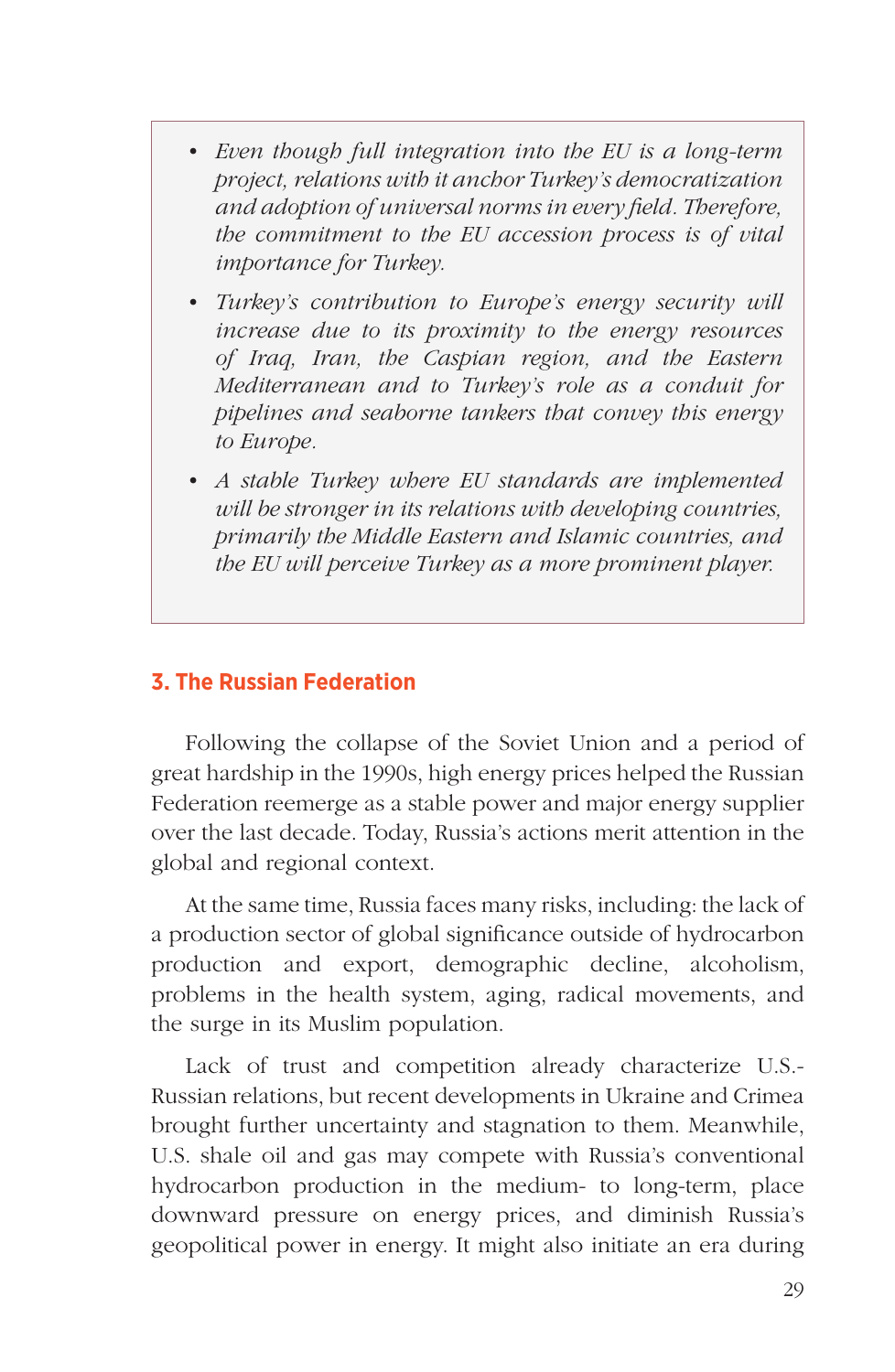which the United States joins the ranks of important producers in the global energy balance.

On the other hand, Russia also no longer monopolizes energy exports from Central Asia, where oil and gas producing countries have forged alternative transit routes with new partners.

The eastward expansion of the EU and especially NATO is the main worry for Russia and shapes its policies in Georgia, Abkhazia, Crimea, and Ukraine.

Perceiving Ukraine's integration into the West as its own red line, Russia annexed Crimea. On the grounds of security and stability, Russia seeks to monitor developments in Ukraine and the neighboring Eastern European countries. Furthermore, Russia aspires to have influence on the security architecture of Europe. However, this policy is not a cost-free; time will reveal the magnitude of future costs. Nonetheless, it appears that Russia annexed Crimea after weighing the cost of the West's reaction against the strategic advantage that it would gain in the region.

On the other hand, Russia and the West are still collaborating to fight religious extremist movements, terrorism, and drug trafficking in Central Asia and Afghanistan. Russian interests in those regions overlap with those of the West.

From the perspective of the United States, Russia will preserve its status as one of the key actors in both Central Asia and the Middle East. The issues of Iran's nuclear program, global terror, and radical movements are additional points of common interest for the United States and Russia. Finally, China will constitute yet another important factor influencing U.S.-Russian relations.

As the United States pulls out of Afghanistan, Russia will presumably exert more vigorous efforts to increase its influence in Eurasia, but the EU, the United States, and China will try to constrain Russia's options.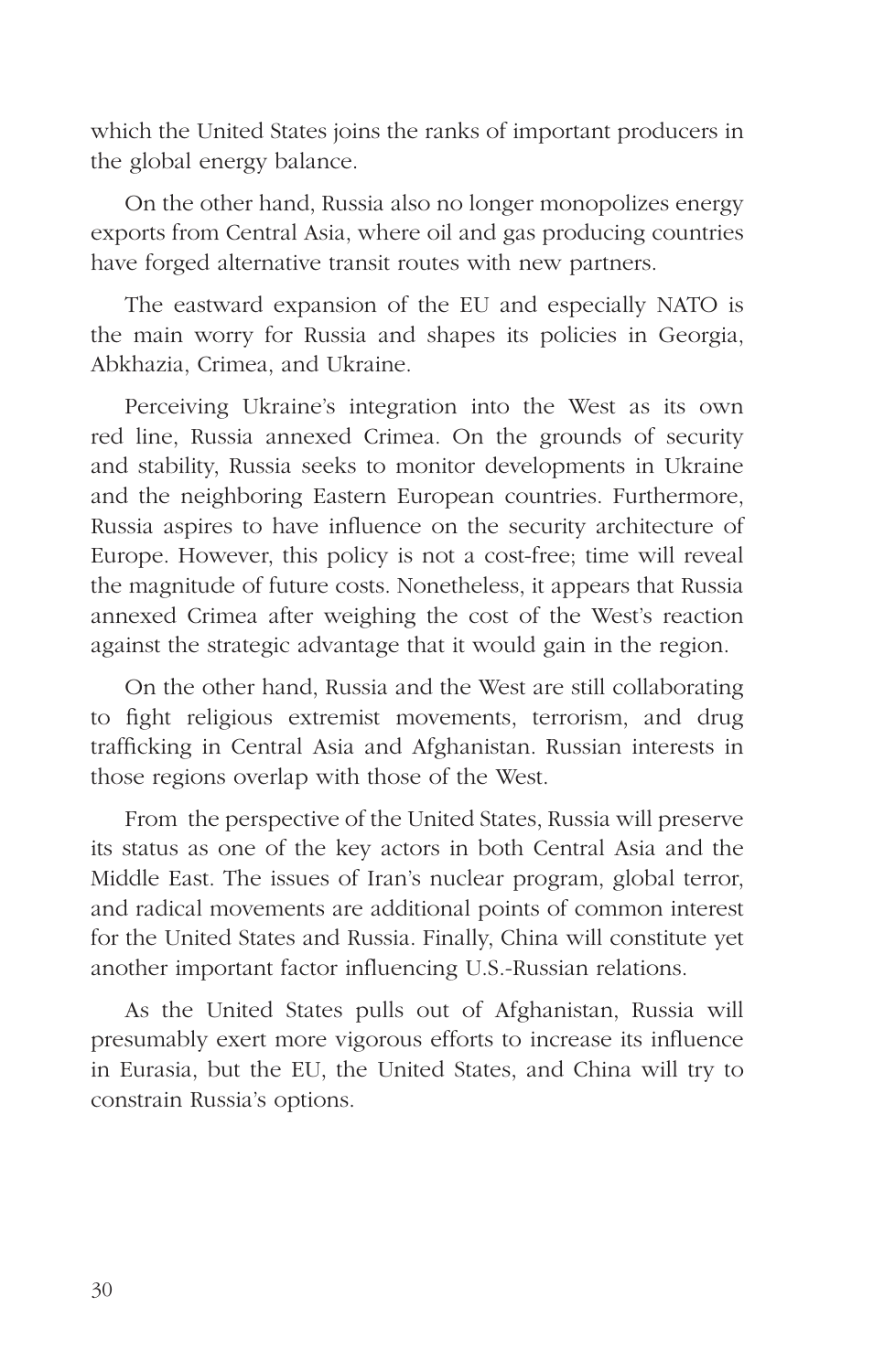### **Observations**

- *• Following the collapse of the Soviet Union at the end of the Cold War, Russia quickly became an important power.*
- *• Managing its own energy resources and exerting influence over global energy transit and supply will be among Russia's important foreign policy objectives. Russia is also taking a keen interest in the new energy deposits in the Eastern Mediterranean.*
- *• The EU is Russia's largest and the most strategic energy client. Following the Ukraine crisis, EU-Russian energy relations transformed from a strategic partnership to one of risk management. The latest energy cooperation agreement between Russia and China signals that Russia seeks to diversify its markets.*
- *• Russia will continue to increase cooperation with the Western world in fighting terrorism, religious extremism, and drug trafficking.*
- *• Russia's lack of a production sector of global significance, except for hydrocarbon production and export, is a source of vulnerability for the country.*

## **Turkey: Observations and Recommendations**

- *• The Ukraine crisis left Turkey face-to-face with a dilemma. It is stuck between NATO and its conventional Western allies on the one side, and Russia on the other. Turkey's participation in Western economic and financial sanctions imposed on Russia will have implications for Turkey's policy decisions.*
- *• Even though the Shanghai Cooperation Organization and Eurasian Economic Union are not expected to develop into an economic integration model like the TPP and the TTIP, the fact that Russia is a member of these*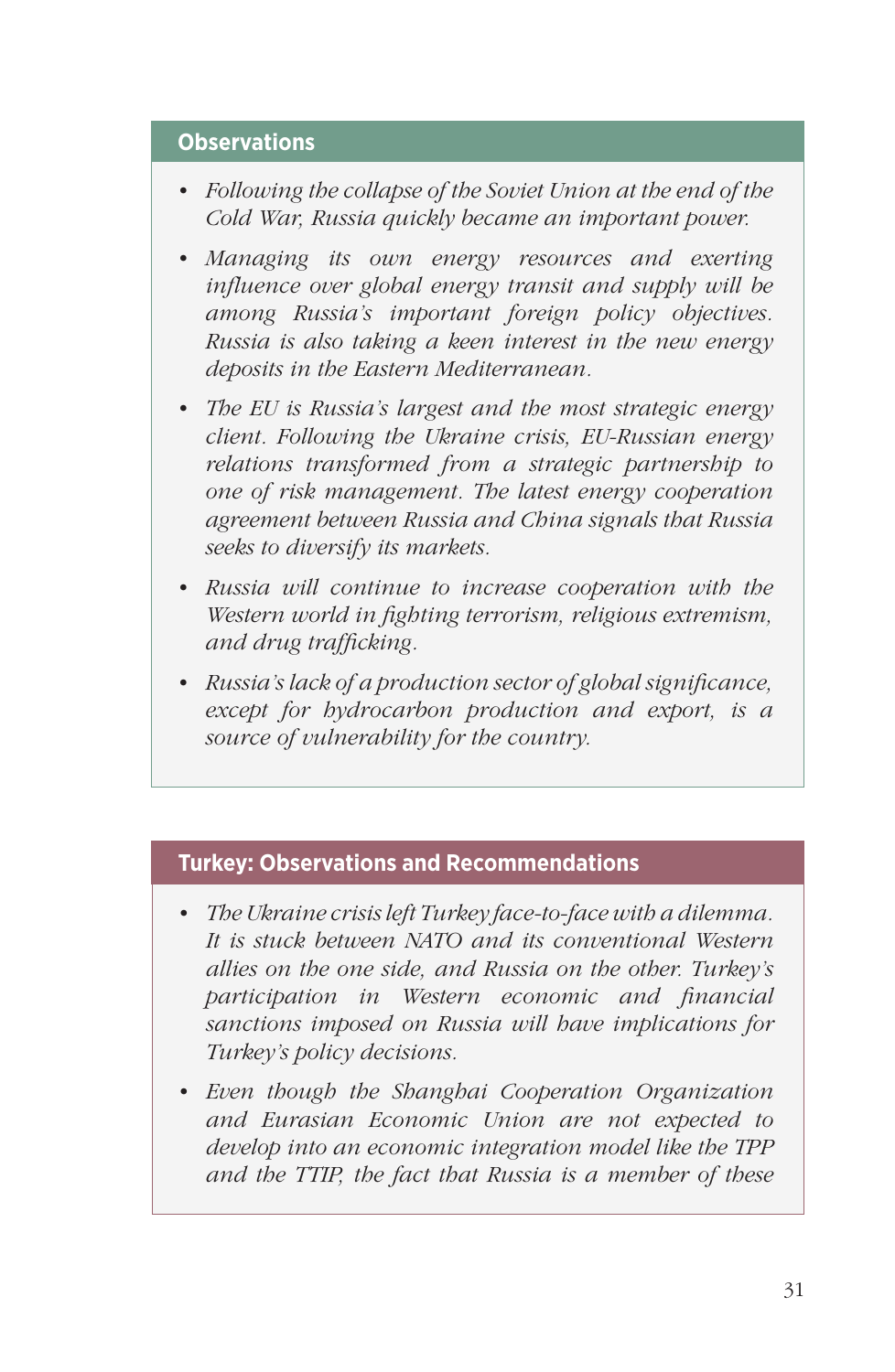*organizations requires Turkey, who has close relations with the Central Asian countries, to follow their activities closely.*

*• Russia's annexation of Crimea on the grounds of the right to self-determination may further destabilize the geography surrounding Turkey. These developments may also pose grave challenges of sovereignty.*

# **4. China and the Emerging Economies**

The upcoming era will likely witness China and other emerging economies gain a larger share of global economic production and greater influence in shaping global processes.

China's double-digit economic growth rate sustained until recently, its massive domestic market created by a population of 1.37 billion, and its unique governance structure and decisionmaking process have allowed it to shape global processes. Yet China is entering a new era in which social demands for democratic rights and freedoms will increase due to growing regional discrepancies in the distribution of welfare and its burgeoning middle class. How China will adapt the governance model that it has implemented until now to these new demands will be one of the defining questions of the twenty-first century.

The economic growth rate in China and in other emerging countries after the 2008 global financial crisis has begun to slow. These countries are also experiencing nationalist movements triggered by socio-economic problems.

China's unique governance and growth rate have bound the country's different religious, linguistic, and cultural groups during its development, but it is difficult to predict how long this will last. China faces regional risks, including those related to Tibet and Inner Mongolia, and is vulnerable to conflict arising from the income disparity between the population living along its coast and those inland. The issue of the Uyghur Turks as well as the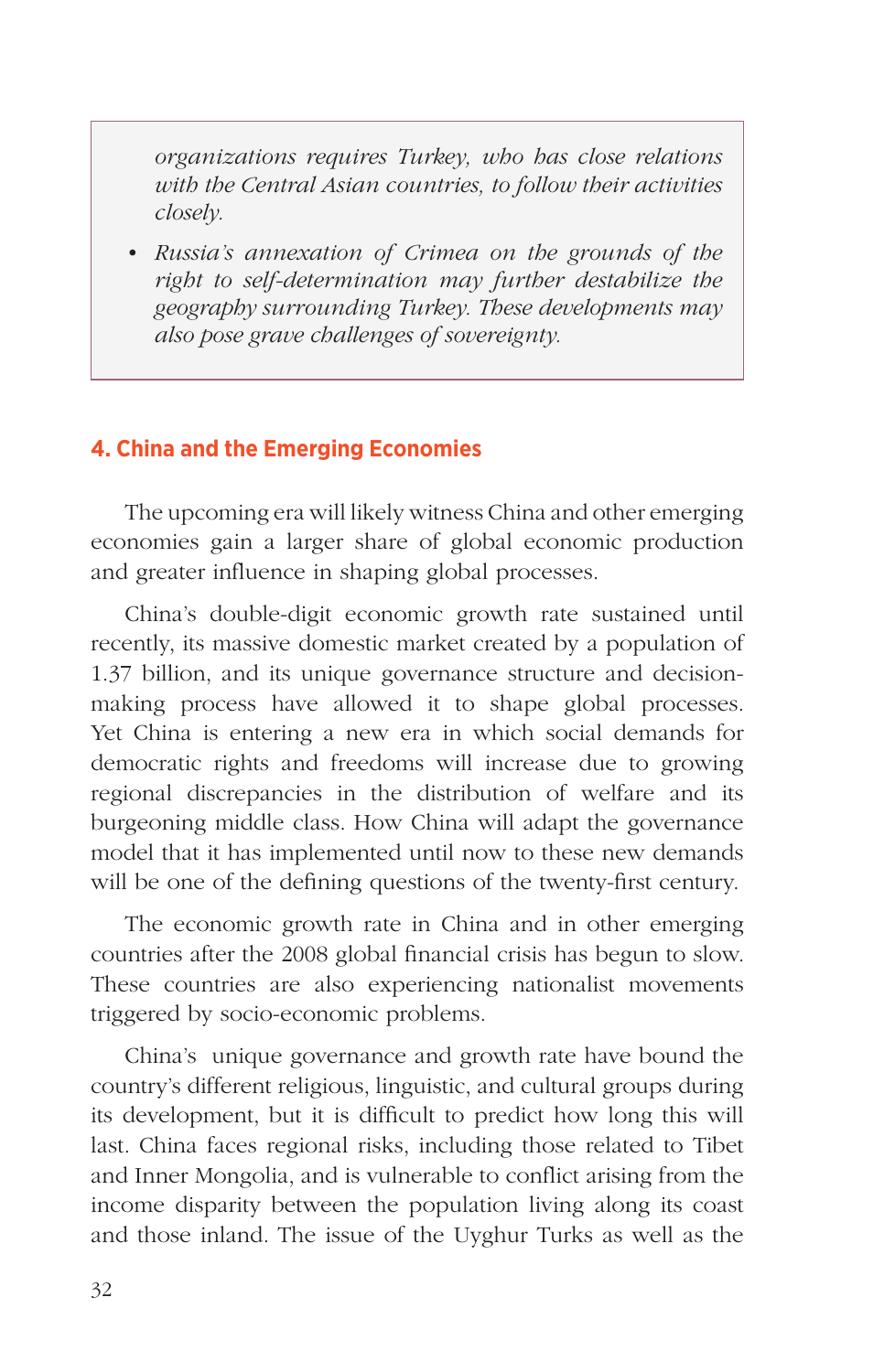social movements in Hong Kong will be potential challenges for the Chinese government.

For the foreseeable future, though, China will presumably maintain its policy of non-interference in the domestic matters of other countries and organizations with the utmost sensitivity.

The nature of U.S.-Chinese competition differs from that of the U.S.-Soviet competition during the Cold War. The Communist Party of China aims to retain its power, whereas the Soviet Union stoked ideological revolution on a global level. Economically, the United States and China are closely intertwined. In addition to the large volume of trade between the two countries, the United States is indebted to China more than to any other country. This degree of interdependency decreases the risk of conflict between the two countries.

The issues of sovereignty and maritime jurisdiction are creating tension and may spark conflict between China, Japan, South Korea, Taiwan, and Vietnam, which would upset U.S.- China relations.

Rather than catching up with the United States on a military level, China's current long-term strategic priorities may be summarized as deterring the United States from going to war for Taiwan, strengthening its role in international markets, and increasing its power in the region. In this respect, it is possible to define the relationship between the two countries wherein cooperation and strategic competition are intertwined.

As countries with large populations such as China, India, Brazil, and Indonesia become greater participants in global production and consumption, global demand for basic materials will continue to increase. As welfare levels rise, democratic expectations and demands for rights and freedoms might also rise, and the resulting instabilities may slow economic development and growth. We have recently witnessed how economic crises in the EU destabilized even established political structures. Even though the EU's institutionalized democratic order does not resolve the problem at hand, it does enable the democratic change of governments. In the majority of developing countries,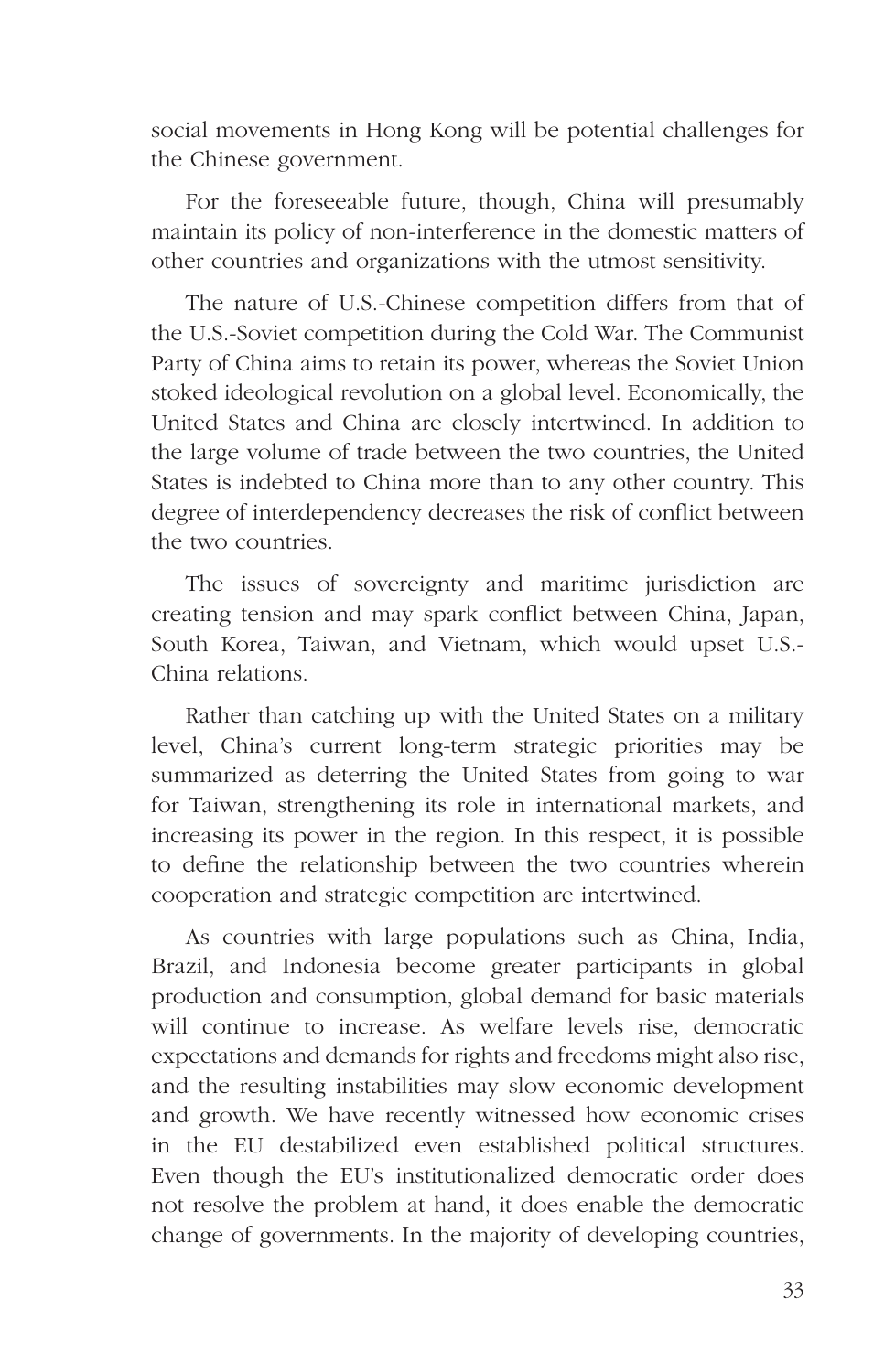however, the practice and institutions of democracy are not fully ingrained, which makes their problems more prone to catalyze into severe crises.

Aside from China, a new economic grouping of emerging markets comprising India, Brazil, Indonesia, Turkey, South Africa, and some other African and Latin American countries is assuming a greater role and responsibility in the global economy. Among these, India particularly stands out for its contributions to IT, biotechnology, and space research. While each of the countries that fall into this group has their own vulnerabilities, their global influence will probably increase for the foreseeable future.

## **Observations**

- *• It appears that it will be more difficult for China to maintain its impressive economic performance, which yielded high growth rates and foreign trade surpluses in the last three decades; its slowdown, however, has become evident in the past few years. This situation may weaken China and have repercussions for the world economy.*
- *• One of the most important sources of political power for the Communist Party of China is the level of economic development that it has achieved. The slowdown or stagnation of economic growth may undermine the party's legitimacy.*
- *• Another source of legitimacy for the Communist Party of China is nationalism. According to some circles, if the economy slows, unemployment rises, and public opposition against corruption grows, the party may embroil itself in foreign policy issues to overcome its domestic problems.*
- *• Chinese-U.S. relations will fluctuate along a spectrum that ranges from cooperation to hostile competition; these fluctuations have major repercussions for the global security environment.*
- *• Naturally, as the middle class grows and welfare spreads in China, democratic demands will also increase.*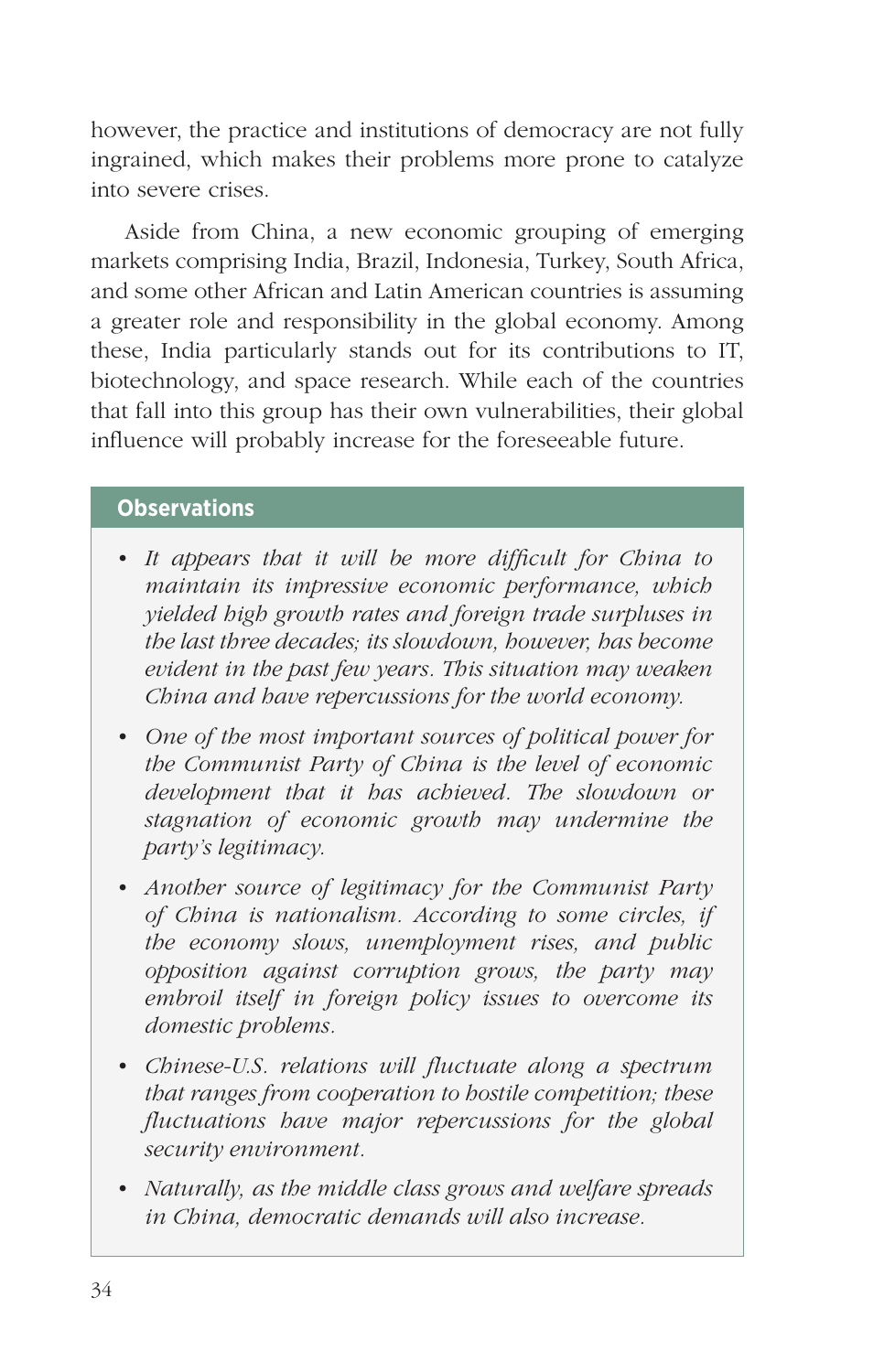## **Turkey: Observations and Recommendations**

- *• The actions that China takes as a global power will impact Turkey as much as any country. It is essential to monitor developments in China and its dependence on Middle East energy in particular.*
- *• Turkey, which regards globalization as the driving force of economic development, should continually pursue its objective of developing uninterrupted strategic relations with countries such as China, India, Indonesia, and Brazil.*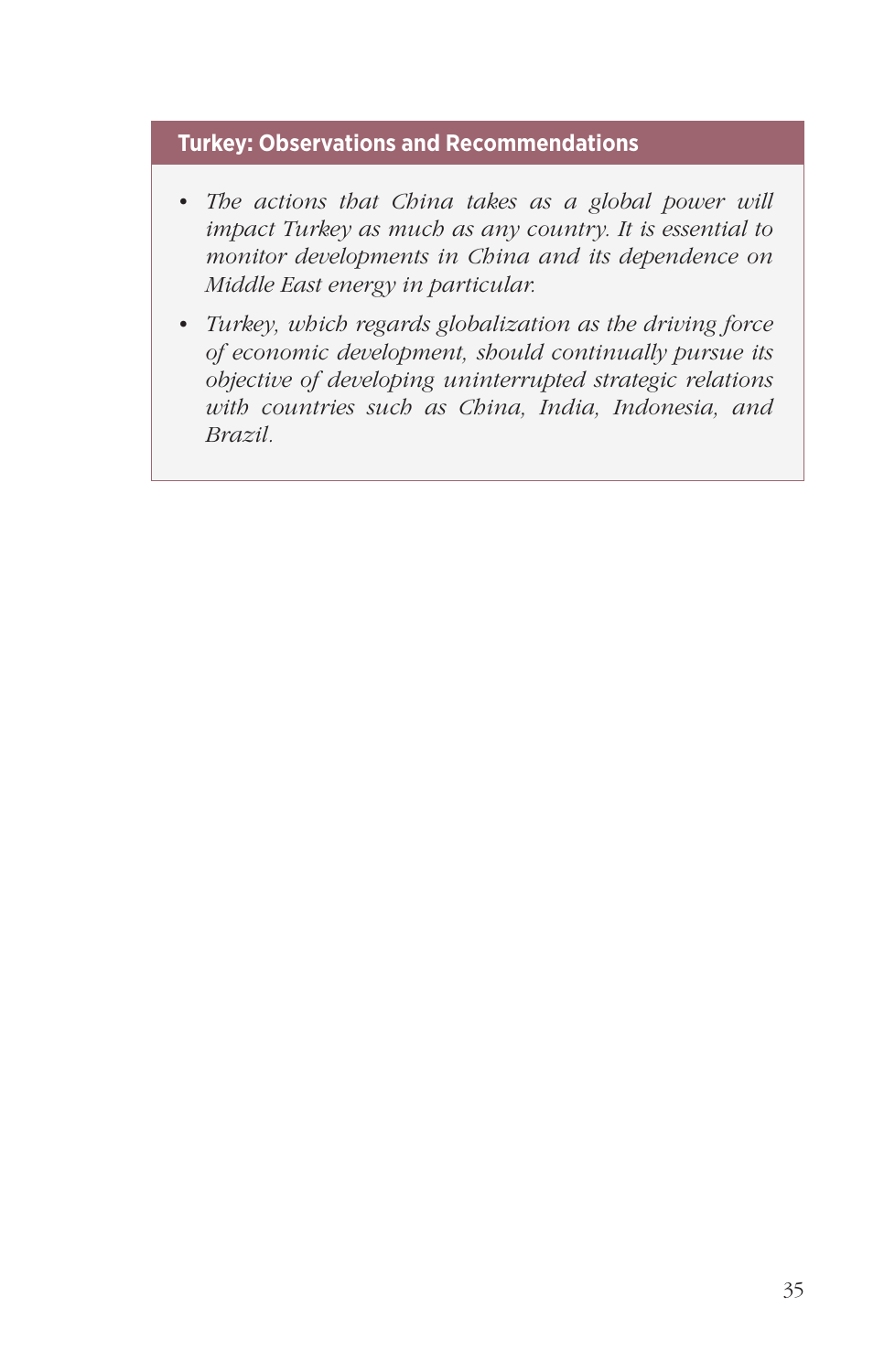## **5. Global Institutions**

The prominent institutions of global governance are falling short of addressing the evolving needs of the twenty-first century. Starting with the United Nations (UN), a number of international institutions such as the International Monetary Fund (IMF), the World Bank, and GATT/World Trade Organization were founded by the victors of World War II, the United States and its allies, who outpaced their rivals in all spheres and exerted dominance over the global system.

The fact that the UN is losing its effectiveness in resolving global problems has serious consequences. The UN's final decisions are subject to the veto power of the five permanent members of the Security Council, but this process does not befit the twenty-first century. The inability to reach decisions about military intervention or sanctions due to the veto mechanism of the Security Council leads to small coalitions that lack international legitimacy or to attempts to seek solutions to global problems by way of certain *ad hoc* arrangements or through various regional organizations such as ASEAN, the Shanghai Cooperation Organization, the Gulf Cooperation Council, the Organization of Islamic Cooperation, the Arab League, the African Union, the Organization of the Black Sea Economic Cooperation, and the West African Economic and Monetary Union.

The "common threat perception" among allies, which was the *raison d'être* of NATO, is evolving in line with the emerging priorities following the radical changes that international relations have undergone.

Decades after NATO achieved its founding objective of deterring aggression and preventing conflict in Europe, it expanded its scope of interest due to globalizing risks and threats. For the foreseeable future, this institution will continue to be the most important component of the security architecture on a global scale. "Burden sharing" among allies, which was an issue even during the Cold War, has become even more problematic with some European members gradually retrenching their contributions and responsibilities. The United States has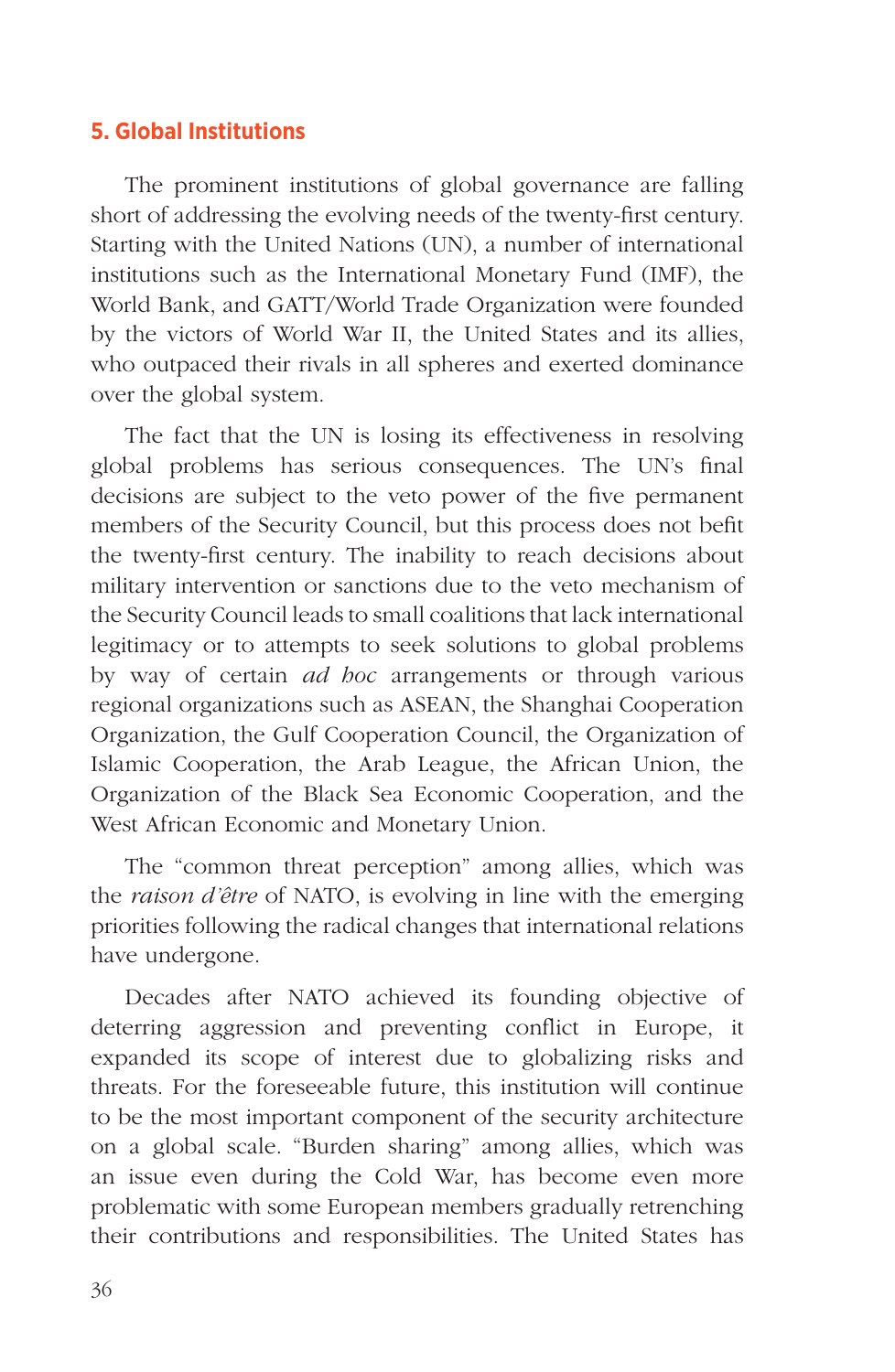also begun to reduce its defense spending due to the financial crisis. NATO is currently seeking a variety of formulas such as smart defense, pooling and sharing, and global partnerships to tackle these challenges. The Ukraine crisis, followed immediately by Russia's annexation of Crimea and the major turmoil in the Middle East, may alter the security perceptions of European countries and the strategic concept of NATO.

### **Observations**

- *• Global institutions are failing to devise solutions to global problems. The "global governance deficit" is fast becoming the fundamental problem of the international community.*
- *• The dynamics to be created by trade blocs that are forming in the Pacific and Atlantic regions will assume both political and security dimensions, and thereby will certainly address to some extent the deficit in global governance.*
- *• Collective resolve is required for the existing institutions of global governance to respond to the needs of the international community and to design new ones.*
- *• The fact that institutions of global governance cannot adapt to current conditions impels countries to turn to regional arrangements and initiatives.*
- *• NATO will continue to be indispensable to its members' security and the global security architecture.*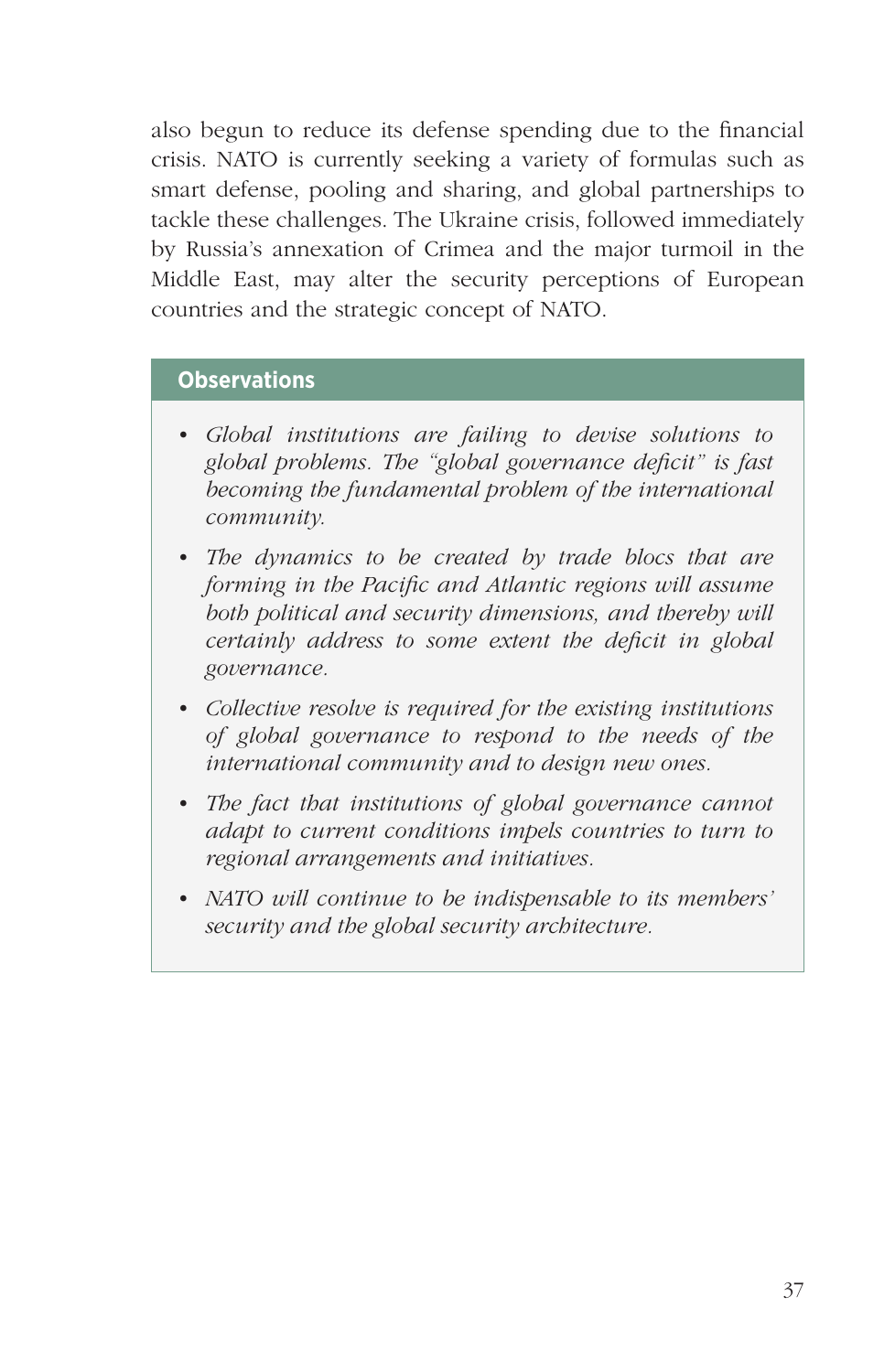# **Turkey: Observations and Recommendations**

- *• The strategic priority for Turkey is membership in the EU and strengthening its transatlantic ties, while positioning itself in accordance with emerging initiatives. Its membership in the G-20 will give Turkey the opportunity to actively contribute to global governance.*
- *• Turkey should sustain its efforts to help shape a new system of global governance and reform existing global institutions. Being a party to the TTIP would be significant for Turkey, not only for trade and economy, but also for political and security reasons.*
- *• The negative consequences of the global governance deficit are felt in the geography surrounding Turkey. Turkey should shape its own national interests and security policies with the assumption that global institutions might make limited contributions.*
- *• Turkey should, in collaboration with academia, enrich the intellectual basis of its diplomacy in order to formulate comprehensive recommendations for new global governance structures.*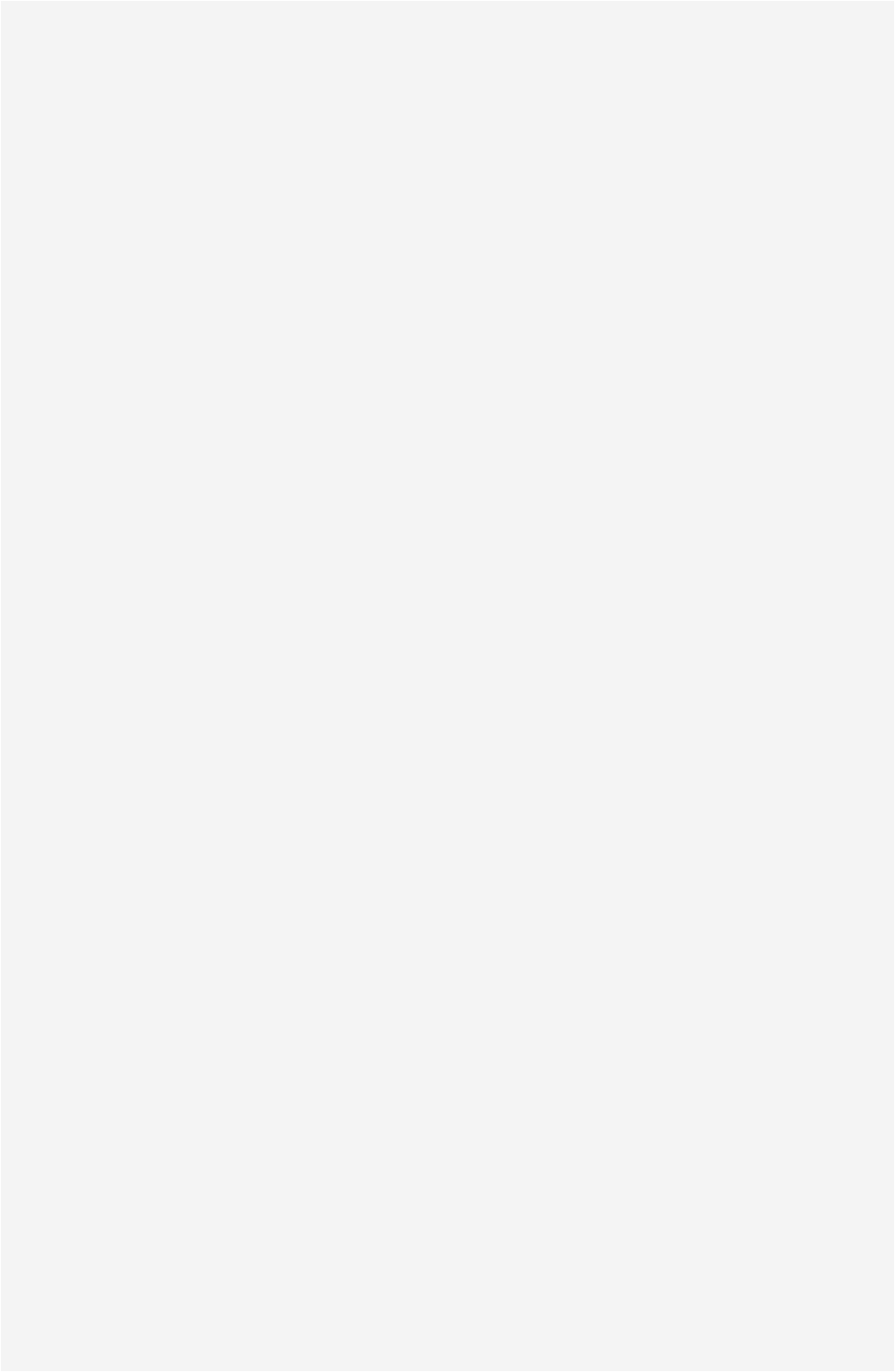*"Competition and conflicts of interest between global and regional actors can be expected to continue in Turkey's surrounding geography for the foreseeable future. Therefore, Turkey must advance its statecraft to 'manage differences and discrepancies'."*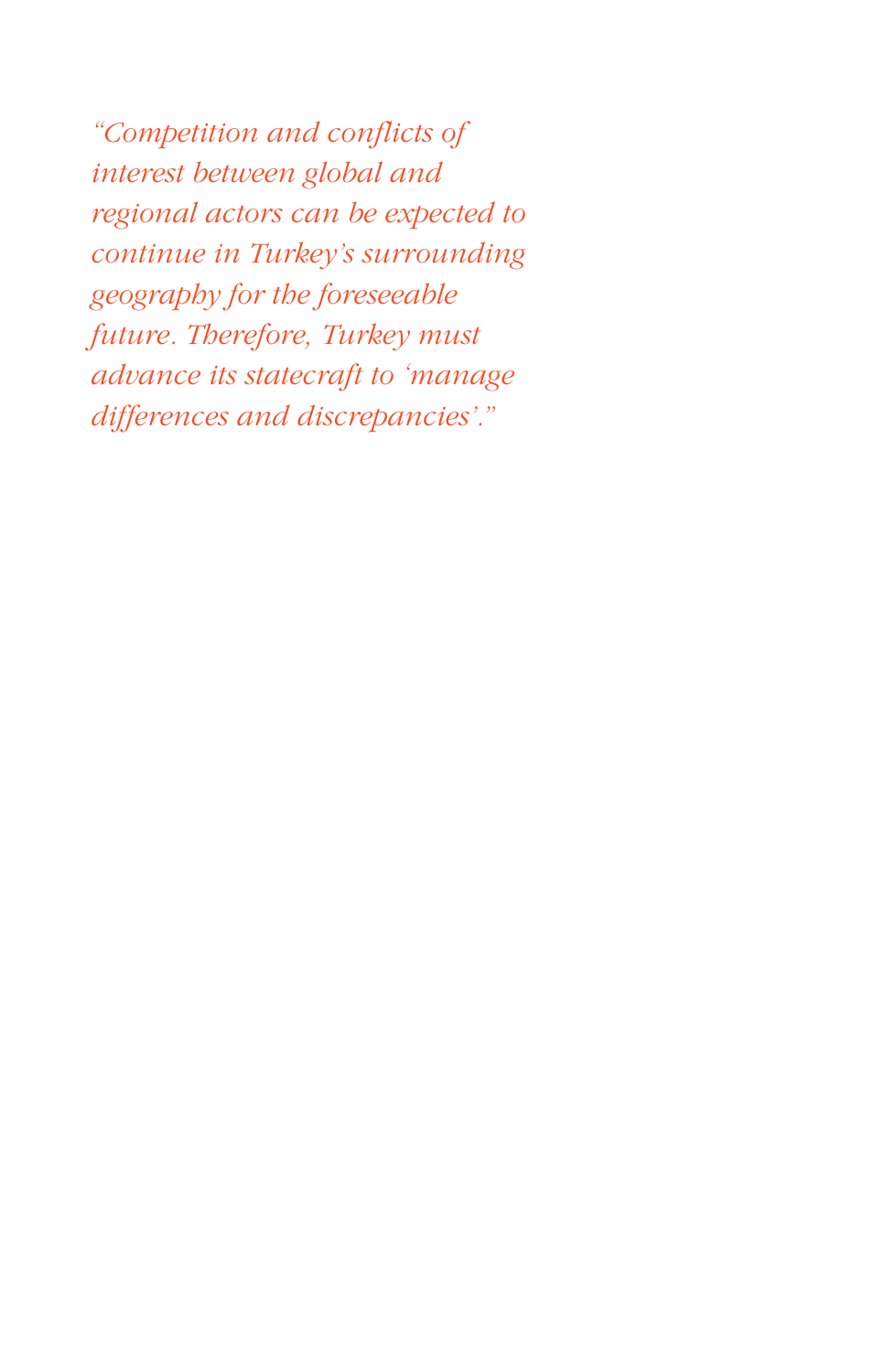## **THE GEOPOLITICAL LANDSCAPE SURROUNDING TURKEY**

Turkey's geography, history, religion, and culture have positioned it as a center of gravity along the east-west and north-south axes. This confluence should have been an asset for Turkey, but has instead raised a problem of identity and spawned numerous risks.

For the foreseeable future, the most significant threats from Turkey's surrounding geography will stem from the ongoing problems related to the dissolution of the Ottoman Empire.

With the exception of the 1974 Cyprus Peace Operation, Turkey has managed to stay out of armed conflict with its neighbors since the foundation of the Republic in 1923, remaining neutral during World War II. This heritage of peace is the result of the commitment to Atatürk's principle of "Peace at Home, Peace in the World" and suggests that Turkey may be able to peacefully deal with the risks and threats emerging in its surrounding geography, except in unavoidable situations.

 By virtue of its geography, the turmoil in the Eastern Mediterranean and the Middle East will directly affect Turkey and threaten its security. Recent convulsions in the surrounding geography are expected to last for the foreseeable future with unpredictable consequences.

Yet Turkey's proximity to hydrocarbon energy reserves allows it to act as a bridge and hub for transporting these resources to world markets, which could become an asset. Similarly, the management of the transboundary waters that run through Turkey should be kept in perspective when formulating security policies.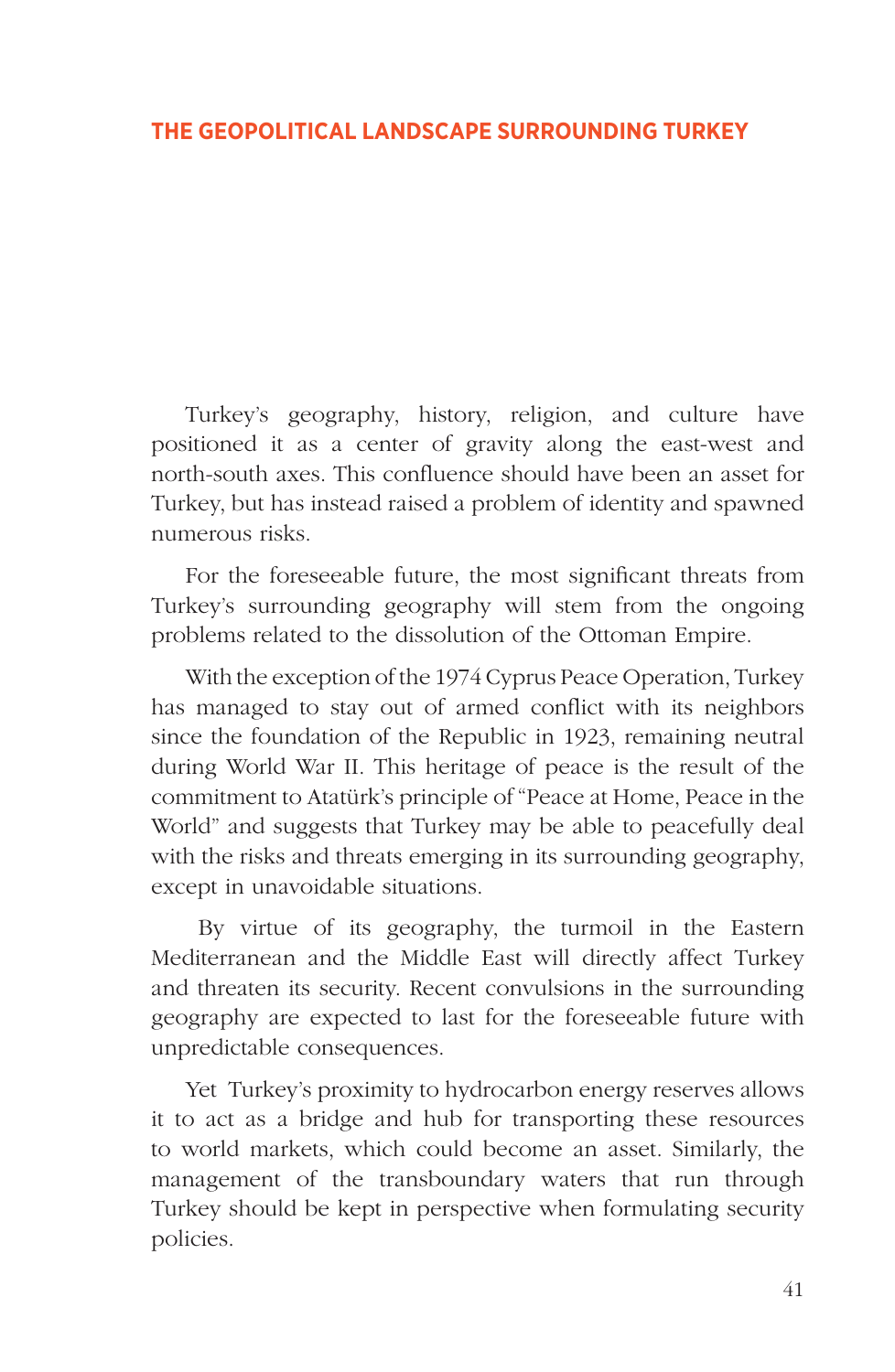### **Observations**

- *• Countries can ensure their security to the extent that they implement policies dictated by their geographies.*
- *• Turkey has a central position in Eurasia at the confluence of maritime, land, and air transportation routes.*
- *• The fate of countries in this geography is "interdependence", which requires comprehensive and institutional cooperation based on shared interests and a shared fate. Successful cooperation can make Turkey preeminent in the region.*

Following the September 2001 attack against the United States, Western countries identified radical Islam as a top threat and adopted an approach that was coined the "Global War against Terror." This approach has helped not only to marginalize Islam and ostracize Muslims but also entrenched the Taliban in Afghanistan and Islamic governance in Pakistan. More significantly, radical terrorist groups are trying to recover the ground that they lost in Afghanistan under different names—such as ISIS—in other countries, most notably Syria, but also in Libya, Iraq, Lebanon, and Yemen. The internal dynamics in these countries, along with external interventions, will determine how much ground they gain.

The armed radical jihadist factions in Afghanistan have expanded throughout the Islamic world, not only in the Middle East. Fueled by Western "Islamophobia," a spiral of mutually aggravating violence has unfolded.

Because the Arab-Israeli conflict remains unresolved, the United States has focused its attention on managing the stalemate rather than on promoting a solution. The conflict enables radical Islamic groups to attract new recruits and supporters.

The turmoil in the Islamic world constitutes a major source of global uncertainty and instability. The Arab uprisings were an extraordinary development, and, though they may encounter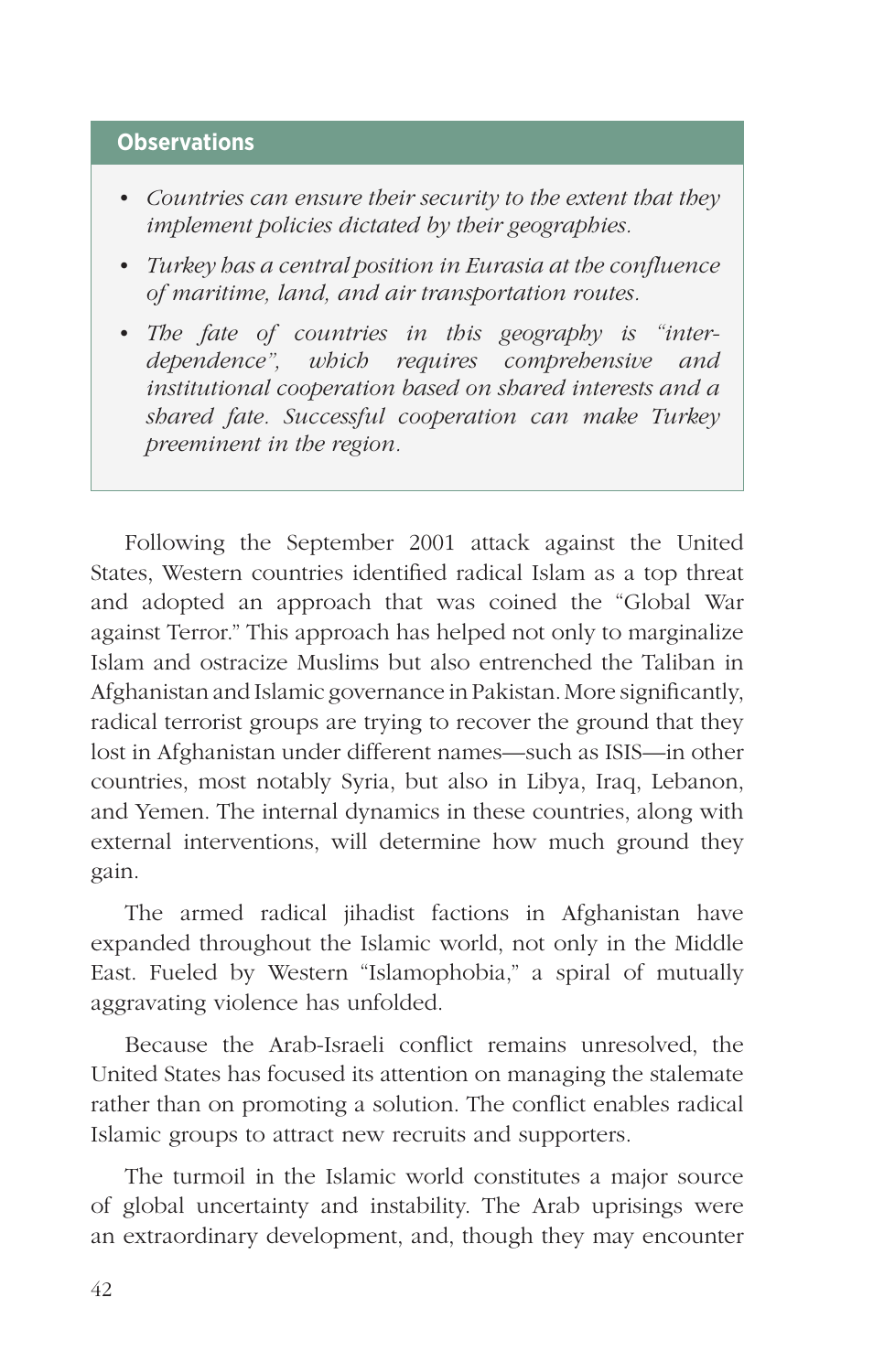short-term interruptions, they will likely revive in different forms in either the same or different countries. Meanwhile, the regional sectarian polarization that began with the U.S.-led invasion of Iraq in 2003 has been aggravated as a result of the conflict in Syria and permeated the entire region in varying degrees. The relative stability in countries that have not yet experienced uprisings and have implemented welfare-promoting social policies bears the risk of being contaminated.

It is plausible that countries with a Muslim majority such as Nigeria, Niger, Chad, the Central African Republic, Mali, Sudan, and Somalia, which are already beleaguered by various problems, will continue to face instability. In recent years, these countries have become part of Turkey's field of interest through commercial, political, and cultural relations. The escalating instability in this geography and the Middle East will have numerous negative consequences for Turkey. Since this instability stems from rivalries between radical Islamic groups and sectarian polarization, radical groups could grasp political authority in these countries.

### **Observations**

- *• The establishment of a modus vivendi between the values of the West and the Islamic world will be one of the most fundamental geopolitical and geostrategic challenges of the twenty-first century.*
- *• The West's conflation of Islam and terror reflects a prejudiced and unilateral worldview. Nevertheless, this perception is still a diplomatic reality that affects global politics.*
- *• The Islamic world has also had to face a structural paradigm shift because of the Arab uprisings. Since each country will evolve within the framework of its own idiosyncratic internal and external dynamics and find homegrown solutions, this process will likely be long and painful.*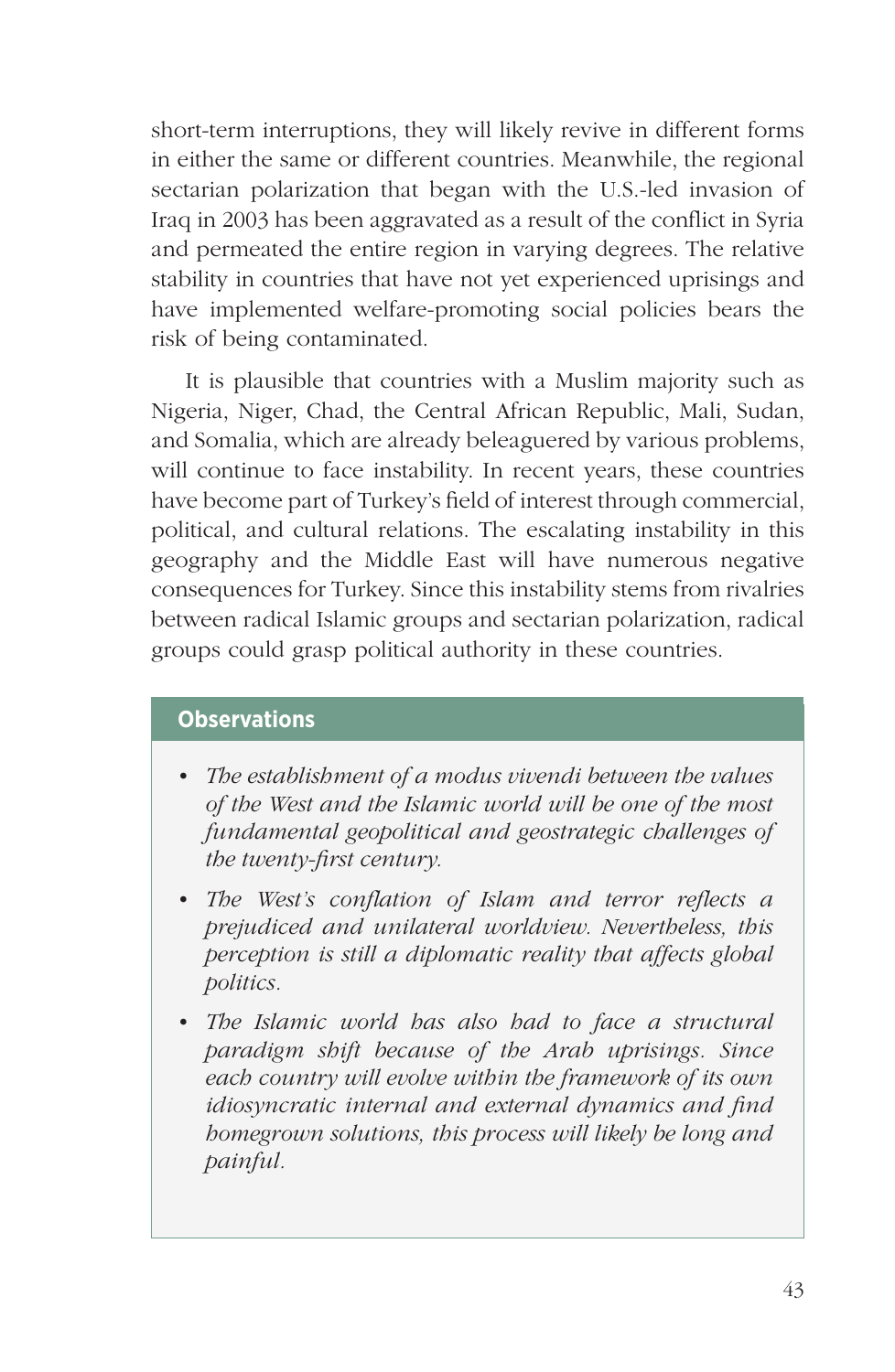- *• As a democratic and secular country with a Muslim majority situated along geopolitical fault lines, Turkey should reckon that it will also be a target for Islamic radicalism.*
- *• Turkey will overcome the ambiguities concerning its identity by acceding to initiatives that are reshaping global geo-economic balances such as the TTIP; maintaining a secular and democratic state based on the rule of law; and progressing further on the track of human rights and universal values.*
- *• Muslim-majority Turkey will assume an important role in the global geopolitical order to the extent that it avoids getting contaminated by radical jihadist movements, internalizes universal values, and achieves economic, social, and cultural progress.*

Since the First Gulf War in the 1990s, neighboring Iraq has impacted Turkey's economy, politics, and security to a great extent. While Iraq cannot pose a military threat to Turkey, the country's civil war and the dissolution of its state structure will present political and security risks as well as humanitarian and social problems similar to those emanating more recently from Syria. Stability in northern Iraq, on the other hand, will be of vital importance and help solve the Kurdish problem in Turkey and provide secure energy supplies.

The withdrawal of the U.S. forces from Iraq without establishing a permanent, secure, and stable structure led to serious negative consequences. Iran has expanded its influence in the region, while the exclusionary policies of the previous Iraqi administration raised the risk of fragmentation and provided a fertile ground for the recruitment of radical militants. It remains to be seen whether the next Iraqi administration will pursue a more inclusive policy and reduce factionalism. The fragmentation of Iraq along sectarian and ethnic lines carries major security risks also for Lebanon and Jordan.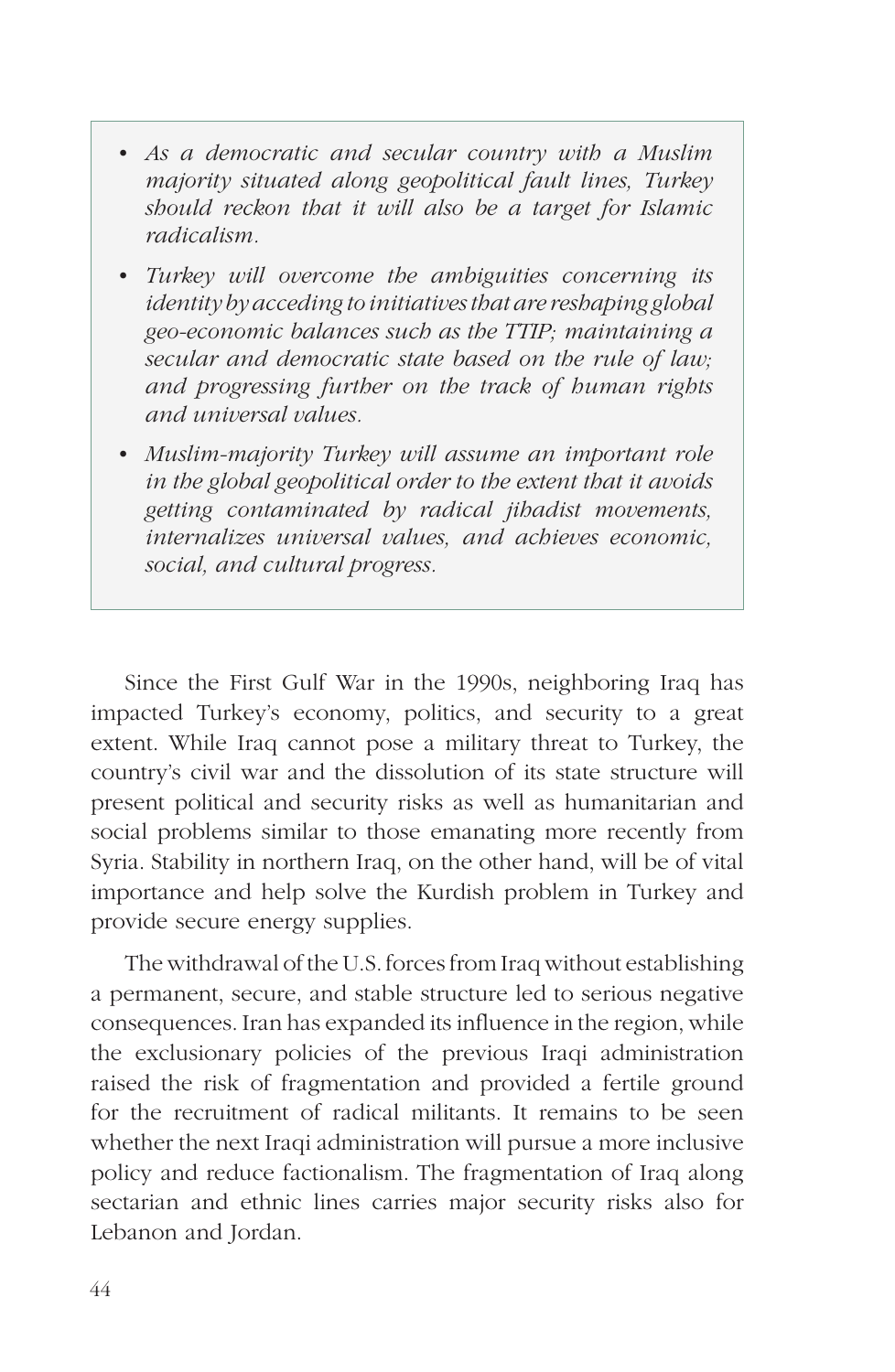After Afghanistan, jihadist terrorist groups have migrated to Iraq and Syria, posing a multifaceted security and stability problem for the Middle East and Turkey. ISIS has gradually expanded its territorial holdings in Syria and Iraq by resorting to extremely violent methods and terror, creating state structures, and declaring a Caliphate.

### **Observations**

- *• Turkey will have to struggle with the radical Islamic groups that have become entrenched to its south. The branches of radical terrorist organizations such as ISIS in Turkey but also in the EU and elsewhere render this problem a major security threat for Turkey and other countries.*
- *• This serious phenomenon necessitates calls for bilateral and multilateral understanding of and mechanisms for cooperation—including on intelligence sharing—for Turkey and other countries that are on the transit routes of people and equipment.*

The civil war in Syria festers as a humanitarian crisis, and the country's future remains unknown. Turkey mobilizes all of its capacity to provide humanitarian aid. On the other hand, the security vacuum in Syria and the social tragedy are destabilizing Turkey's border provinces. Radical religious organizations that are affiliated with the warring parties in Syria and are burrowing into Turkey's border provinces and infiltrating Iraq present a huge security risk for Turkey. Refugees both within and outside the camps could threaten public security due to the potential of infiltration.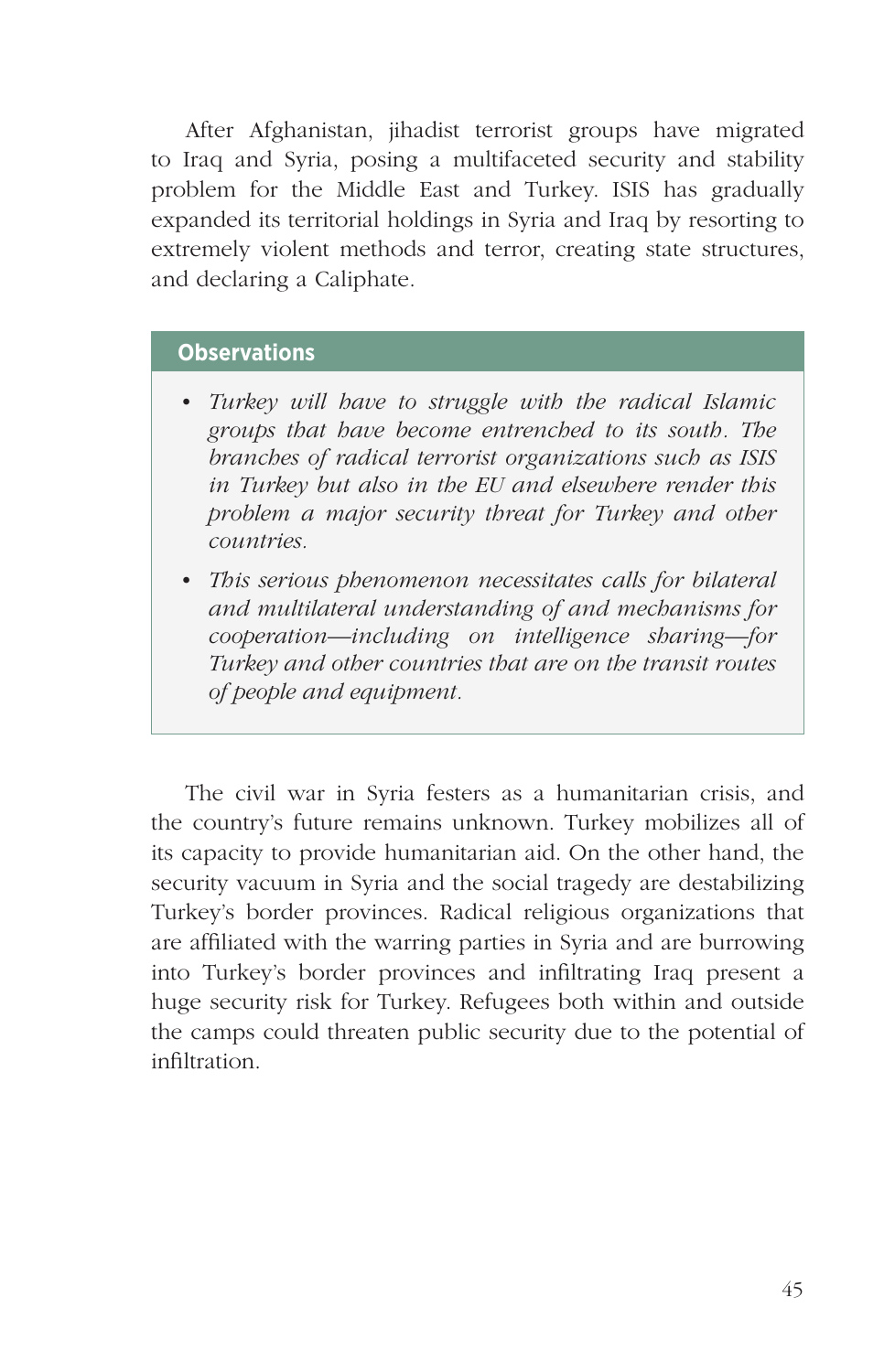## **Recommendation**

*Turkey is paying a steep price as it is one of the countries that receive the highest number of refugees from the conflict zone. If the Syrian refugee camps become permanent, they may threaten Turkey's security. While the humanitarian aspects of Syrian migration cannot be disregarded, Turkey should reflect on the long-term consequences of this migration for its economy, society, and demography.* 

Although Turkey and Iran have no border conflict, the two countries' views differ on global and regional issues, especially concerning Iraq and Syria. Yet as Turkey and Iran's overlapping interests outweigh their differences, the two countries seek to craft policies to serve their mutual interests.

Turkey was hit the hardest by the sanctions imposed on Iran because of the latter's nuclear program. Iran may not be a direct threat to Turkey, but its exploitation of the Shia-Sunni divide in its policies towards Eurasia, Caspian Sea, Iraq, Syria, Lebanon, the Gulf countries, Yemen, Israel, and its relations with the United States are bound to increase Turkey's security concerns. Iran is also interested in the Kurdish issue.

Iran's efforts to develop long-range missiles and nuclear weapons pose a potential threat to Turkey and multiply the global and regional risk factors. Simply put, Turkey cannot remain indifferent to Iran's efforts to weaponize its nuclear capability.

Iran's military nuclear capacity may also induce others in the region to go for a similar option. Israel is unlikely to give up its nuclear arsenal for the foreseeable future, either. In the regional environment of nuclear uncertainty, NATO's security umbrella will serve as the primary element of deterrence.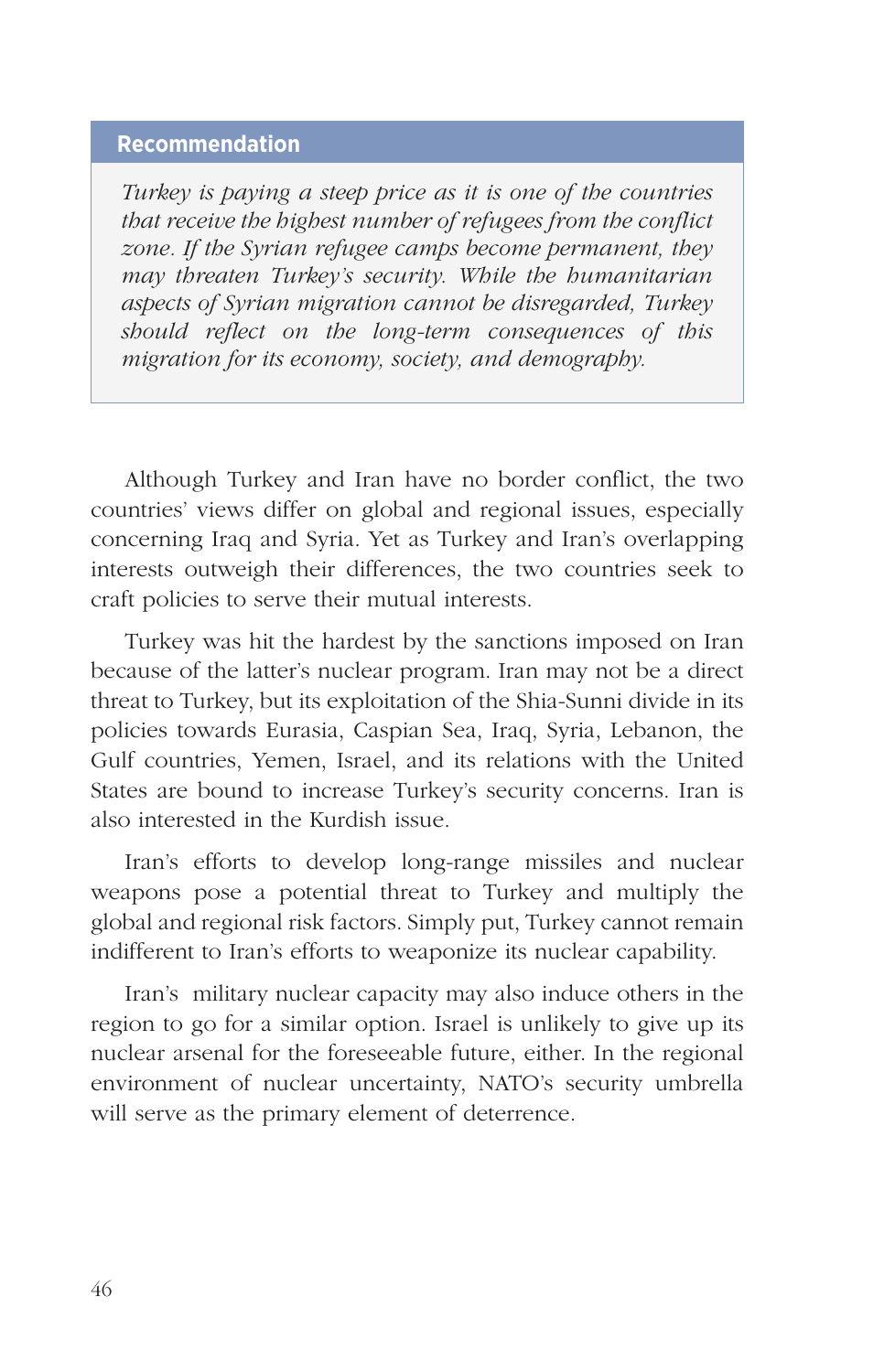### **Observation**

*Just as Iran's military nuclear program constitutes a serious threat to Turkey, any military operation to destroy Iran's nuclear capacity will pose a commensurate threat to the region and the world, and leave Turkey confronted with new problems.*

The dynamics that played out after the Mavi Marmara incident revealed once again that Turkey and Israel should maintain relations and engage in dialogue for the sake of their respective security and for peace in the region.

## **Observation**

*Israel is a part of both the problems and the solution in the Middle East. One should not expect for policies that exclude Israel to bring peace to the region. Turkey should keep this in mind while shaping its regional policies.*

The Russian Federation and Turkey have indeed diverged in their Eurasia and Middle East policies. Yet the two countries' bilateral trade, most notably in natural gas, has expanded in recent years to the point that Turkey depends on Russian energy supplies. The boom in economic and human exchanges has partially eroded the former deficit of trust between the two countries. In addition to its dependence on Russian natural gas, Turkey has taken a forward-looking strategic risk by entrusting the construction of the nuclear power plant project at Mersin to Russia.

Turkish-Russian relations will likely involve both dialogue and competition for the foreseeable future. The risk of indirect hostility between the two countries, however, might emerge if the territorial dispute over Nagorno-Karabakh escalates into a largescale conflict. In such a conflict, intervention by any country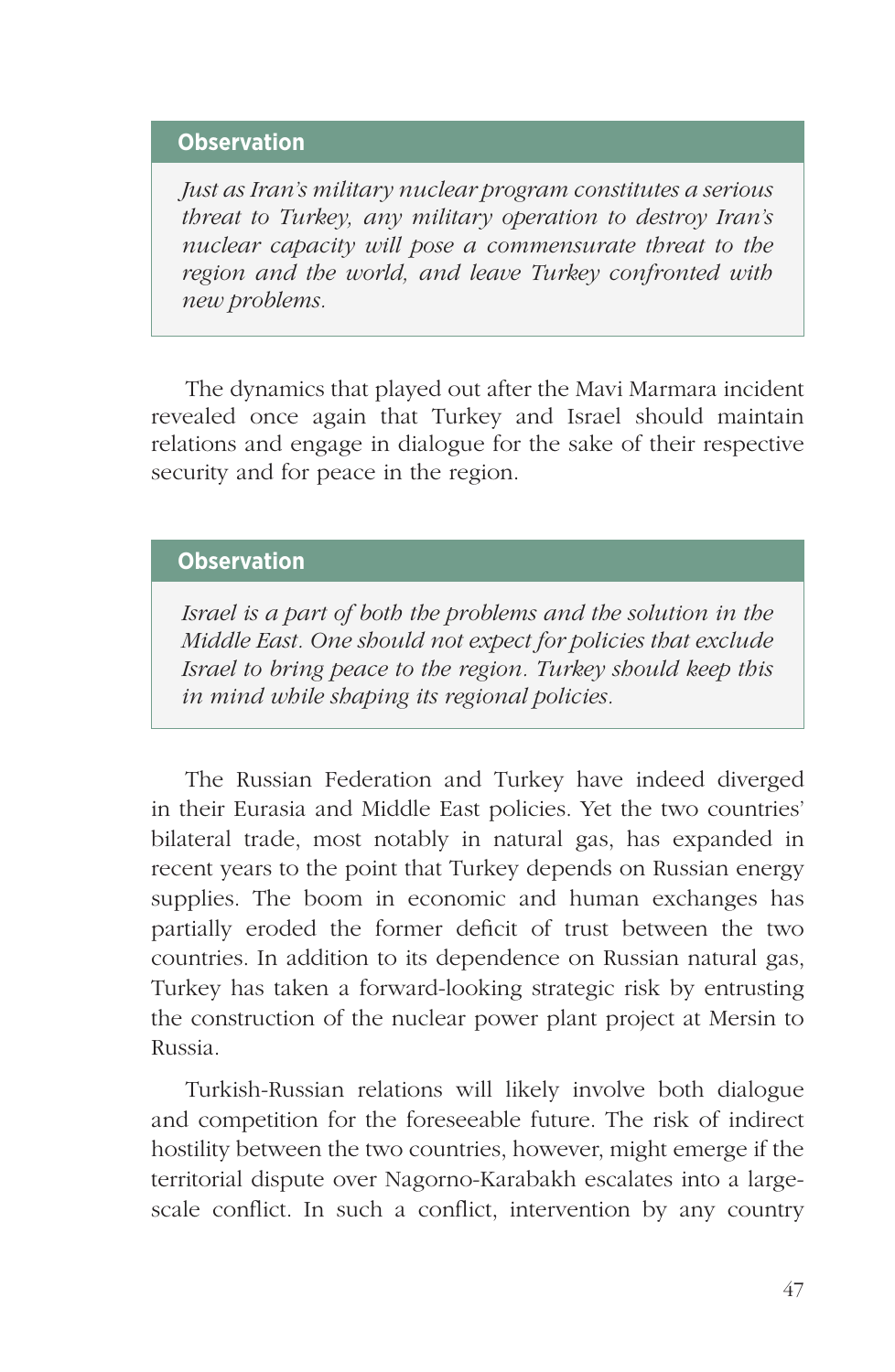outside the region will be physically impossible. Turkey has a contractual bond with Azerbaijan and will need to conduct a comprehensive risk analysis to determine its policy if such a conflict erupted.

### **Observation**

*Russia and Turkey regard each other as important neighbors and partners. Their commercial, economic, and social relations continue to improve, even though they have differing perceptions of interest and have both fought in the past. Turkey's energy dependence on Russia is a security risk that needs to be addressed.*

The ongoing state of war between Armenia and Azerbaijan concerning the status of Nagorno-Karabakh also has a bearing on Turkey's bilateral relations with Russia. In addition to its occupation of Nagorno-Karabakh, Armenia—with its close ties to Russia—continues to pressure Turkey over the centennial of the 1915 incidents, which makes it impossible to normalize relations.

Russia, meanwhile, seeks to dominate the Eurasian hinterland; Georgia experienced a partial loss of sovereignty following its conflict with Russia in 2008.

The recognition of the continental shelf and exclusive economic zones in the Black Sea by all maritime countries will contribute to the long-term stability of this inland sea. The instability in Ukraine, Moldova, and Georgia, as well as Russia's annexation of Crimea, however, have jeopardized the security environment in the Black Sea. Turkey helped establish initiatives such as Blackseafor and Blacksea Harmony, but these are now on shaky ground after the Ukraine crisis. The Montreux Convention accorded the Black Sea a very special status. In the context of the aforementioned crisis, the strict respect for and meticulous application of the provisions of the convention will make Turkey more secure.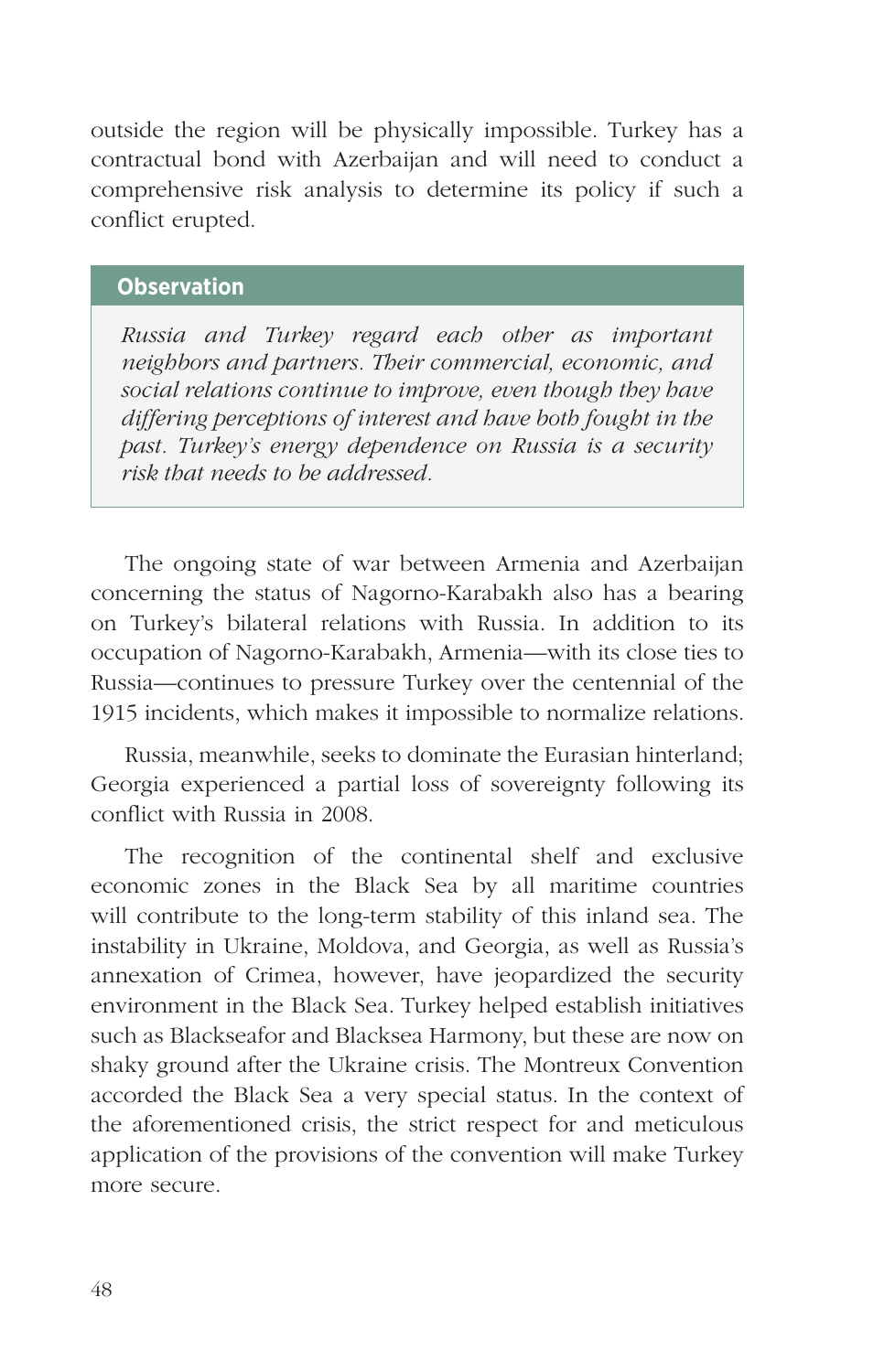## **Observation**

*The Ukraine crisis and Russia's annexation of Crimea have jeopardized the security environment in the Black Sea.*

Turkey also devotes considerable energy to events in the Caucasus and the Caspian region, not least because of the rich energy reserves there. The lack of a consensus on the status of the Caspian Sea's energy resources and the revival of the frozen conflicts between Caucasus countries could imperil the security of energy supplies for Turkey and the EU, and the safety of pipelines in the region. On the other hand, the transportation of Kazakh and Turkmen hydrocarbons through Turkey to world markets will contribute to Turkey's energy security and diversification.

Turkish-Greek tensions escalated as a result of the Cyprus problem in the 1960s and bilateral issues—most importantly, each country's maritime rights and borders in the Aegean Sea in particular—remain intractable.

Today, there is relative moderation in the approach of all parties to chronic problems, partly due to the destructive economic crisis in Greece and the Greek Cypriot Administration of Southern Cyprus. Despite the lack of progress on chronic problems, parties are acting peacefully and increasing commercial, economic, and cultural cooperation. The newly discovered offshore energy reserves in the Eastern Mediterranean could also help forge a rapprochement around a common welfare and security project.

The Cyprus issue has entered a new phase with the economic crisis in Southern Cyprus and the discovery of hydrocarbon resources. The fair distribution of resources within Cyprus and the means and routes for transporting them to world markets are important issues for Turkey. This new process could well increase tension among the parties. It is also possible that, with Turkey becoming a transit country, it could help facilitate a resolution in Cyprus.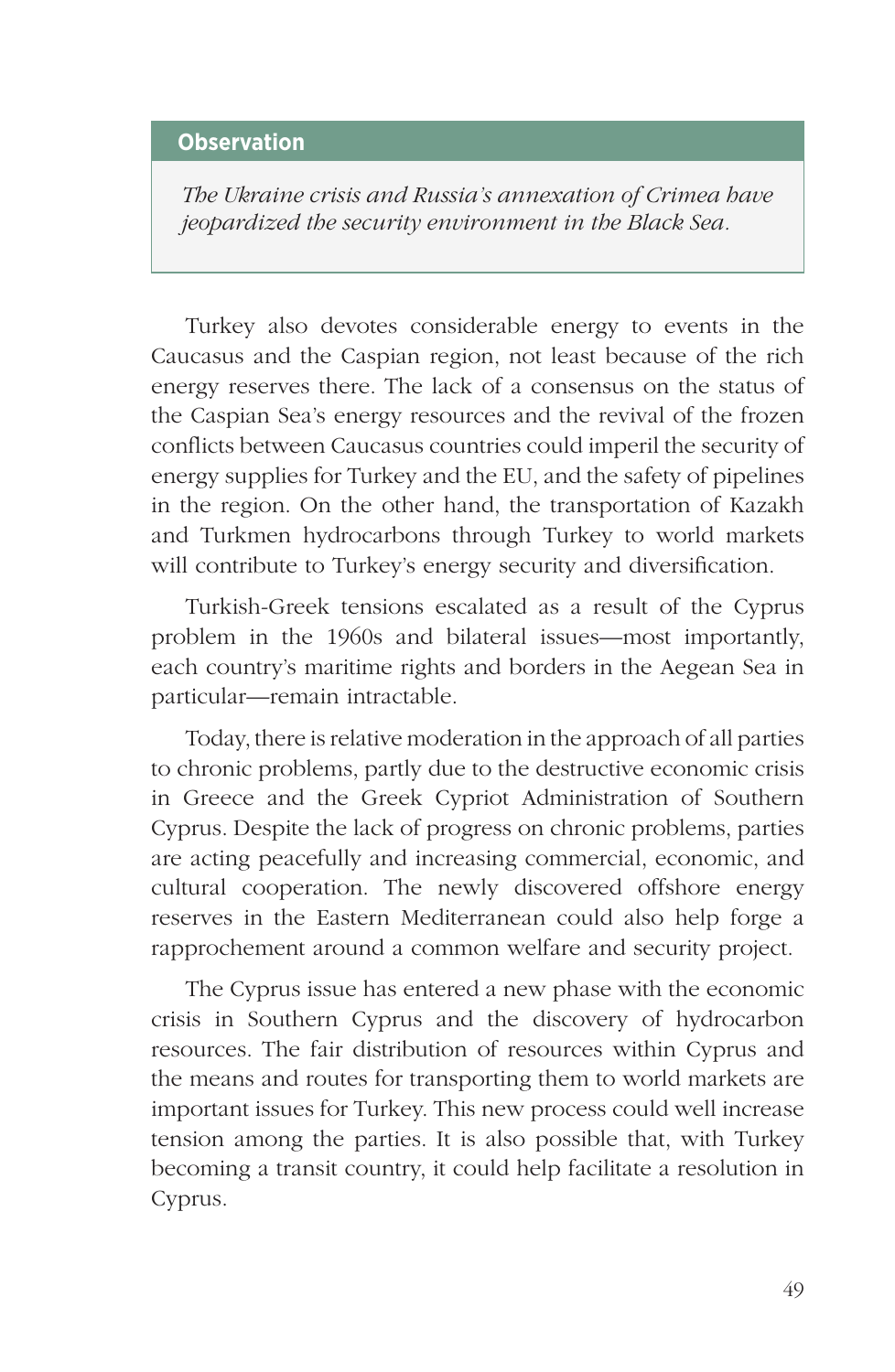The international disputes and conflicts that will preoccupy the international community and Turkey for the foreseeable future will occur as much in the eastern and southern Mediterranean as in the Middle East. As the Mediterranean gradually becomes a geopolitical center of gravity for energy production and transportation, problems are likely to multiply. Following its actions in Crimea and Ukraine, Russia is trying to upgrade its navy in the Black Sea so that it can project power to the Mediterranean and other regions.

### **Observation**

*The recently discovered energy resources in the Eastern Mediterranean may have important geopolitical consequences. The continuing ambiguity in Cyprus's status and the fact that the relevant parties have not yet reached a full consensus on maritime jurisdiction in the Eastern Mediterranean magnify regional security risks. This region is also vitally important for Turkey because EU members attribute a strategic importance to having diversified sources of energy supplies and because global energy powers, including the United States and Russia, have interests there.* 

### **Recommendation**

*The recently discovered energy resources in the Eastern Mediterranean present an historic opportunity to promote policies that raise the region's welfare and promote cooperation and peace instead of war or conflict. These are realistic policies that correspond with Turkey's long-term interests.*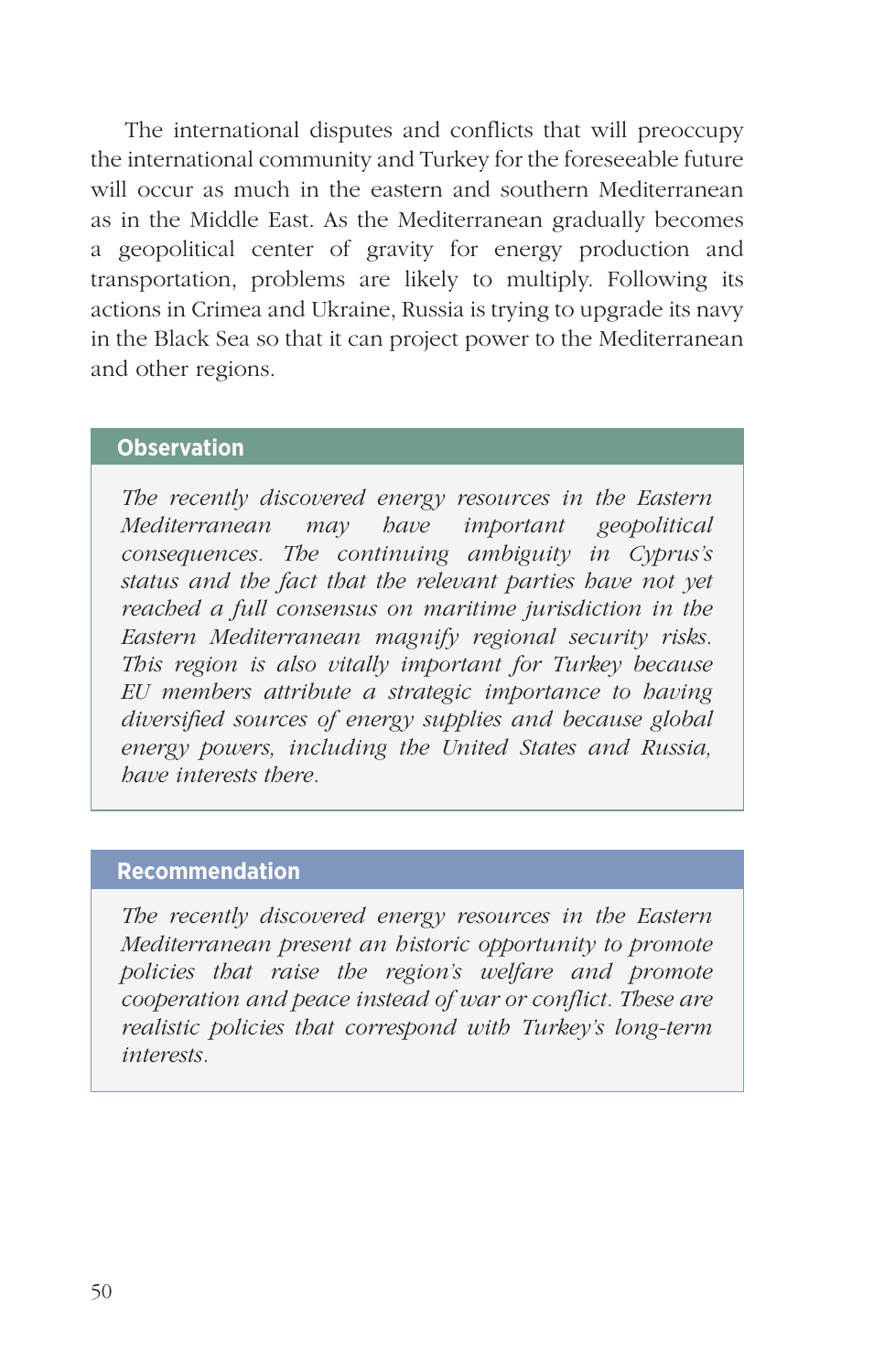Due to its domestic and international dimensions, as well as demographic aspects, the Kurdish problem is complex and more difficult to solve than it appears. Aside from separatist Kurdish nationalism, Turkey has never encountered a similar threat to its integrity. Deepening instability in the Middle East also aggravates the Kurdish problem and makes it more transnational.

The "solution process" launched to resolve the Kurdish problem is of historic importance. Its success would likely bring radical changes for Turkey and the Middle East, as it is founded on the core ideal of building a common future together. Yet the process is fraught with major vulnerabilities, risks, and manipulations at the same time. In addition to Turkey, the Kurdish problem also concerns Iran, Iraq, Syria, and some outside powers.

### **Recommendations**

- *• The solution process for the Kurdish problem will likely experience fits and starts. The principal objective should be to lay down arms and attain a solution that maintains the territorial integrity of Turkey, preserves the unitary state structure, and fully respects universal values.*
- *• It will not be sufficient for Turkey to resolve the Kurdish issue only in its own territory; Kurds living in neighboring countries will also occupy Turkey's agenda.*
- *• The solution process will require the implementation of dynamic policies including comprehensive and necessary exit strategies and assessing the attitudes of various domestic, regional and global actors, as well as the trans-border nature of the issue.*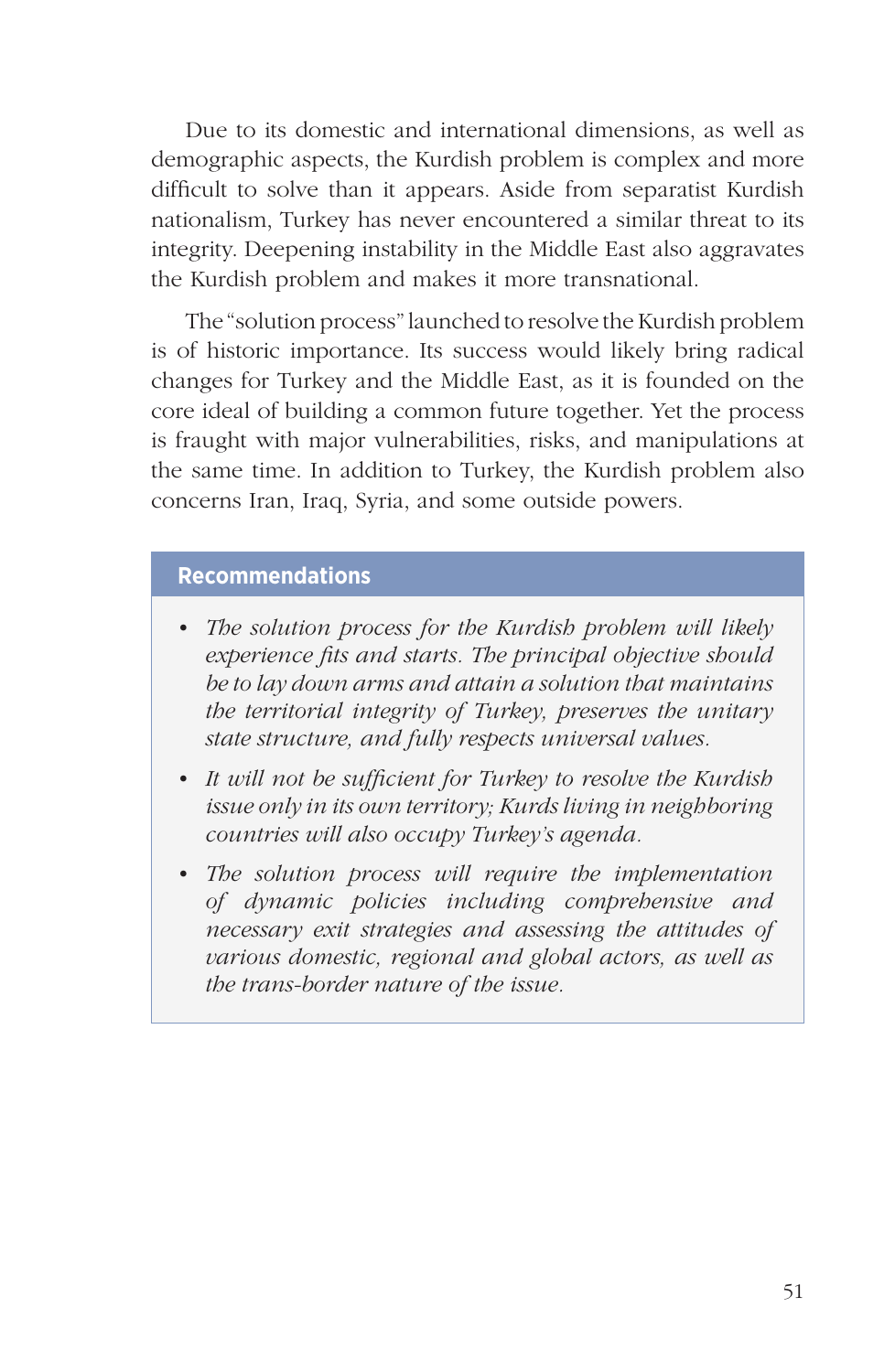# **Turkey: Observations and Recommendations**

- *• Recent developments in Turkey's surrounding geography constitute a difficult, painful, and risky period. This instability will presumably continue for the foreseeable future.*
- *• Turkey will be in the position to weather the risks and threats created by all the sources of instability in its region.*
- *• Turkey's geographic location requires dynamic statecraft, experience, historical awareness, and deterrent military force.*
- *• In the management of potential risks, statecraft has become as important as military force.*
- *• Located in such a critical geography, Turkey cannot embrace an introverted policy that renounces globalization.*
- *• Institutional legitimacy and the rule of law consolidate national solidarity in a democratic and pluralist society. In a region going through such turbulence, the state must maintain its function and survival along with its respectability in the eyes of its people.*
- *• Turkey can assume an important role at the regional and global levels to the extent that it consolidates its national integrity and converges with universal norms of democracy.*
- *• In a rapidly changing regional and global context, Turkey must formulate a sustainable foreign policy that includes exit strategies.*
- *• Foreign policies pursued vis-a-vis regional countries should reflect an understanding of "realpolitik" to mitigate risks.*
- *• Turkey should maintain its status as a "natural mediator and facilitator" by understanding the realities of the region.*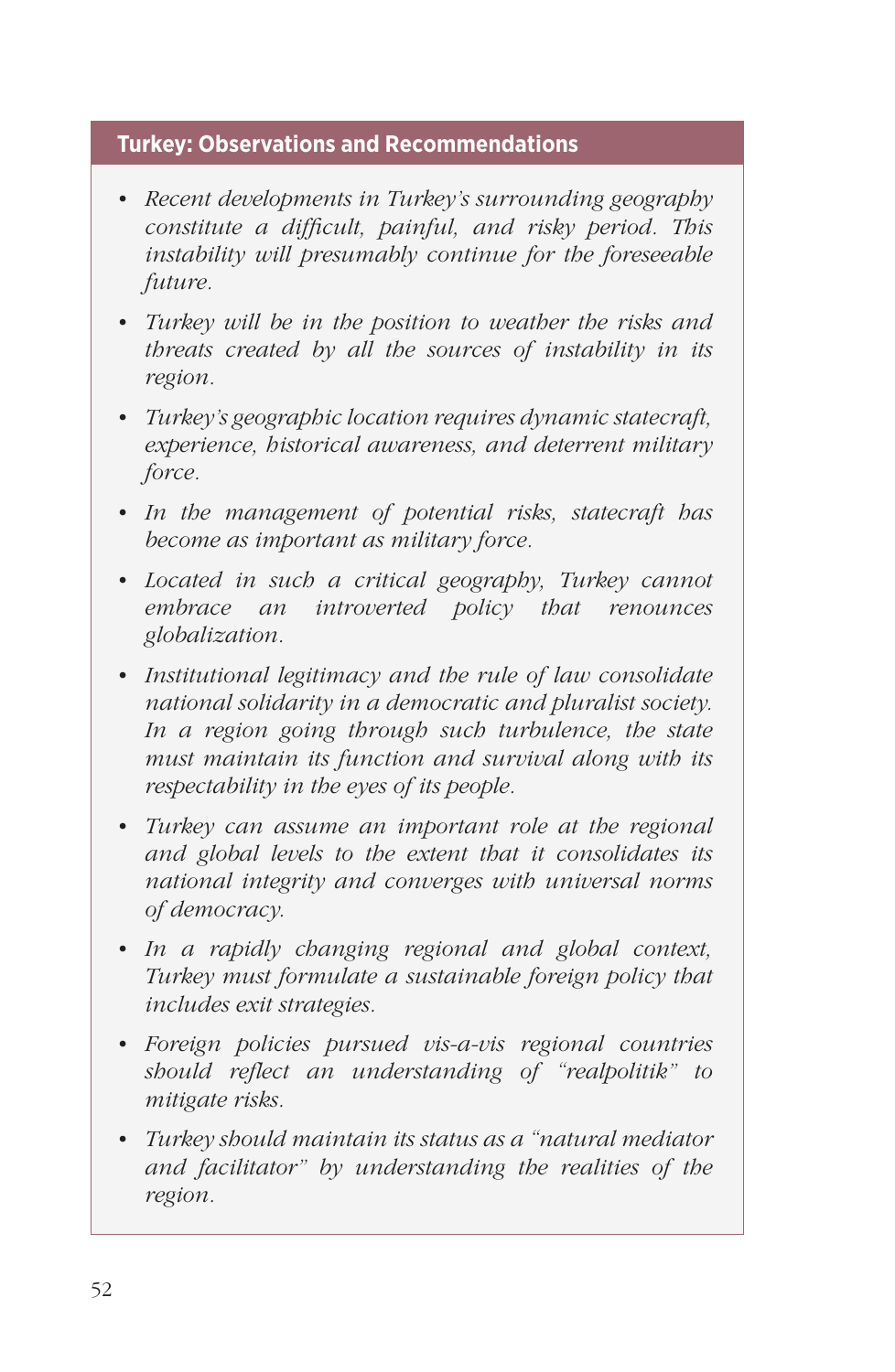*• Competition and conflicts of interest between global and regional actors can be expected to continue in Turkey's surrounding geography for the foreseeable future. Therefore, Turkey must advance its statecraft to "manage differences and discrepancies."*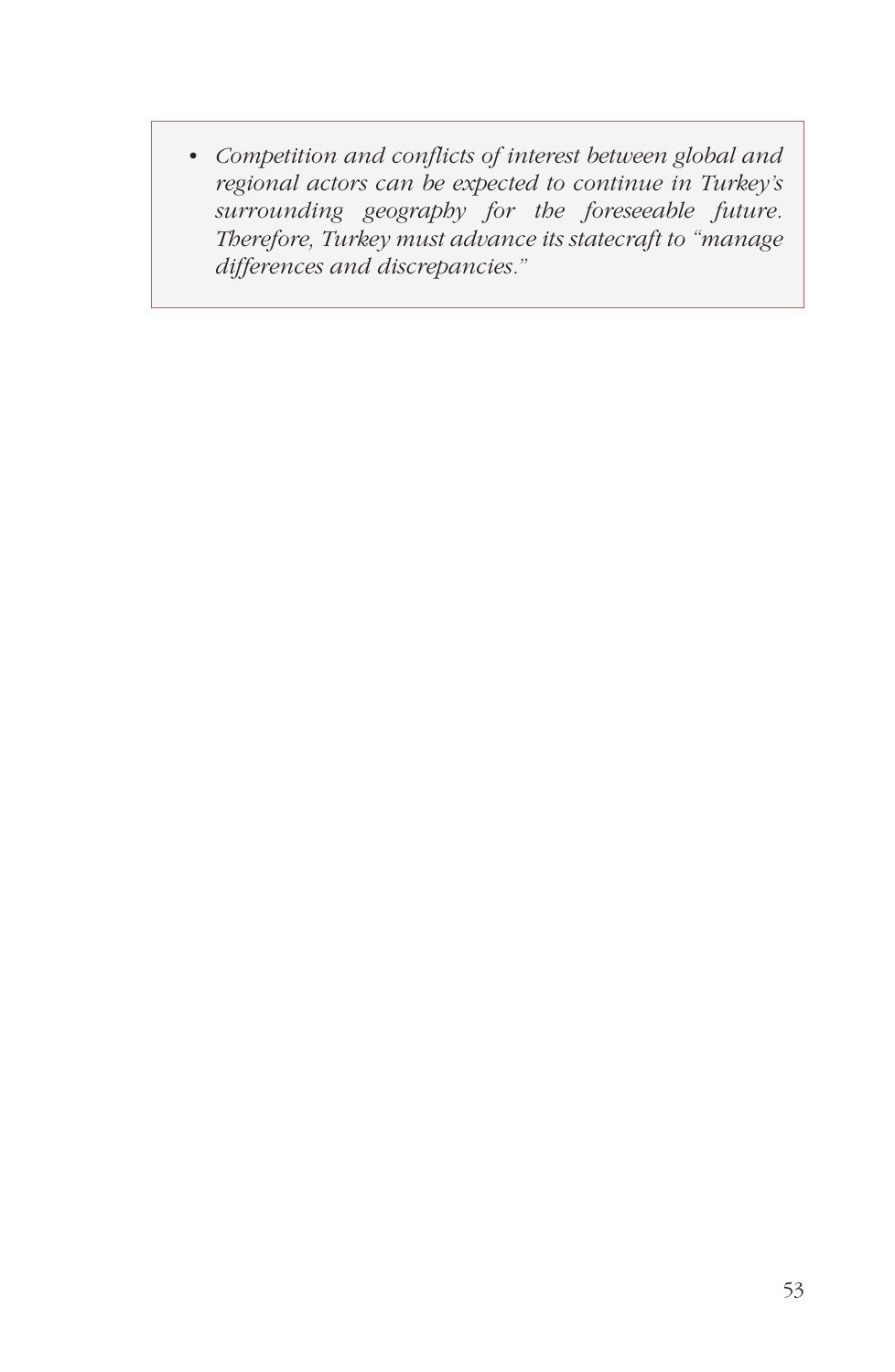*"Civilian officials who are responsible for planning and implementing Turkey's security policies should coordinate with the armed forces to ensure the highest level of safeguarding of national interests. Changing paradigms necessitate that previous 'state-centered' security policies be restructured, taking into consideration 'individualoriented' approaches to security."*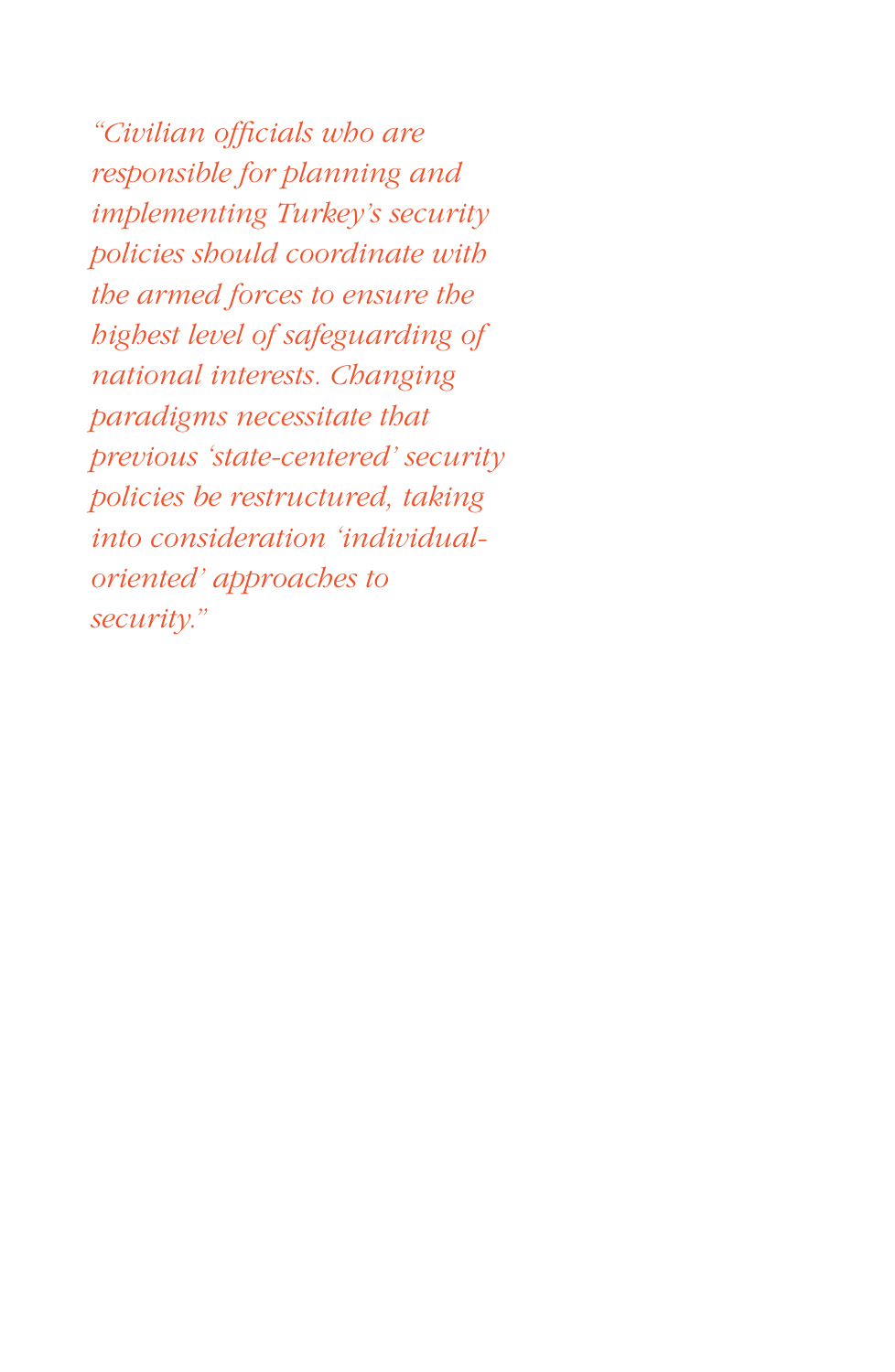# **SOME OBSERVATIONS AND RECOMMENDATIONS ON TURKEY'S SECURITY POLICY AND INSTITUTIONS**

## **1. Policymaking**

Turkey has to reorganize its state structure and policymaking so that they meet the exigencies of the twenty-first century. To this end, institutional structures should be created to enable think tanks, universities, relevant professional organizations, and civil society organizations to contribute to policymaking in every field.

After all, security is multidimensional and involves policies related to energy, economy, science and technology, natural resources, the judiciary, and education.<sup>1</sup>

Turkey's security policy should therefore identify the country's security needs with a holistic perspective and in light of projections about the future that are based on sound and rational assessments.

Turkey must design and implement a dynamic reform process concerning national security that seeks to constantly analyze regional and global developments and enhance both the accountability mechanisms of security institutions and the parliament's authority to inquire into issues of national security. Civil society should also contribute to defining national security, which can only be assured if they have access to the necessary information. In fact, Turkey should seek the contributions and support of all segments of the society to reform its security institutions.

<sup>&</sup>lt;sup>1</sup> Considering the scope and depth of the aforementioned policy fields, these subjects were excluded from the content of this report and no institutional recommendations were made regarding these fields.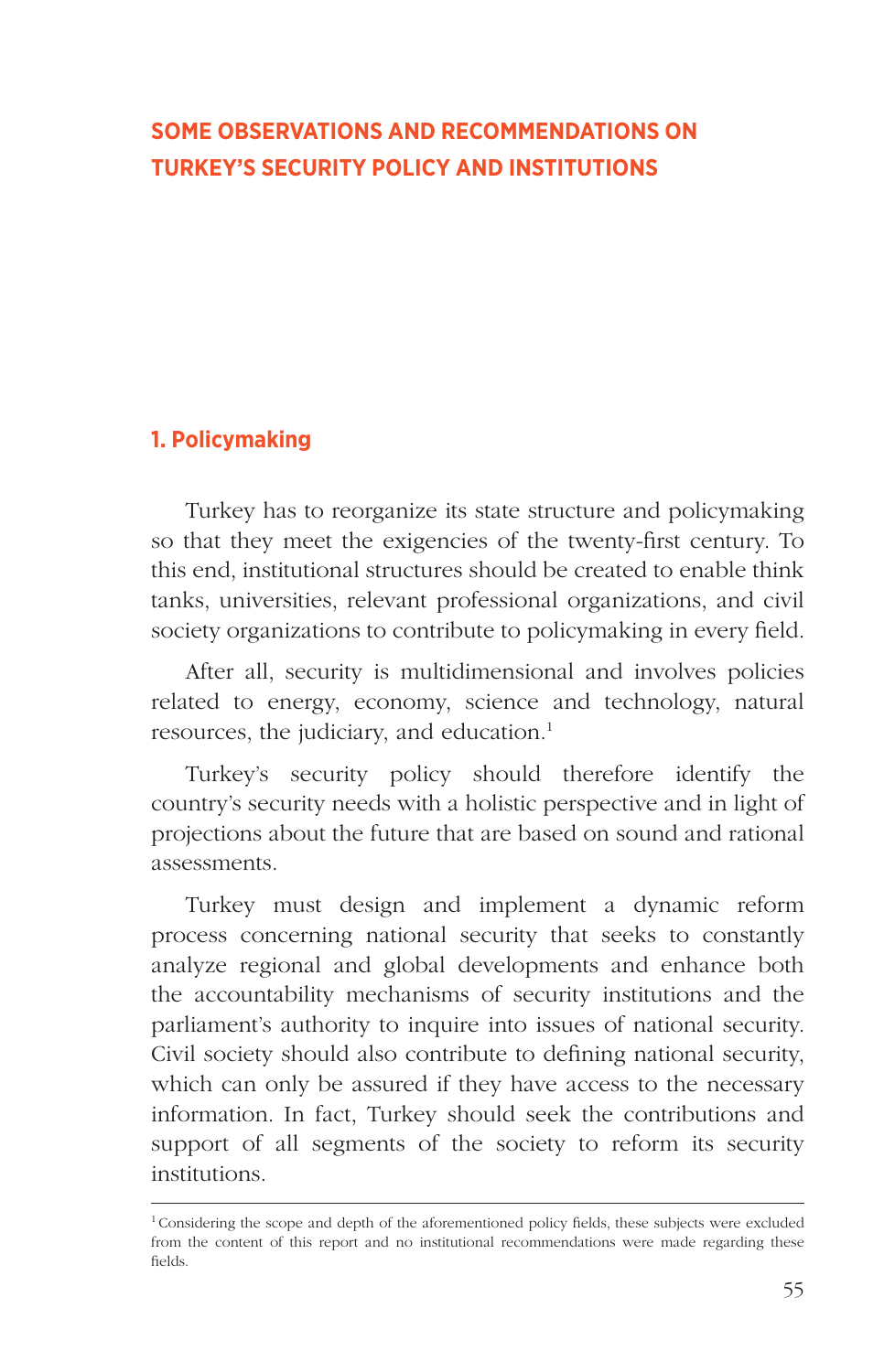Public institutions should be aware that the concept of national defense is not merely the responsibility of the military and make contributions to national defense in their respective fields. Accordingly, the active role that political authorities in Turkey have played in recent years in the design and implementation of national security policies is a positive development. Yet this should be more substantial. For instance, the number of civilian personnel who are trained in defense policies in Turkey remains scant.

One shortcoming is that politicians, universities, and civil society organizations only make limited contributions to developing national security policies. In this critical period of transformation, it is essential to train qualified civilian personnel who can contribute to security policymaking.

Civilian officials who are responsible for planning and implementing Turkey's security policies should coordinate with the armed forces to ensure the highest level of safeguarding of national interests. Changing paradigms necessitate that previous "state-centered" security policies be restructured, taking into consideration "individual-oriented" approaches to security.

Traditionally constructed around military threat perceptions, Turkey's national security structure needs to be reevaluated. The belt of instability in the geography surrounding Turkey is expected to persist for the foreseeable future. In addition to military threats, other problems include the fight against terrorism and secessionist tendencies, keeping energy and maritime transportation routes open, economic vulnerabilities, natural disasters, climate change, refugees and unregulated migration, and cyber-attacks.

Parallel to previous plans that focused on success in military conflicts, public institutions and civil society organizations alike should develop crisis management skills.

Turkey should also reformulate the concept of deterrence in its defense policy by considering different factors such as the international context and Turkey's geographic position in the region, in addition to its NATO membership.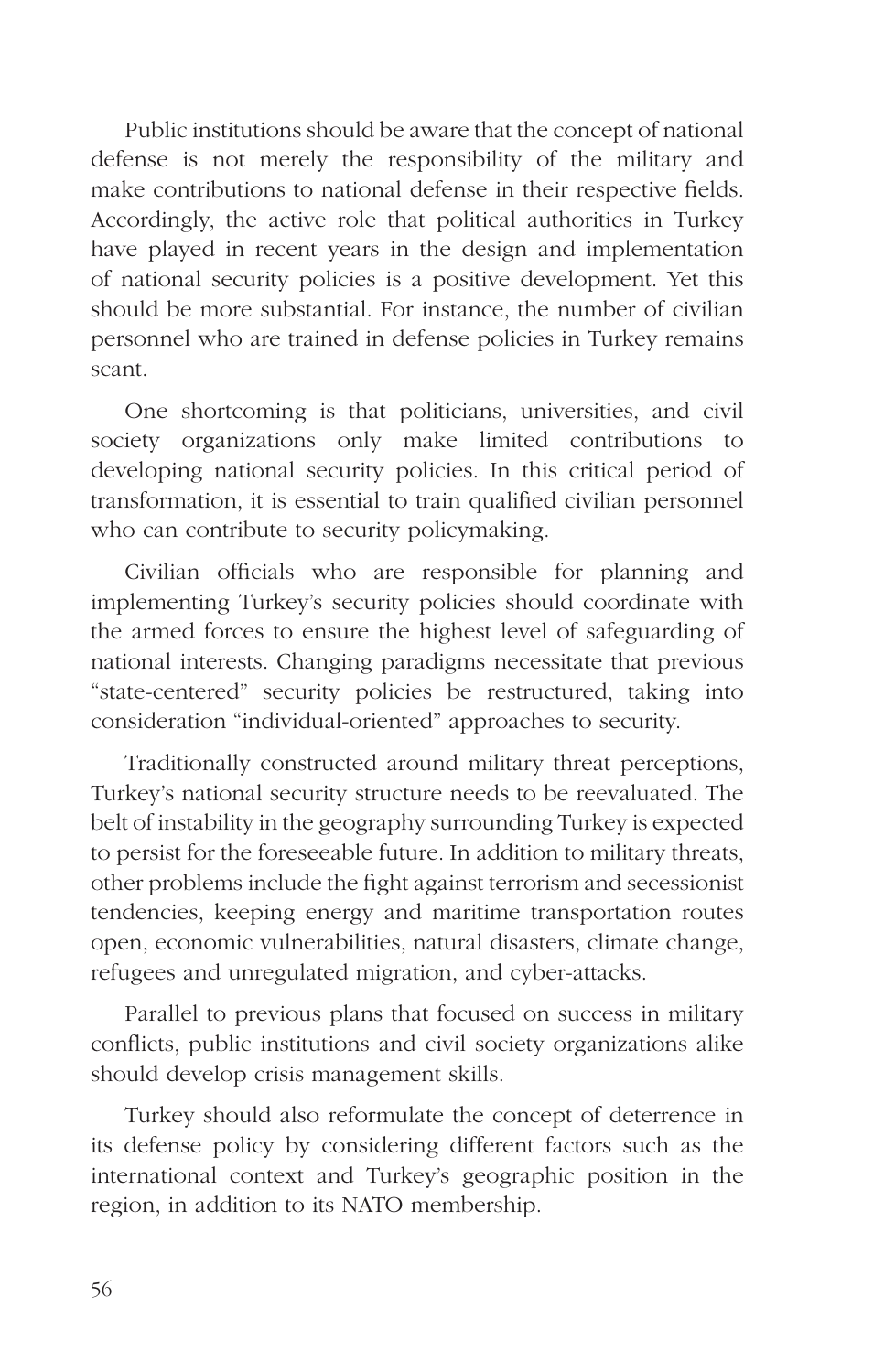Identification and continuous reassessment of risks and threats, and the formulation of concepts and strategies, should be ensured by the collaboration of relevant institutions: the Ministry of National Defence (MSB), Presidency of General Staff, National Security Council (MGK), Ministry of Foreign Affairs, National Intelligence Organization (MİT), etc.

# **2. Institutions**

# *2.1 Turkish Armed Forces (TSK)*

The Turkish Armed Forces (TSK) played a pioneering role in the founding of the Republic of Turkey and will continue to live at the heart of Turkish society. In this framework, the perception of "martyrdom" for the country as the highest value constitutes the most important moral asset of TSK.

Yet the recent convictions of a group of TSK members on the basis of accusations that were allegedly unfounded have sullied the TSK's reputation and, more importantly, undermined its morale.

Since its inception, the TSK has constituted the core of Turkey's deterrence capacity. In addition to its role in national defense, the TSK has undertaken cross-border operations in the framework of NATO and the UN.

Its past experiences in Cyprus and in fighting the PKK have proved to all institutions of the TSK that a national infrastructure of technology and software are as fundamental to national security and defense policy as is sufficient military hardware.

The TSK is an institution that strives to modernize and prepare its structure and personnel for the future. In this context, the TSK implements training programs and plans that correspond with contemporary systems. Hence, it possesses both the accumulation of knowledge and experience as well as the staff and organizational structure that ensure peace and stability in its region.

At the same time, shifting security paradigms inside and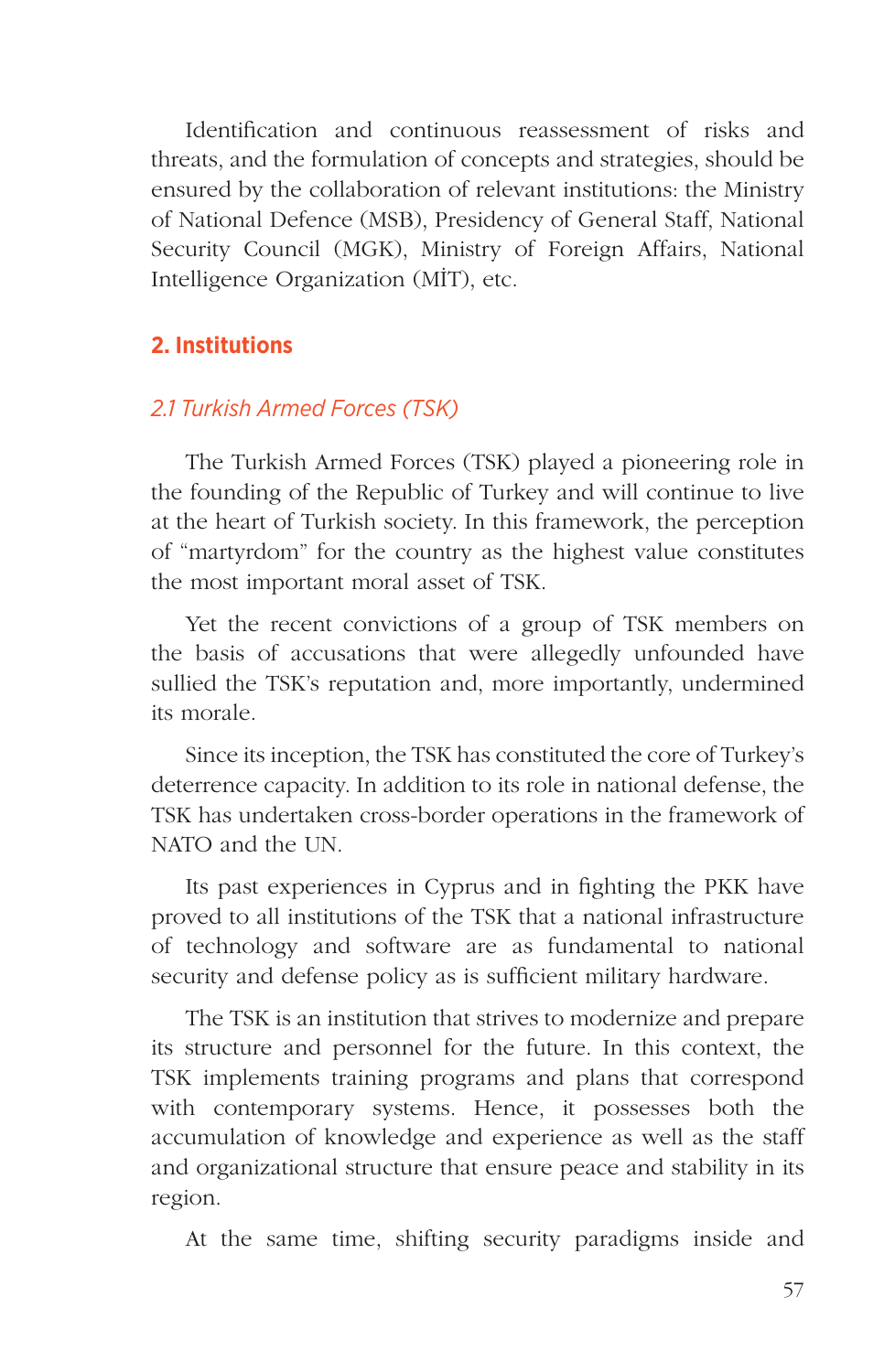outside Turkey will pressure the TSK to constantly adapt. Through a number of legal regulations put in place, the TSK has entered a period in which it will further concentrate on its fundamental duties.

The TSK's fundamental duty is to deter aggression, and, when required, prepare for war to secure the country's independence and territorial integrity. In addition, the TSK needs to prepare itself to serve in certain domestic problems such as natural disasters, immigration, insurrection, etc. that are in line with the demands and assignments of the government.

Taking into consideration the risks and threats that confront Turkey, the TSK's objective should be to redefine its mission and duties and craft a flexible and dynamic force and command structure that can fulfill them. The levels of force readiness will vary according to the nature of the risk or threat; in this respect, the objective should be to devise force structures with high mobility and ample firepower rather than those with static, frontline postures.

Since technology and weapon systems are evolving, the knowledge, expertise, and experience of all staff ranging from the private to the commander of the highest rank must also grow and become more professionalized. These points should be taken into consideration in the organization and command structure, and force commands should have greater authority in matters of personnel, staff training, appointment, promotion, operational planning and execution. Accordingly, the functions of headquarters as well as relations between the Turkish General Staff (TGS) and the Ministry of National Defence should be reevaluated within this framework.

Military intelligence and counter-intelligence are of the utmost importance. Establishing avenues of cooperation with the other intelligence units of the state can ensure the maximum level of cross-institutional coordination.

Research and development (R&D) is the *sine qua non* of the armed forces and should be institutionalized in a way to include coordination with other R&D organizations, universities, and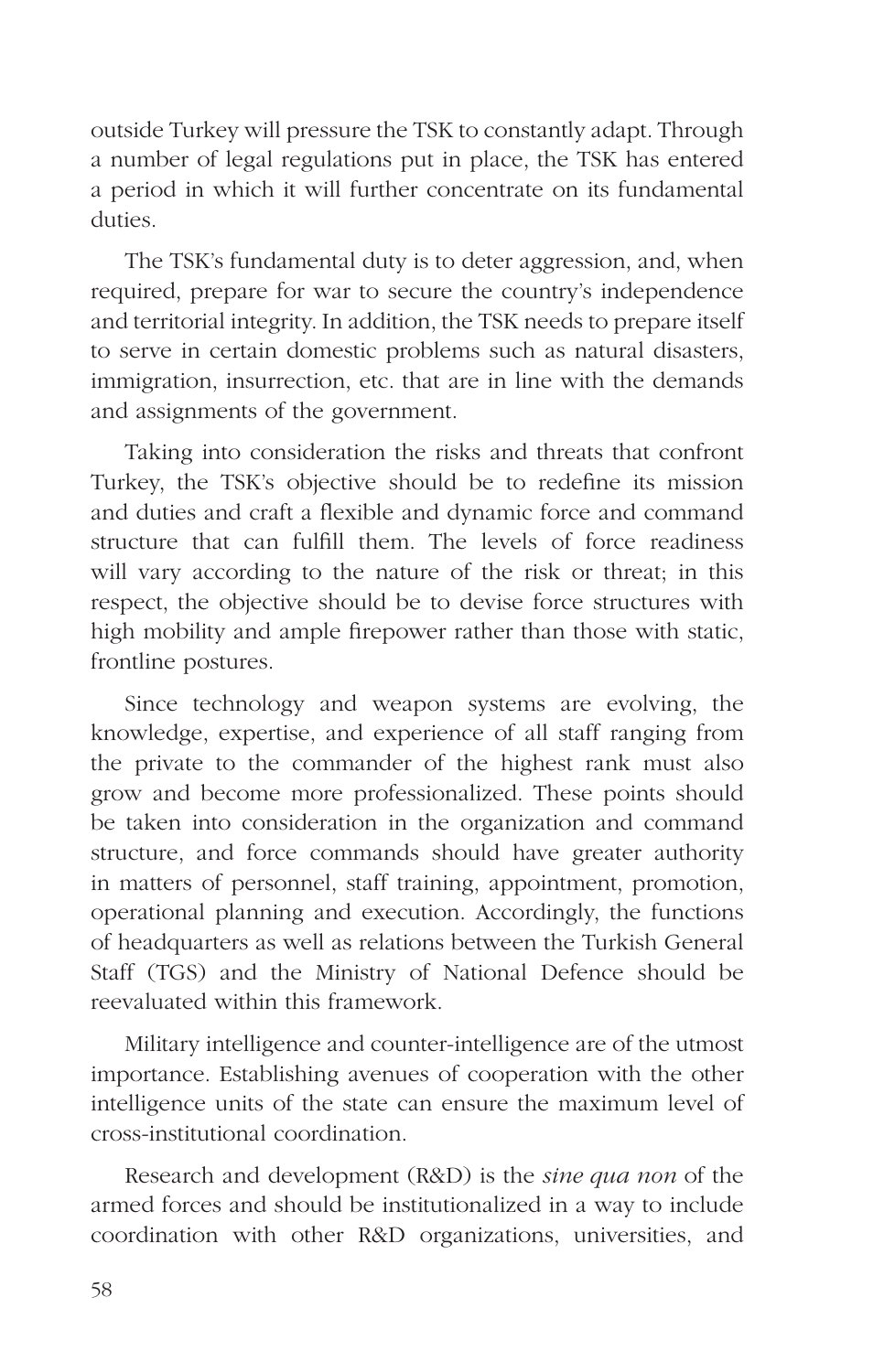defense industry companies. Effective cyber security units should be established for the TSK's General Staff and all its branches.

Meeting the needs of the armed forces is an important incentive to develop and commercialize technology. Taking into consideration the strict limitations that countries place on sharing military technology, a superior, homegrown defense structure is indispensable. Despite positive developments in relations between the TSK and science and technology institutions over recent years, this cooperation has yet to become a force multiplier.

While devising and constructing national security, it is an important requisite for the TSK's weapons systems to have a national backbone. Having a national software infrastructure is an absolute necessity. For instance, especially through the initiative launched by the Navy (MİL-GEM, National Vessel Project), the accumulation of knowledge and experience required for procuring the navy vessels' design, software, and hardware through national resources has been achieved. This project not only meets the demands of the TSK, but also lowers the imports and increases the exports of these items. Allied countries will continue to provide defense equipment or those weapons systems that require a certain amount of time to manufacture when there is an urgent need; in doing so, compliance with the inter-operability principle will be essential.

By evaluating global and regional developments on a regular basis and in line with the national security policies identified by the state, the TSK must renew its "National Military Strategic Concept" and adapt its institutional structure to the developments accordingly.

In Turkey's surrounding geography, which is beset by peripheral risks, threats, and instabilities, it is critical that the TSK improves its capacity for flexible deployment and operational leveraging (mobility, flexibility, usability, firepower projection, sustainable operation).

The improvement and modernization of the TSK will depend on how quickly and successfully Turkey grows into a pluralist and participatory democracy that nurtures freedom, human rights, and the rule of law.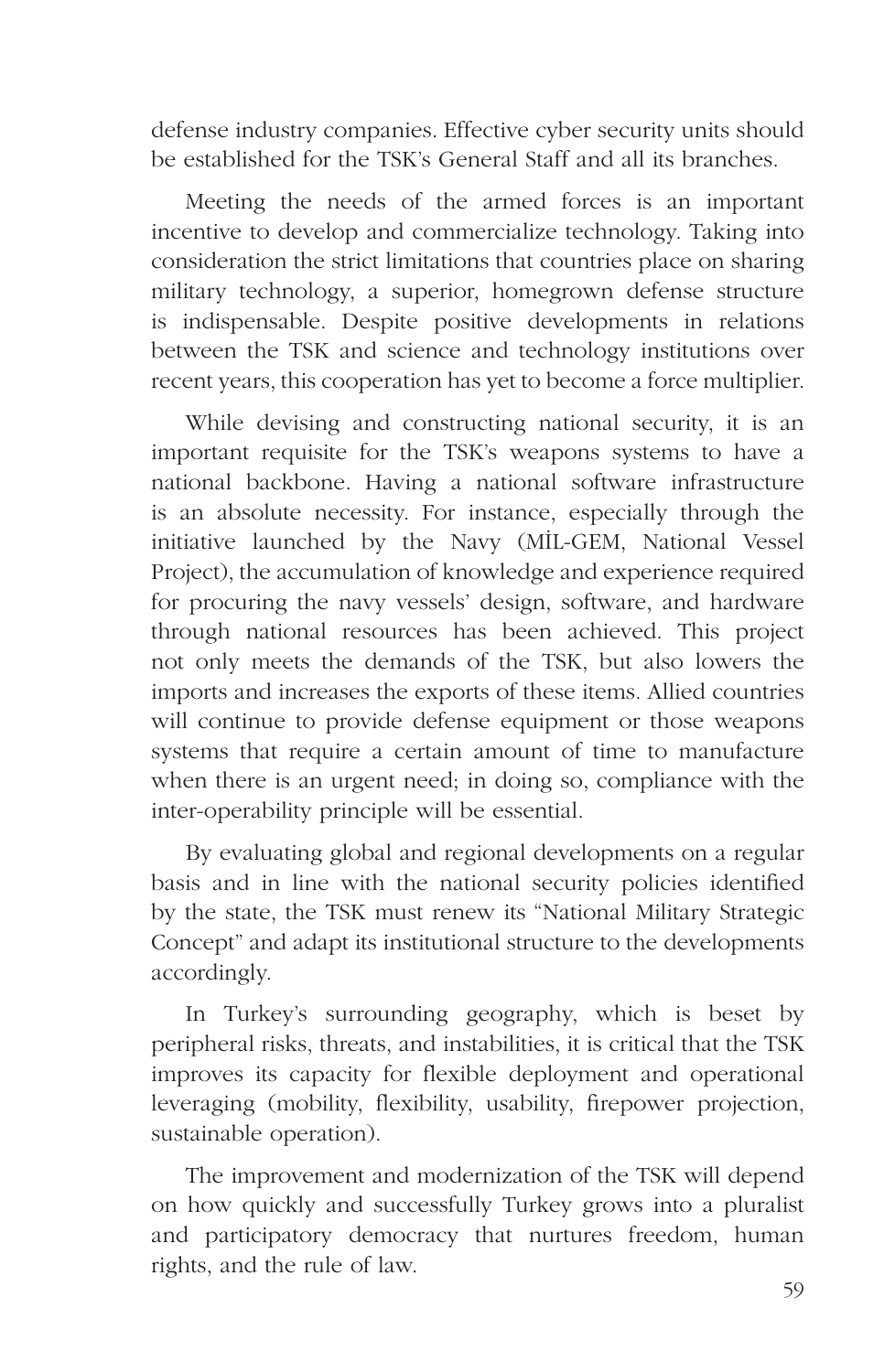# *2.2 Ministry of Interior*

The Ministry of Interior has defined its mission in the 2014- 2019 Strategic Plan as follows:

*"Based on fundamental rights and freedoms, the Ministry of Interior performs the duties of domestic security; ensuring the preservation and safety of our borders, coasts and territorial waters; devising effective border management and migration policies; founding effective provincial and district administrations and coordinating public services; raising the service standards of local administrations; providing civil registration and citizenship services; and supporting civil society with a human-centered approach."* 

One of the prerequisites for the Ministry of Interior to fulfill this mission is to monitor global, regional, and local dynamics in order set up the necessary structure and organization.

The geography of Turkey involves an environment of intense permeability between domestic and external security problems. Growing instability on its borders, illegal movement of peoples, mass migrations, drugs and arms trafficking, and Turkey's location along land and maritime transit routes further expand the duties and responsibilities of the Ministry of Interior.

Moreover, the ongoing uncertainty regarding maritime jurisdiction in the Aegean and the Eastern Mediterranean, as well as the illegal migration attempts further increase the responsibility and importance of the Coast Guard Command in these regions.

Concerning recent discussions about restructuring the Gendarmerie General Command, it is crucial that the institution's apolitical position is preserved and that its duties and authority over border and domestic security are compatible with the realities of national and regional security.

Another vital institution for the country's security, the Turkish National Police should promptly distance itself from the current environment of controversy. In terms of its duty, authority, and equipment inventory, it should not overlap with the TSK and the Gendarmerie General Command.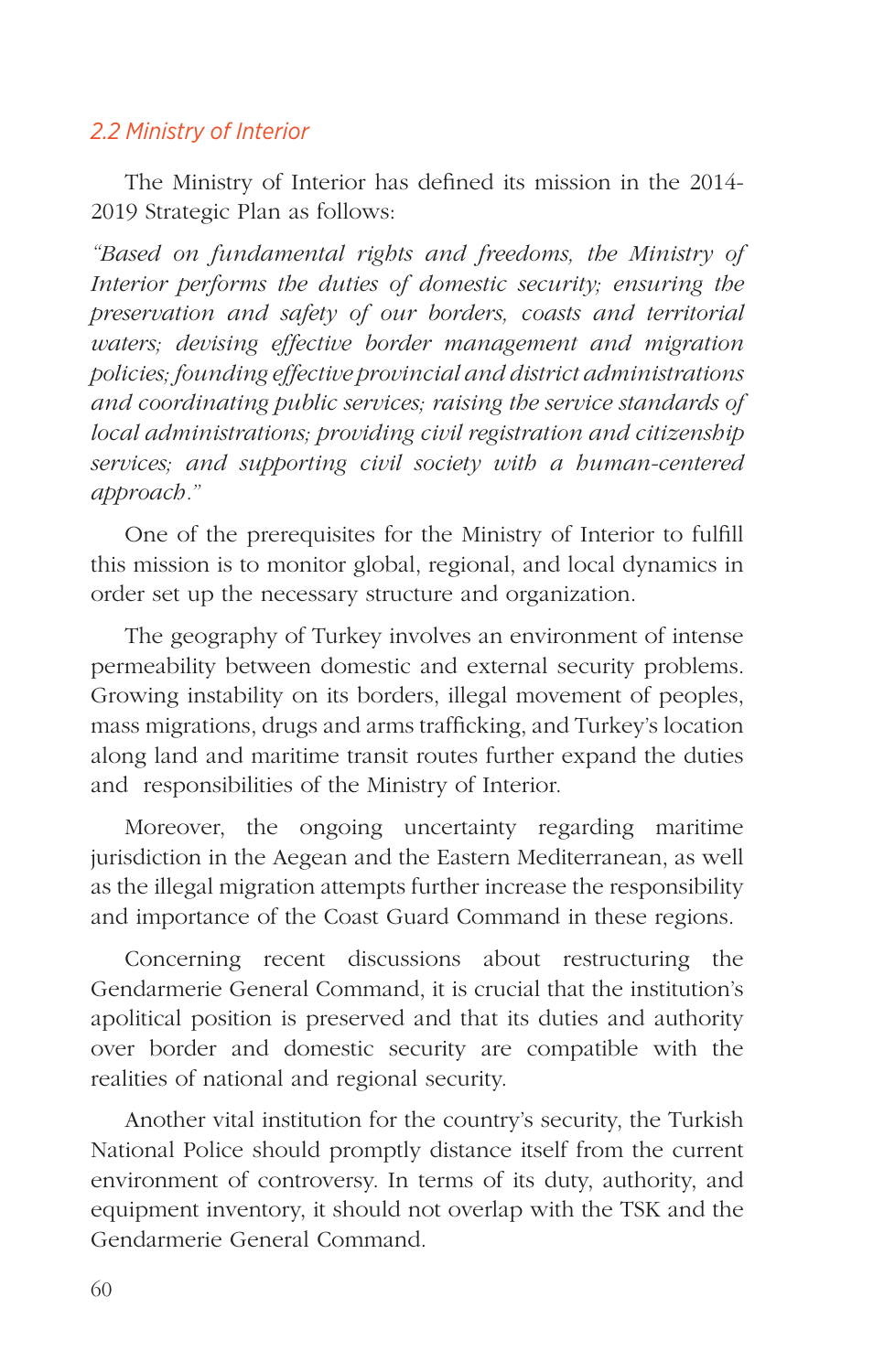The role of the Directorate General of Migration Management founded under the Ministry is expected to grow. Treating the mass migrations into Turkey merely as a matter of public order and a humanitarian problem may prove insufficient. Instead, this challenge needs to be addressed in the socio-cultural context by examining the impact on education, employment, and social rights, and by devising medium- to long-term integration policies. Reorganizing the Directorate General of Migration Management may be required to fulfill these tasks. A prerequisite for its success will be comprehensive coordination both within its own structure and with other relevant ministries and institutions.

While the outcome of the period called the "solution process" for the Kurdish problem is yet uncertain, the principle of the inalienability of national responsibility in domestic security must be given precedence. Along the same lines, within the framework of this process, the responsibilities of the Ministry's General Directorate of Local Authorities, which are likely to expand, may necessitate reorganization.

## *2.3 Ministry of Foreign Affairs*

In the twenty-first century, foreign policy has evolved into a determinant and the armed forces into a subsidiary construct. Turkey is accordingly adapting the ratio of statecraft and force that it employs in its policies.

As a valuable institution of the Republic, the Ministry of Foreign Affairs has a well-trained staff that has accumulated extensive experience.

At the same time, it can be observed that parallel to the globalizing world and the growing interest in regional and global challenges, the capacities for international representation in the Ministry are being greatly expanded. This quantitative expansion will require a diversification and a broadening of its human resources.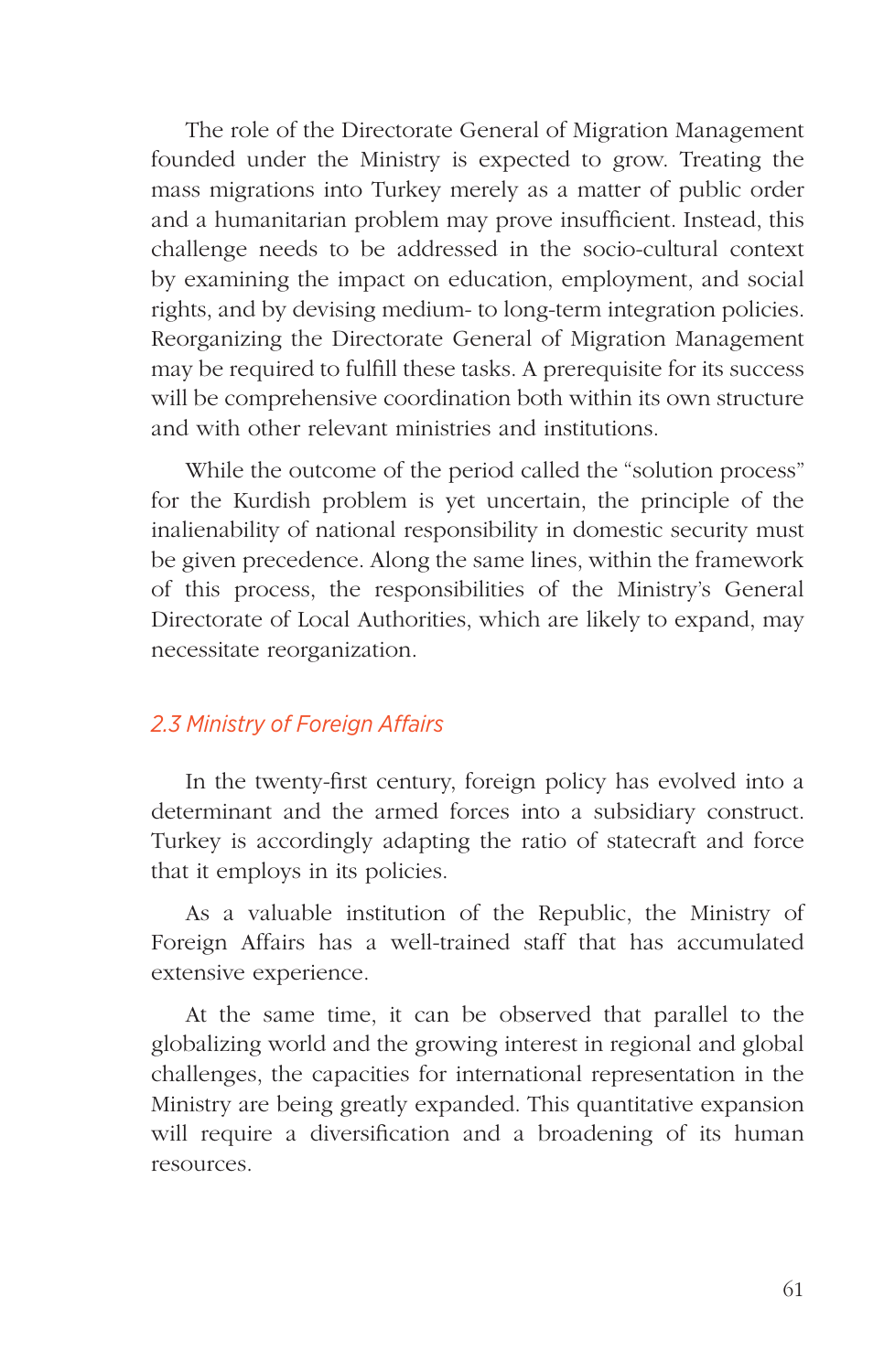Diplomacy's widened scope of engagement necessitates the training of diplomats with expertise in various fields. It would be of benefit to further commit to this recruitment and may be opportune to change the organizational structure in certain international thematic areas such as cyber security, nuclear, space, and global systems, in which Turkey has to play an active role.

# *2.4 National Security Council (MGK)*

In addition to the capacities of the Ministries of Foreign Affairs, National Defence, Interior and Justice to make precautionary recommendations on matters related to identifying domestic and external threats, monitoring alliances, the TSK, and internal security, it will be beneficial to create highly capable working units within the National Security Council (MGK) to research and analyze best practices across the world on the following issues:

- Cyber security,
- Energy security and nuclear technology,
- Water and other natural resources.
- Information, communication and software systems,
- Environment and climate change risks,
- Universal law and democratic practices (with EU references),
- Perceptions of Turkey in the world,
- Education/innovation and R&D, and
- Mechanisms for raising social awareness about risks and threats, and boosting morale in case of incidents.

These working units should be comprised of permanent civilian/military experts to present reports to the MGK.

A small coordination committee should be established within the Prime Ministry and all Ministries to follow global developments as well as issues of interest to the MGK.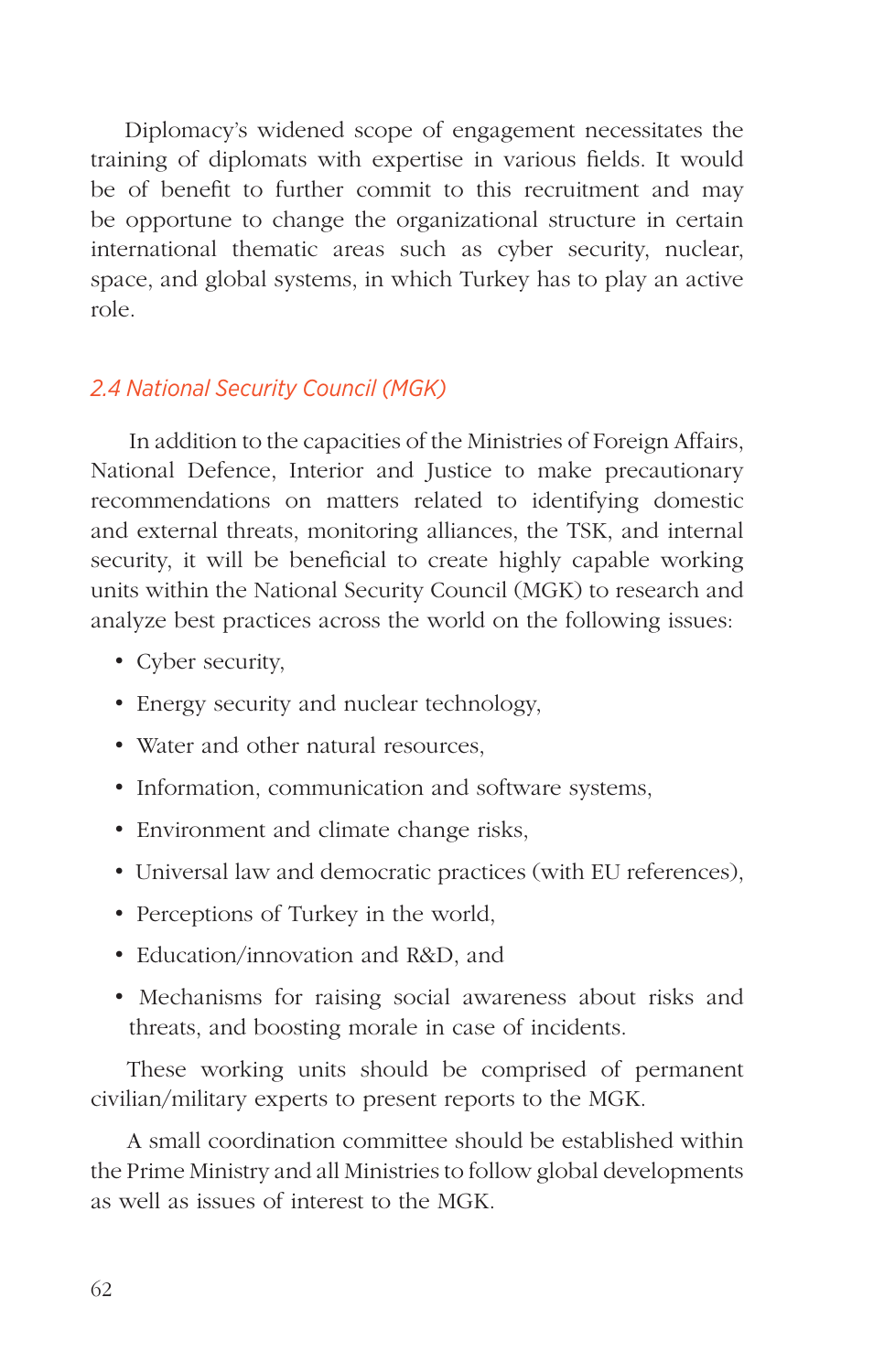Civil society organizations should be motivated, encouraged, and financed to draft objective and scientific research reports as well as studies in their respective fields of specialty. The best example are the numerous think-tanks in the United States that conduct studies which contribute to shaping foreign policy and the economic life of the country, and draft reports that closely monitor, evaluate, and analyze the performance of the U.S. government and the President and the issues of the day.

Finally, a fundamental duty of the MGK should be to define and formulate the interagency concept of holistic security.

# *2.5 National Intelligence Organization (MİT)*

The chaotic nature of international relations today, along with the global and national risks and threats that have emerged in recent years that this report strives to define, oblige Turkey to better predict the future. Intelligence must be recognized as the field in which a covert struggle is sustained with the strictest adherence to national sovereignty rights. In this context, the most valid and reliable intelligence is that which is obtained through national means, while the intelligence provided by foreign services bears the risk of being deceptive, leading, or misleading on occasions.

Intelligence provides the most important contribution to formulating foreign policy and protecting national interests. With the analyses that it presents to the Ministry of Foreign Affairs as the main actor, along with its ability to keep the diplomatic channels open, the National Intelligence Organization (MİT) should be able to swiftly mobilize the decision-making mechanisms of the state.

Important amendments were introduced to Law No. 2937 on the State Intelligence Services and National Intelligence Organization with the law dated April 26, 2014. Even though a number of its provisions have since been referred to the Constitutional Court, the duties of the MIT were redefined in accordance with the emerging needs on a statutory basis, thereby establishing clarity in this field.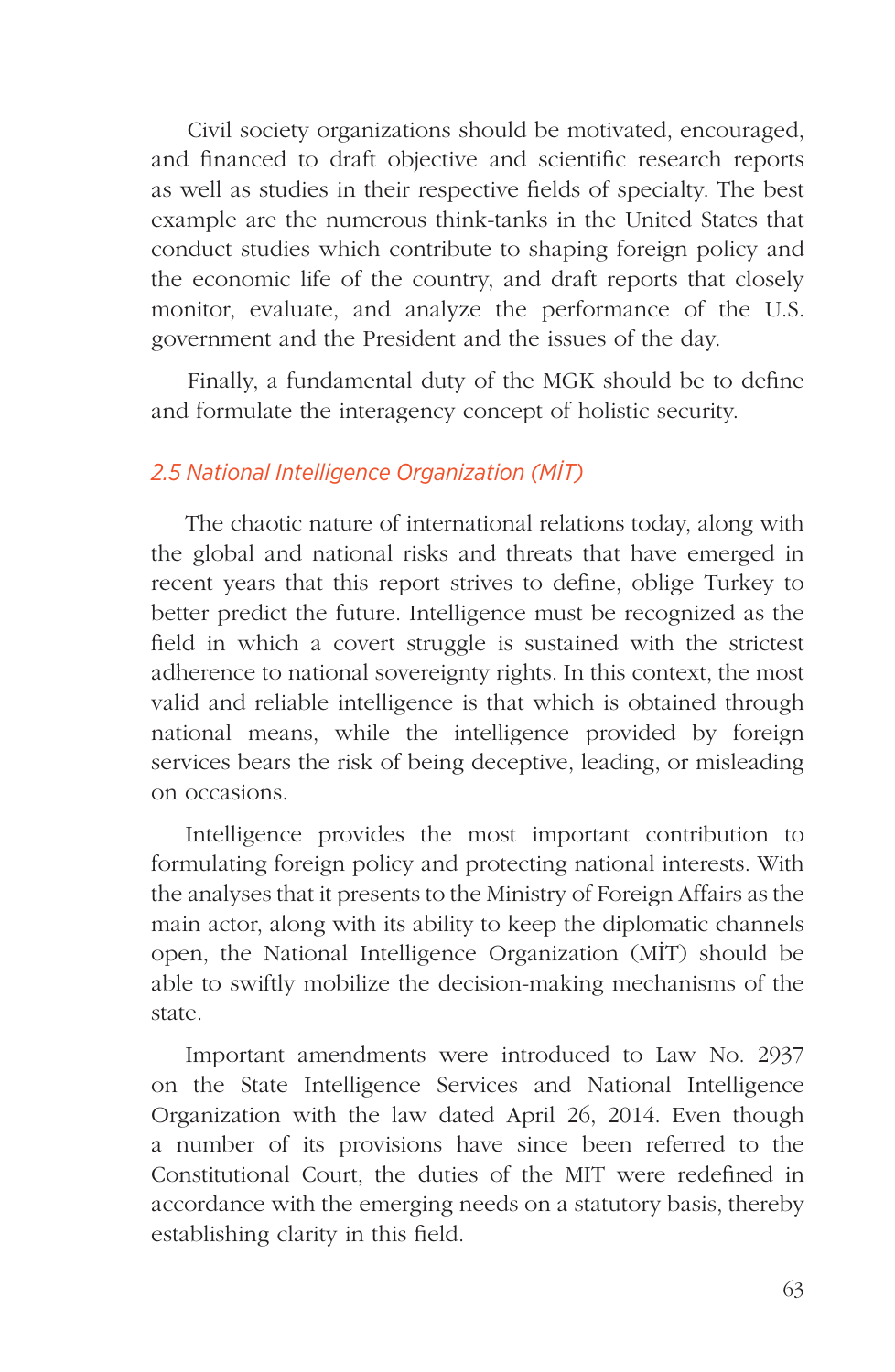Above all, success in intelligence necessitates creating and putting into practice both human resources and advanced technologies to meet Turkey's intelligence requirements. Emphasis should be placed on employing the technology and R&D that Turkey has already achieved in matters of intelligence. Public-private sector cooperation should mobilize this potential.

In one respect, the state's power lies in its possession, use, and protection of knowledge. Priority issues are protecting the state's national communications and information systems against foreign interference through counter-espionage, entrenching the concept of confidentiality, and supporting national policies and decisions. The protection of economic assets, know-how efforts, sensitive technologies, primary resources, and various electronically controlled systems against indirect and direct cyberattacks, ensuring public-private interactions, and the espousal and promotion of this culture are also quite important.

Intelligence is perceived as a subject of public interest and is prone to sensation in every country—perhaps even more so in Turkey. It is growing more important to shield the intelligence field from everyday controversies, but without ruling out rational, responsible, and scientific debate.

# *2.6 Undersecretariat for Defense Industries (SSM)*

The medium- to long-term priorities of Turkey's "defense industry" policy for its national defense requirements should be determined within the framework of the defense industry vision.

It is essential that procurement programs be conducted and based on contracts drawn up in line with operational requirements. Preference should be given to R&D-focused contracts rather than procurement-focused ones.

The principle of interdependence should be respected to identify which product groups will be turned into project-based "contractual" production with industrialists; which products will be produced via joint investment under strategic cooperation with which countries; which near- to medium-term defense needs will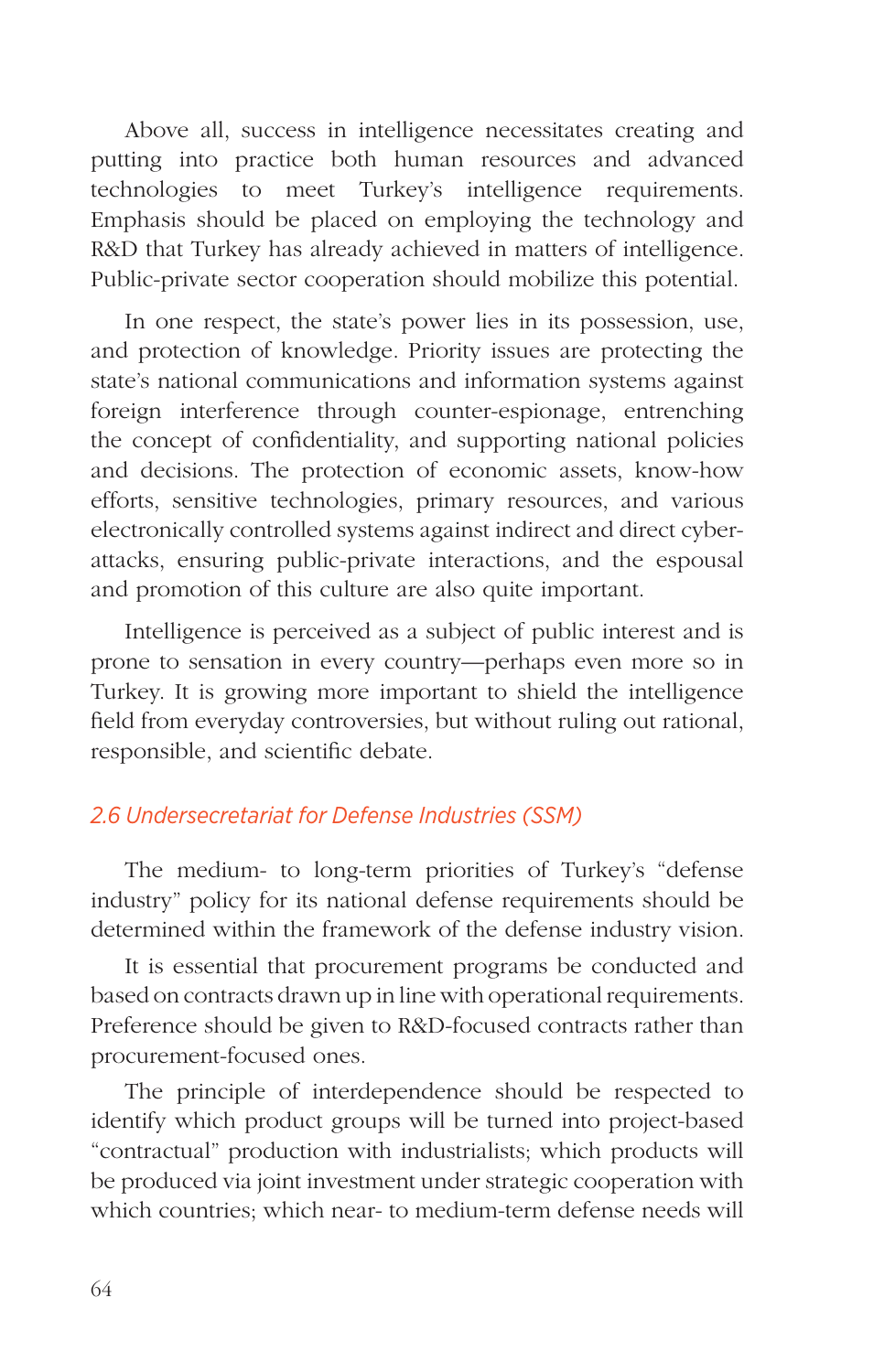be procured from where; and which ones will be turned into a medium- to long-term cooperation beyond the understanding of simple "pay and buy."

Cooperation with social enterprises and universities should be enhanced. In the same vein, public-private, multi-layered cooperation (SME-NGO) models should be introduced.

It would be opportune to eliminate the overlaps in jurisdiction among SSM, Ministry of National Defence, State Planning Organization (DPT), and Scientific and Technological Research Council of Turkey (TÜBİTAK) in this field and establish a central authority to implement joint long-term strategies.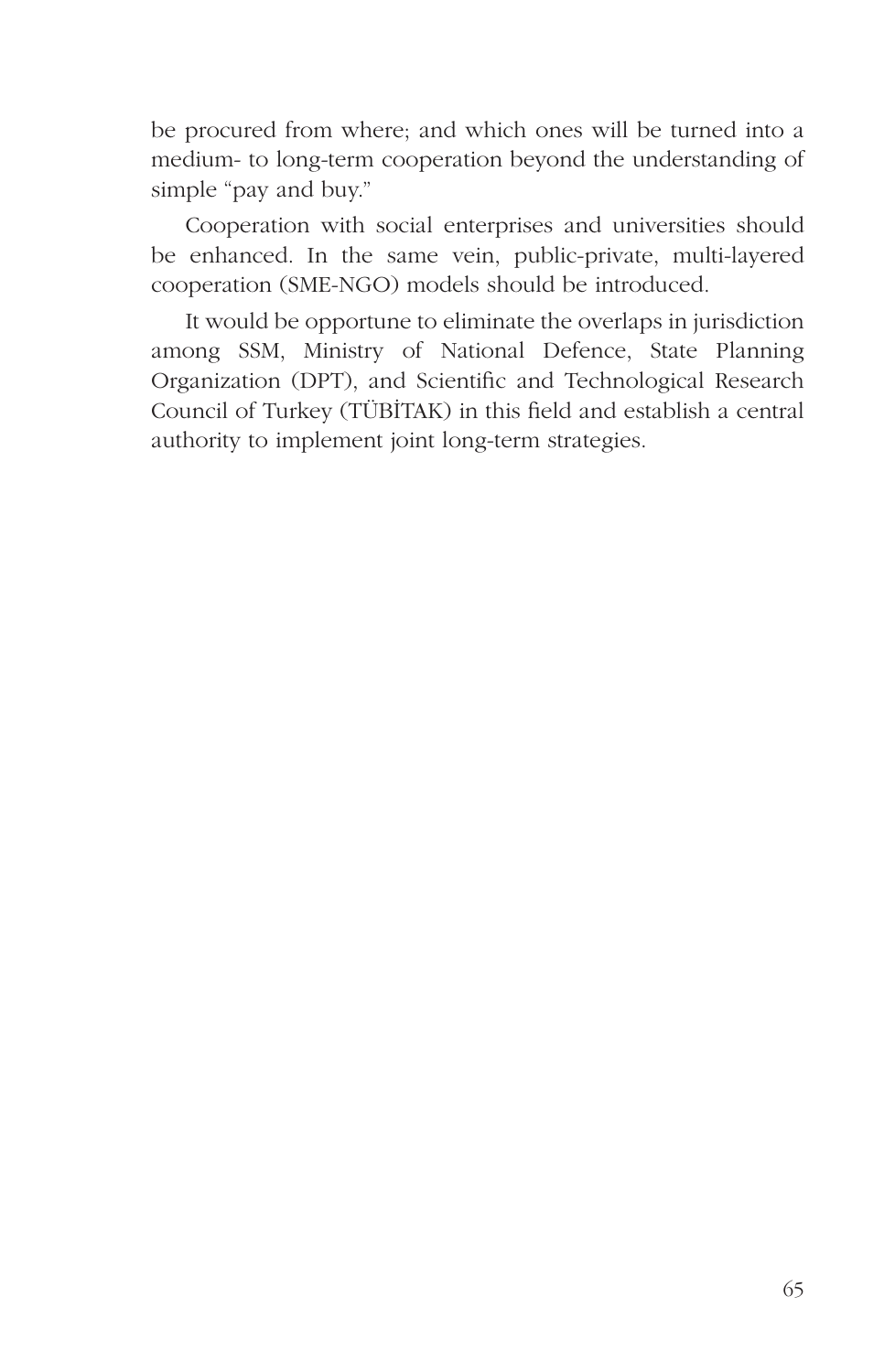*"Turkey's power in the twentyfirst century depends above all on entrenching its institutional structures on a legitimate ground, harmonizing the civil society agenda with the political agenda, and developing a participatory democratic process."*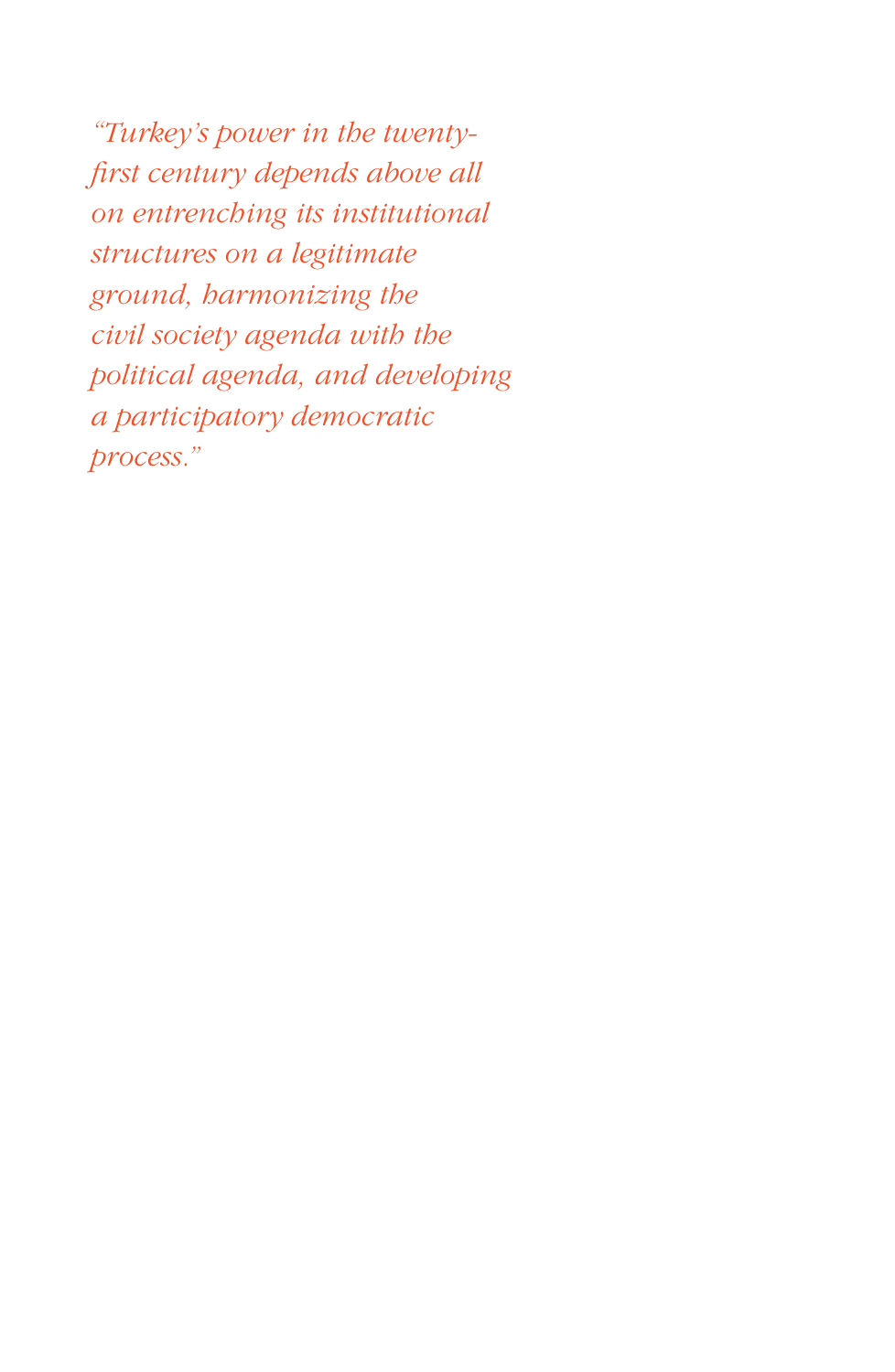## **THE WAY FORWARD FOR TURKEY**

The most fundamental domestic security problem for Turkey is the shift from the unifying consensus of sharing a common fate to the axis of conflict and fragmentation. All segments of Turkish society share responsibility to combat ethnic, sectarian, and ideological fragmentation.

"Resilient societies" will undoubtedly be those that can transform their socio-economic structures and make the largest investments in intellectual and technological production, modern education, and academic research. In this sense, "innovative societies" that attain an information economy, question established paradigms, and build dynamic relationships with all domestic segments as well as international society will be pioneers. During this transformation, the empowerment of women, the education of young generations, and "active citizenship" will become critical. In this context, there is a need for a "deliberating civil society."

Secularism, pluralism, and the rule of law have played a prominent role in the development of democracy and civil society in Turkey. Secularism, which is the essence of democracy, has also unified various social segments on a common ground.

Today, the problems brought forth by globalization call for a new social contract. Western democracies, for instance, are already redefining the relationship between the individual and the state. Similarly, new political and legal frameworks such as the Universal Declaration of Human Rights are expected to be formulated on the basis of the rule of law and citizenship. Turkey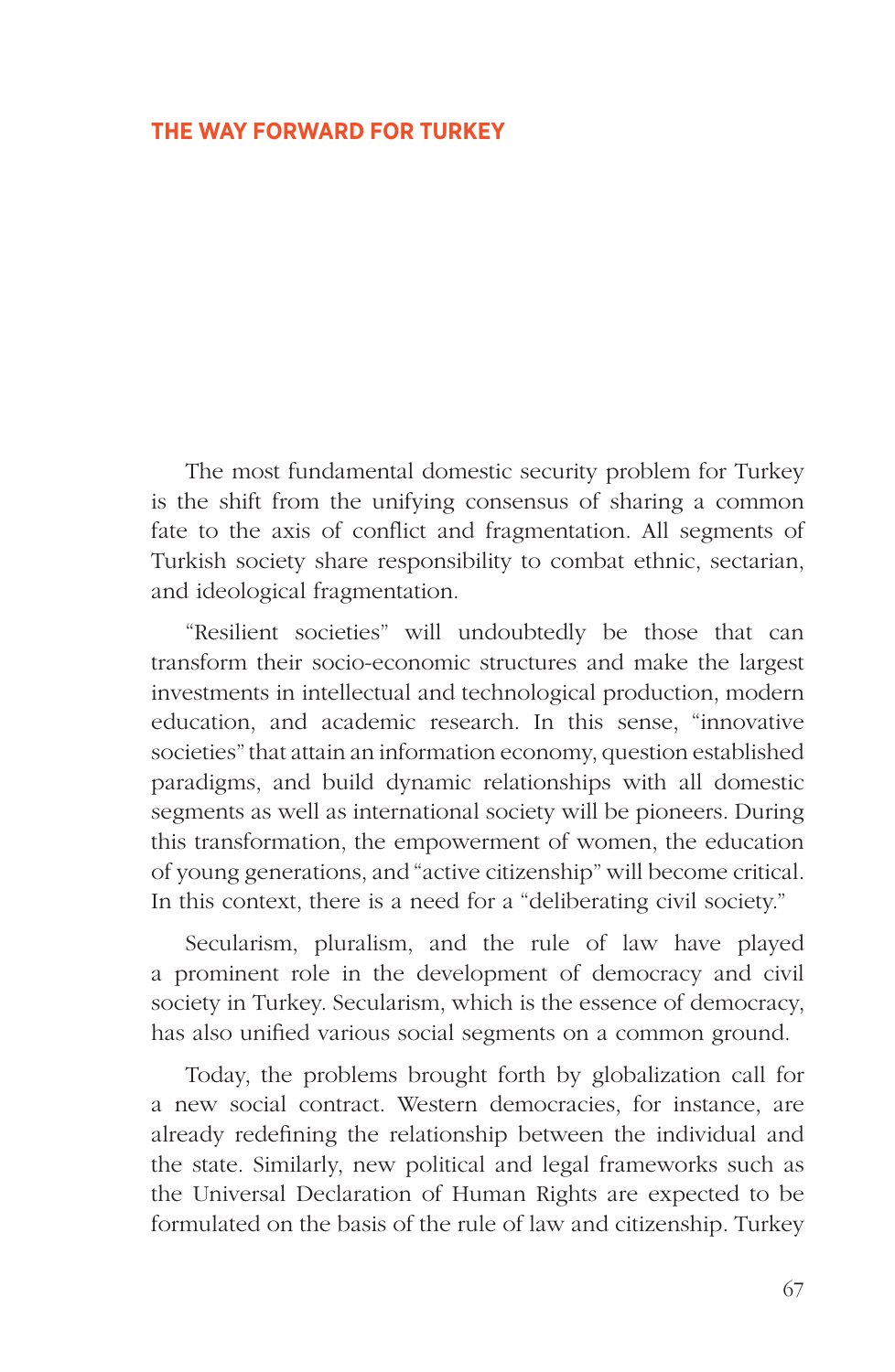should not sit on the sidelines while these frameworks are being developed.

Turkey's power in the twenty-first century depends above all on entrenching its institutional structures on a legitimate ground, harmonizing its civil society agenda with its political agenda, and developing a participatory democratic process.

Turkey will overcome both the domestic crises and external threats that it encounters to the extent that it strengthens civil society through the rule of law and transforms itself in the fields of science and technology. To reiterate, civil society and the rule of law constitute yet another important dimension of Turkey's security.

At the same time, it is also critical to establish mechanisms that facilitate communication between various segments of the society.

For Turkey to maintain long-term domestic stability and lay the framework for a more secure future, it must ensure that none of its citizens feels excluded or treated as a minority. Consequently, it must consolidate trust and respect in the rule of law and implement its policies with modern standards.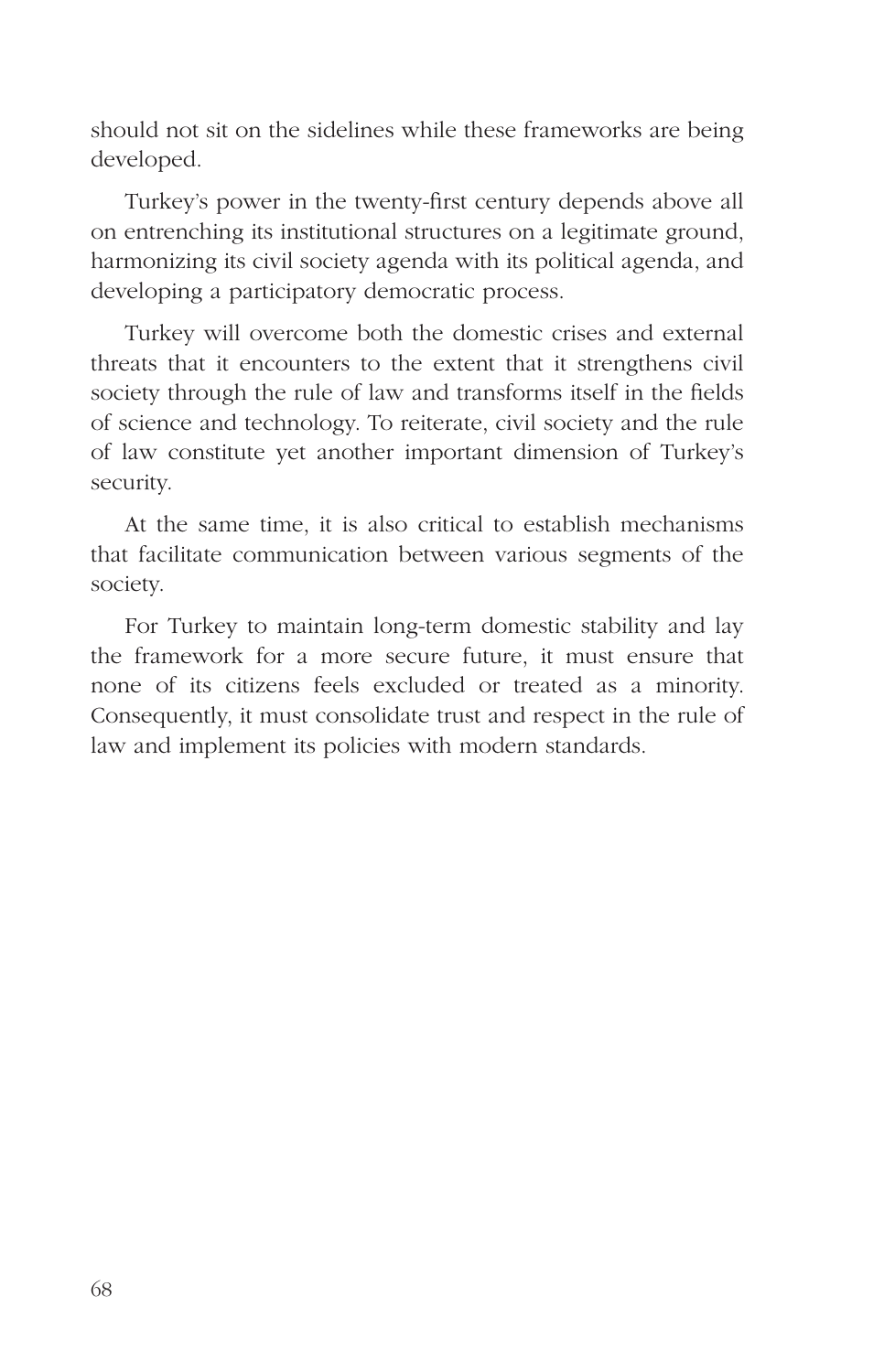## **ADDITIONAL OPINION**

Under *2.2 Ministry of Interior,* in addition to the section on the reorganization of the Gendarmerie General Command:

"Previously, the security of the borders with Syria and Iraq and part of the Iranian border was maintained by the Gendarmerie; as of 1984, however, the Gendarmerie was obliged to shift its efforts to a great extent towards domestic security duties. Per the request of the Ministry of Interior and Gendarmerie General Command and in line with the existent legislation, this responsibility and duty were transferred to Land Forces Command, as in other land borders. It was after many years that this task could finally be handed over. Despite this change, the Gendarmerie continues to need the support of Land Forces (and even Air Forces at times) to fulfill its domestic security duties; hence, the return to the previous practice will inevitably create vulnerability for both border security and domestic security due to the Gendarmerie's capacity in terms of personnel, weapons, and equipment."

# Oktar Ataman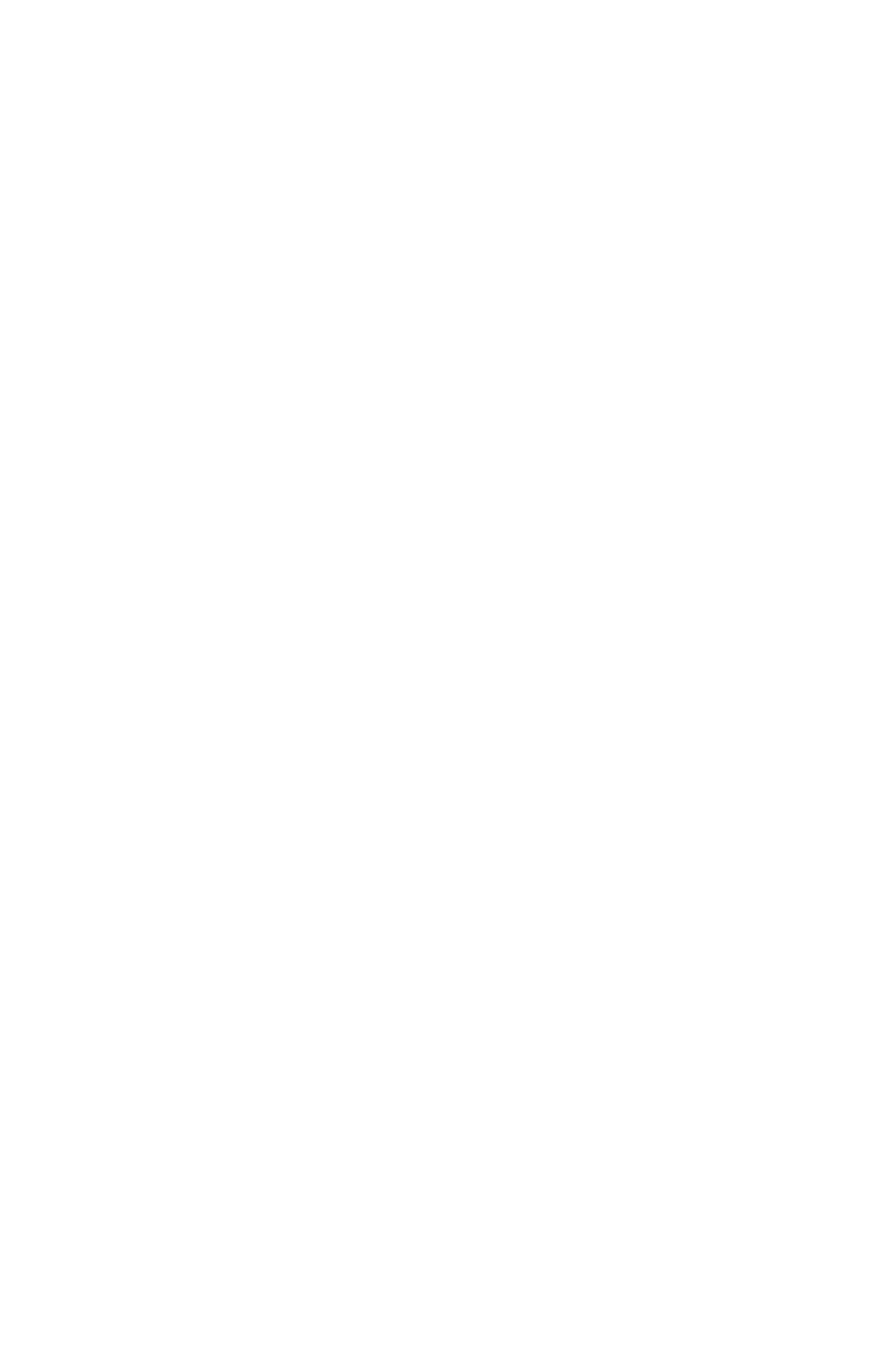# **TASK FORCE MEMBERS**

### Oktar Ataman

Retired general Oktar Ataman was born in Istanbul. He graduated from the Turkish Military Academy in 1961 and Turkish Artillery School in 1963. Oktar Ataman served in Turkish Army units as artillery battery executive and battery commander until 1966. Ataman also worked in various ranks as assistant liaison officer to the United Nations Command, as deputy national representative at the Military Armistice Commission, as well as serving as Assistant Military Attaché in the Republic of South Korea between 1966 and 1968. After returning to Turkey, he served in artillery units until 1973. In 1975, he graduated from the Turkish Army War College as general staff officer. In the same year, he was appointed as a staff officer in Turkish General Staff Plans and Operations Department. He was later assigned as an instructor in the Army War College. In 1977, he graduated from the Royal Army Staff College of United Kingdom. He served as a staff officer in the Plans and Policy Division of NATO SHAPE Headquarters in Belgium, Headquarters executive officer of Turkish Land Forces Command, Regimental Commander of the Corps of Cadets in Turkish Military Academy, and head of the Instruction Department of the Turkish Army War College during the period between 1980 and 1988. Oktar Ataman was promoted to the rank of Brigadier General in 1988 and served as the Head of Turkish General Staff Plans and Operations Department and the Commander of 14th Mechanized Infantry Brigade. He was promoted to the rank of Major General in 1992 and had served as the Head of the Turkish General Staff Strategy and Force Planning Department and the Commander of First Mechanized Infantry Division. Ataman who was promoted to the rank of Lieutenant General in 1997 served as the Chief of Operations (J3) in the Turkish General Staff, and the Turkish Military Representative to the NATO Military Committee in Brussels/Belgium, and the commander of 6th Army Corps. Ataman was promoted to rank of "General" in 2001. With this rank he was assigned as Commander of NATO Joint Command Headquarters Southeastern Europe in İzmir and later as Commanding General of Turkish 3rd Army in Erzincan; he was retired on the grounds of age on September 1, 2004. He is married and he has two children as well as one grandchild.

### Gülnur Aybet

Professor Gülnur Aybet is the Head of Department of Political Science and International Relations and the Director of the Centre for Security Studies, at Bahçeşehir University. She returned from the UK to Turkey and founded the Department of International Relations at Özyeğin University in 2013. She taught at the University of Kent in the UK from 2001 to 2013, and previously at University of Nottingham in the UK, Bilkent University and İzmir University of Economics in Turkey. Her fields of expertise are international security, transatlantic relations with special reference to NATO and the EU, postconflict reconstruction, and state building. Professor Aybet received her BA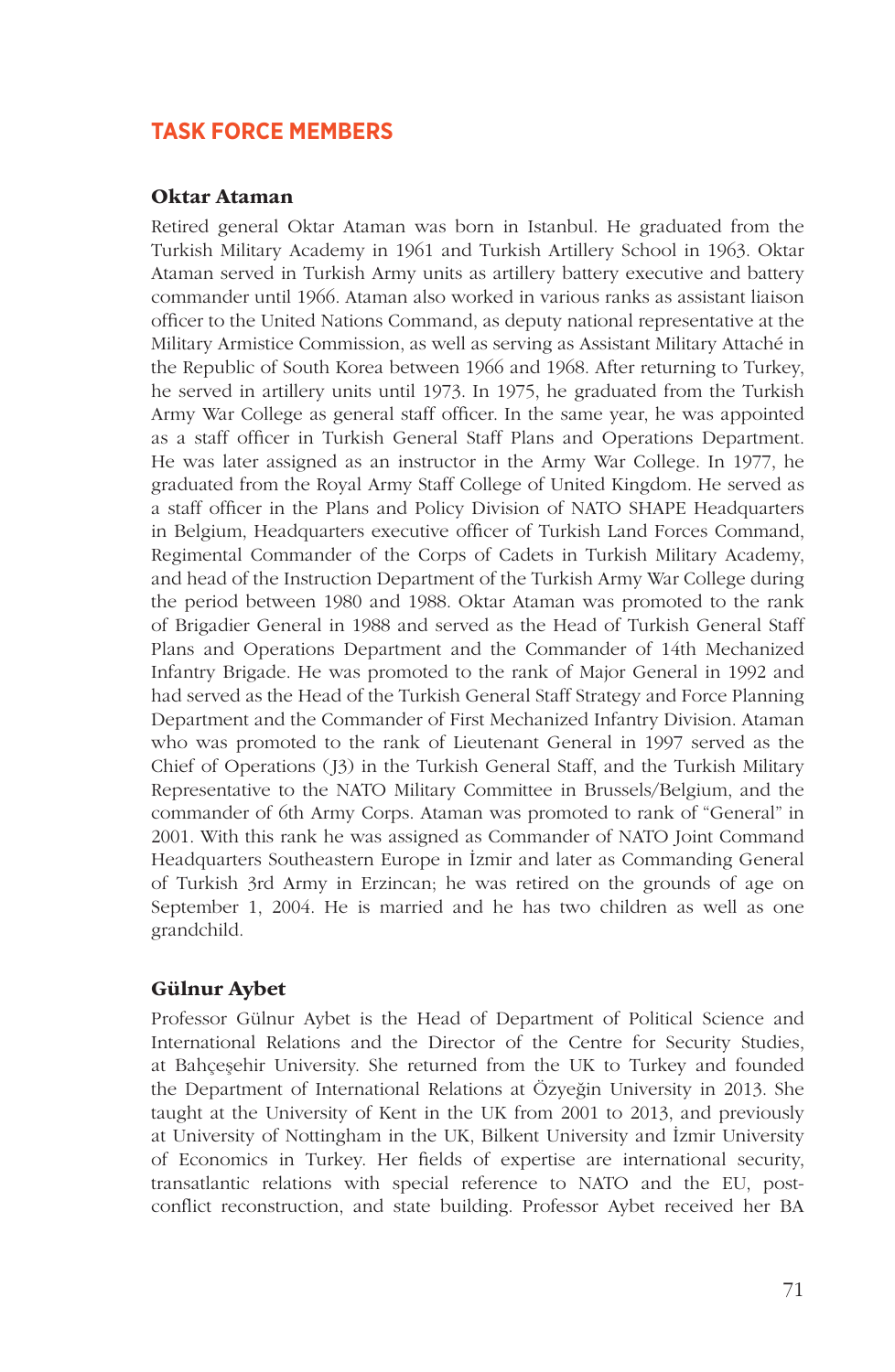Hons Economics and Public Administration from Royal Holloway, University of London, UK, MSc in International Relations from University of Southampton, M. Phil in War Studies from King's College, University of London, and her PhD in International Relations from the University of Nottingham. While at the University of Kent, she designed and directed the first Master's program in International Security. She has been a Principal Investigator to many research projects funded by the British Academy, NATO, and the Turkish Ministry of Foreign Affairs. She was also a visiting scholar at international academic institutions such as St. Antony's College of Oxford University, Johns Hopkins University, and the Woodrow Wilson Center. She has been involved as a consultant on international security issues in various state institutions and international organizations including NATO and the EU, and is a well-known commentator on current affairs in international media (especially the BBC and Channel 4). She has also been a visiting faculty member at Sabancı and Bilgi Universities in Istanbul, and the NATO Defense College in Rome. Aybet is the editor of the "Contemporary Turkey" book series published by I.B. Tauris in London. She is a regular participant of the Turkish-British "Tatlı Dil Forum," a member of the Council of Management of the British Institute at Ankara, and a member of Global Relations Forum. In 2009, she was ranked as one of the top 20 most powerful Muslim women in the United Kingdom by The Times.

## Salim Dervişoğlu

Salim Dervişoğlu was born in 1936 in İzmit. He graduated from the Naval War College in 1957 with the rank of Sub-Lieutenant. He served on various naval and shore duties for the Turkish Naval Forces. Following his education at the Naval Military Academy through 1965-1967, he served as Staff Officer at Sultanhisar Ship and subsequently the Commander of Gayret Destroyer. He received his MS in Management from the Naval Postgraduate School in Monterey, USA from 1972 to 1973. From 1974 to 1977 he worked at the NATO headquarters in Brussels. Then, from 1977 to 1979, after working as a commodore on the Destroyer Flotilla 3 ship, he served on various shores duties. He became a Rear Admiral on August 31, 1981. He served as the president of Logistics and Personnel in the Turkish Naval Forces, and Commander of the Landing Fleet, Assault Boat Flotilla, and War Fleet. Dervişoğlu has also served as Commander of the Turkish Naval Academy, and Chief of Intelligence of the TGS. He carried out NATO duties in Naples for two years. As Vice-Admiral, Dervişoğlu also served as the Deputy Secretary General of the Turkish National Security Council, as Chief of Staff of the Naval Forces, and Northern Sea Area Command. As Full Admiral, he served as Fleet Commander from 1995 to 1997, and retired after serving as Commander of the Turkish Naval Forces from 1997 to 1999. Dervişoğlu is currently Chairman of the Wise Men Center for Strategic Studies, Deputy Chairman of the Diplomacy and Security Association as well as a member of Global Relations Forum. He speaks English and French.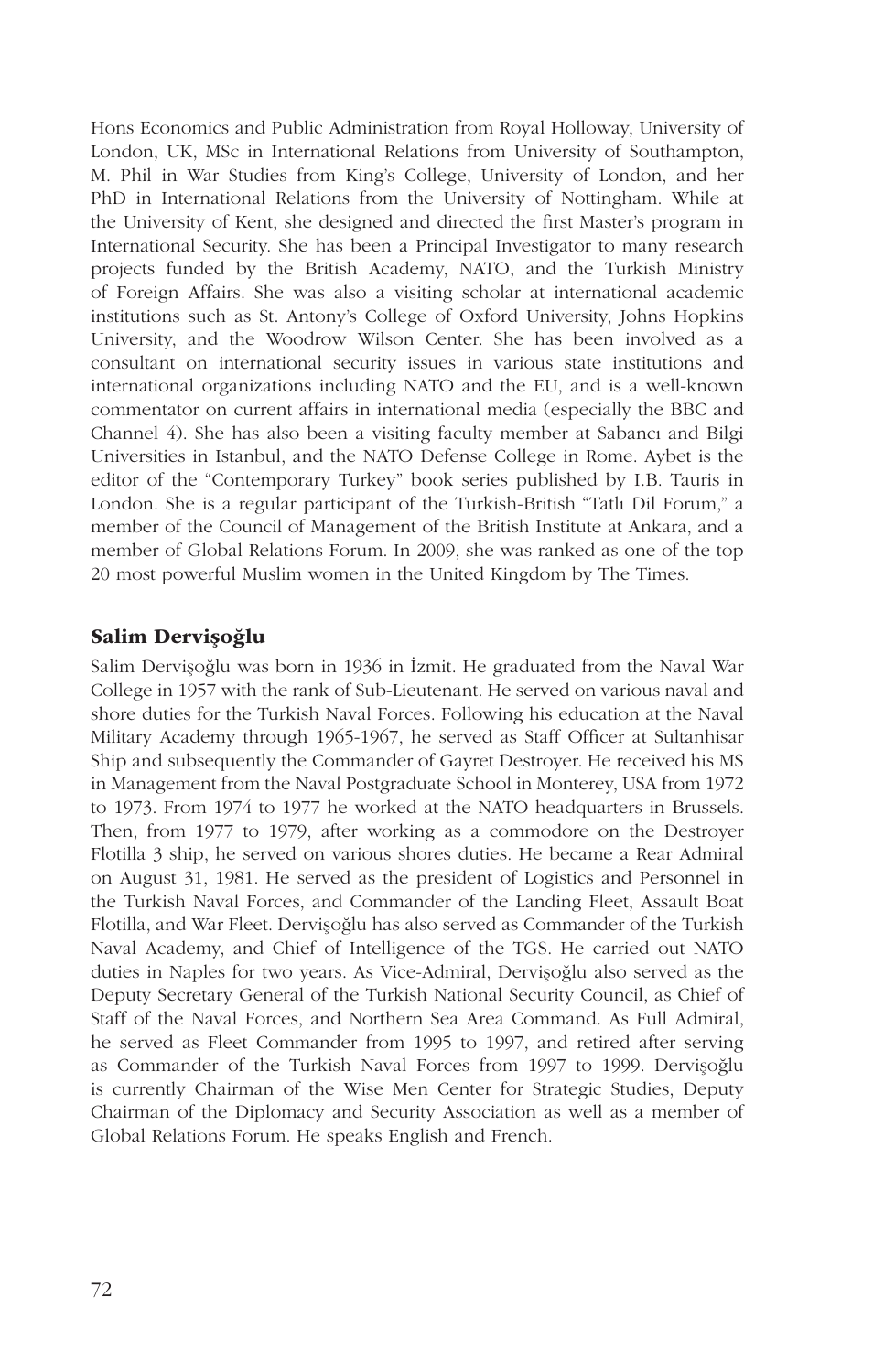### Memduh Karakullukçu

Memduh Karakullukçu is the Vice-Chairman and President of Global Relations Forum (GRF). He is also the Founding Partner of the Turkish online legal informatics initiative, kanunum.com. Previously, he has served as the senior advisor to the Chairwoman of Turkish Industry and Business Association (TÜSİAD) and as the Founding Managing Director of Istanbul's leading science park, Istanbul Technical University (İTÜ) ARI Teknokent, currently an innovation community of over one hundred technology companies. During his tenure at İTÜ, Mr. Karakullukçu was the senior advisor to the President, the coordinator of the Law, Technology and Policy graduate program and the strategic advisor at the University's Center for Satellite Communications. Mr. Karakullukçu has served as a member of the academic staff at the London School of Economics and İTÜ. His earlier academic work includes research commissioned by the IMF and the World Bank on inflation dynamics, debt instruments and debt markets. His recent policy work at GRF includes global energy analysis, technology-related security issues, global economic/financial governance, and the economic prospects of the MENA region. Earlier in his career, Mr. Karakullukçu worked as a specialist in structured finance in London and Istanbul. Mr. Karakullukçu received his B.S. in Electrical Engineering and in Economics at MIT, his MSc in Finance at the LSE and his J.D. at Columbia University. He is a member of the New York State Bar.

## Hüsamettin Kavi

After receiving his MSc from Istanbul Technical University, Department of Civil Engineering, Hüsamettin Kavi began his career at the family company Kavi Kablo ve Emaye Bobin Teli San. A.Ş., where he served as Executive Director from 1989 to 2002. Currently, he is the Vice-Chairman of the Board of Directors of BEMKA A.Ş., and Chairman of GTE Endüstri Sistemleri A.Ş., a company that offers project application, representation and consultancy services in the cement, energy, iron & steel, and glass sectors. Kavi is a founding member of the Turkish Young Businessmen Association, where he has also served as Vice President (1990-1994). He is a member of the Istanbul Chamber of Industry Council, where he has served as Board Member (1991-1993), Chairman (1993- 2001, four consecutive terms) and Speaker (2001-2009). At the same time, he was the Co-Chairman of Turkey–EU Joint Consultative Committee (1995-2000 and 2002-2004). He has served as Member of the Science Board of the Scientific and Technical Research Council of Turkey (TÜBİTAK) (2001-2009), Board Member of Turk Telekom (2003-2005), Board Member of Akenerji A.Ş. (2001- 2010), and Chairman of the Istanbul 2010 European Capital of Culture Agency Advisory Board (2008-2011). In 2011, he was elected to his current position as a Board Member of the Turkish Electric, Electronic and Service Exporters Union (TET). In 2014, he was elected as a Board Member of Mapfre Genel Sigorta A.Ş.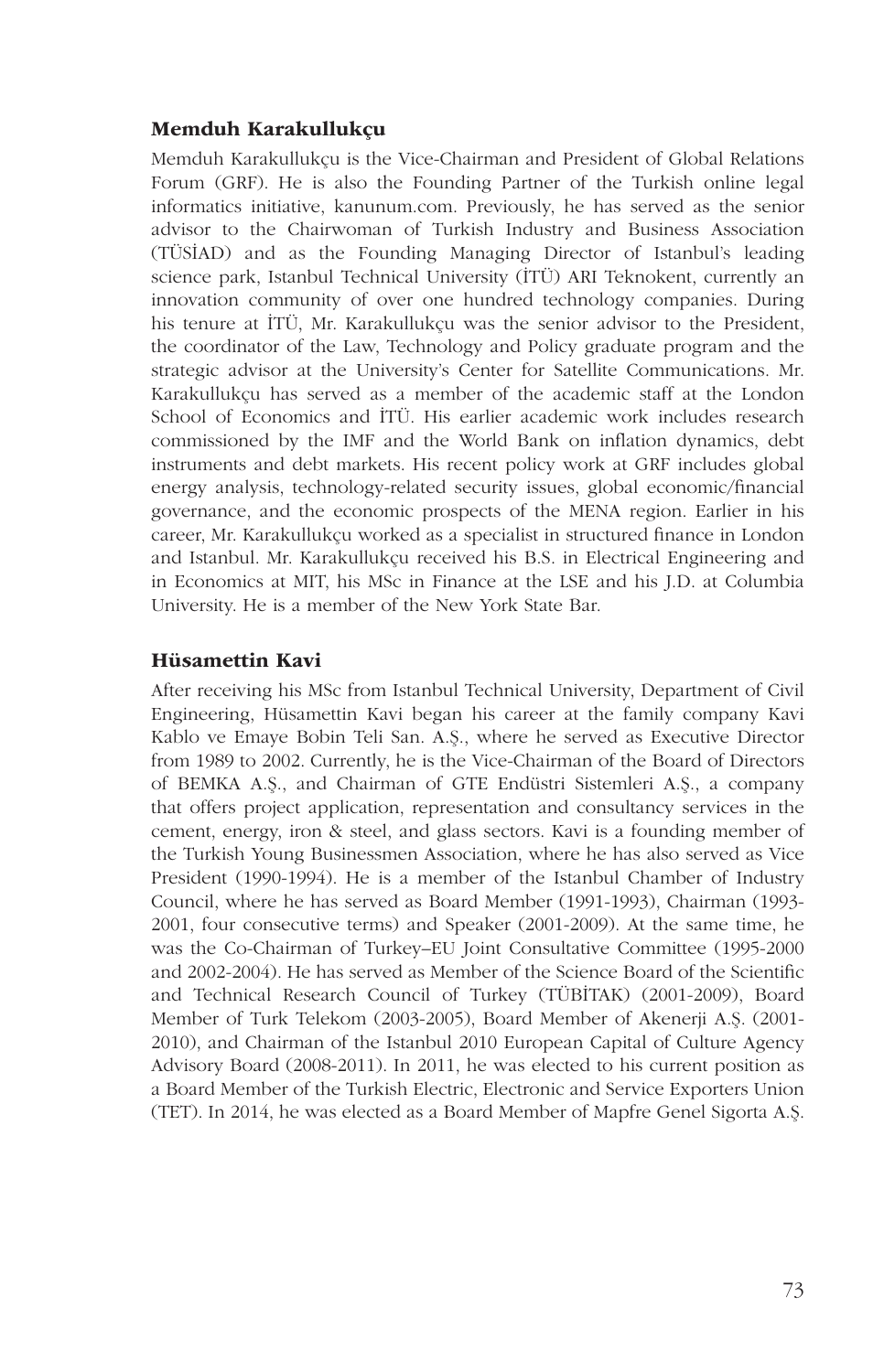### Sönmez Köksal

Sönmez Köksal is a retired career diplomat who has served as Ambassador of Turkey to France, Iraq, and Permanent Delegate to the Council of Europe. He was Undersecretary of State in charge of the Turkish National Intelligence Organization from 1992 to 1998. Mr. Köksal has served in several posts at the Ministry of Foreign Affairs, including as Deputy Director General in charge of Multilateral Economic Relations, Deputy Permanent Delegate to the EEC, Director of the Middle East and Africa Department, and Director of the Policy Planning Department. Mr. Köksal was until recently President of the Board of Trustees of the Istanbul Commerce University and a member of the academic staff at Işık University. He is currently a Board Member of Global Relations Forum and a member of the Wise Men Center for Strategic Studies in Istanbul. Mr. Köksal is a graduate of the Faculty of Political Sciences of Ankara University.

## Ergun Mengi

Ergun Mengi retired in 2007 as Rear Admiral after 29 years of service with the Turkish Navy. He has served in several combat vessels of the Navy as Operations Officer, Executive Officer and for four years as Commanding officer. His headquarter works were in Navy and TGS Plans and Policies Division as Action Officer, Branch Chief and Head of Department. Through 1995-1998 Admiral Mengi served as Project Officer in the Western European Union's headquarters in Brussels. As Admiral, he served as the Chief of Intelligence Department of TGS from 2003 to 2005, and as Commander of Fast Patrol Boat Fleet from 2005 to 2007. Following his retirement, he joined the Center for Eurasia Strategic Studies (ASAM) as Advisor to the Chairman. He is currently working in Atılım University. Mengi graduated from the Naval War College in 1978, upon which he completed his studies at the Naval War Academy and the Armed Forces College. He holds an M.A. in International Affairs from Kocaeli University and has completed his PhD in International Relations at Ankara University.

## Mustafa Özbey

Mustafa Özbey was born in Ankara in 1946. He joined the Naval High School in 1960 and joined the Navy in 1967 with the rank of Lieutenant Junior Grade. After completing his training at the Naval War Academy from 1974 to 1976, he started his new assignment at the TGS Plans and Policy Division as Staff officer. He continued to attend advanced training programs both in Turkey and abroad from 1976 to 1992 and served at NATO Headquarters in Brussels as Force Planning Officer for three years. He also served as Commander and Commodore of Frigates. He was promoted to the rank of Rear Admiral in 1992. He served as the Chief of Naval Plans and Principles Division in Turkish Naval Forces Command, and assumed command of Fast Patrol Boats Fleet. After being promoted to Senior Rear Admiral in 1996, he served as Department Head of the TGS's Greece-Cyprus Office. He then assumed Mine Fleet Commander and Chief of Staff of Turkish Naval Fleet positions at the same rank. He retired in 2001 by his own request. Özbey, since then, has worked as consultant and executive in private sector companies, been a member of the Board of Directors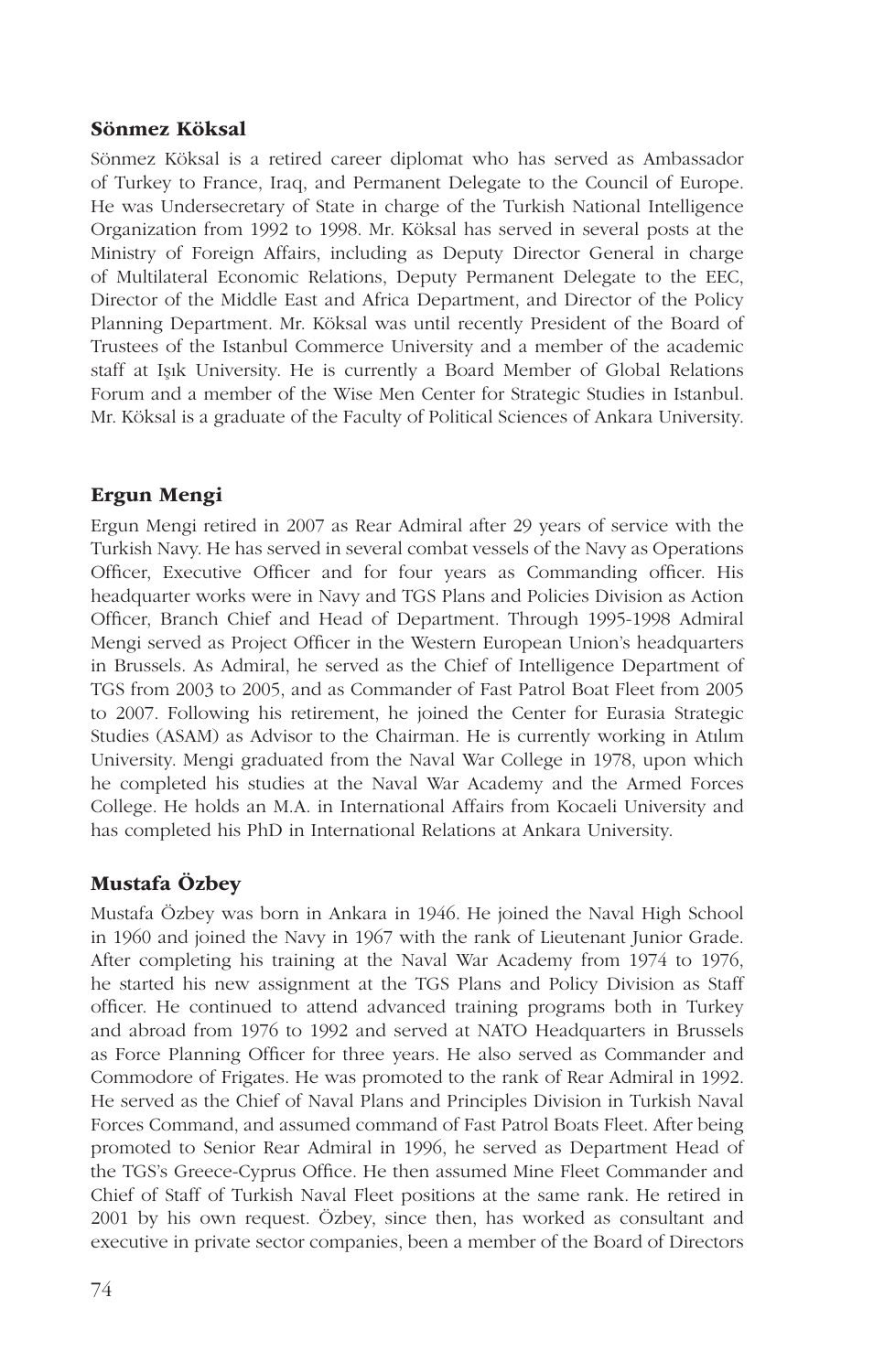of Erciyas Steel Pipe Co. and the partner of Hydromx International. He is also a member of Global Relations Forum.

## Ümit Pamir

Ümit Pamir is a former career diplomat. After graduating from the Faculty of Political Sciences of Ankara University, he joined the Ministry of Foreign Affairs in 1965. Earlier in his career, he has served in several posts at the Turkish Embassies in London, Rome, and Budapest, as well as at the Turkish Permanent Delegation to NATO. He has served several posts at the Ministry of Foreign Affairs, including as Director of the Middle East and Africa Department and Director of the Policy Planning Department. Subsequently, he served at the Turkish Permanent Mission of the International Civil Aviation Organization (ICAO) (1990-1991), in Algeria (1991-1995) and in Greece (1995-1997) as the Turkish Ambassador. From 1997 to 2000, Mr. Pamir assumed the duties of Chief Advisor to Turkish Prime Minister Bülent Ecevit and Prime Minister Mesut Yılmaz on foreign policy. Before his retirement, he served as Permanent Representative to the United Nations (2000-2004) and to NATO (2004-2007). Ambassador Pamir was a member of the group of "Wise Men" selected by the Secretary General of NATO for drafting the new Strategic Concept of the Alliance. He is currently a member of Global Relations Forum, Global Policy Trends Center, the Wise Men Center for Strategic Studies (Bilgesam), and TASAM.

## İlter Türkmen

İlter Türkmen served as the Minister of Foreign Affairs between 1980 and 1983. Throughout his diplomatic career, Türkmen has worked as Director General, Deputy Undersecretary, and Undersecretary at the Ministry of Foreign Affairs, and also as Ambassador of Turkey in Athens, Moscow, and Paris and as Permanent Representative of Turkey to the UN. Following his retirement, from 1991 to 1996, Türkmen served at the United Nations Relief and Works Agency for Palestine Refugees in the Near East (UNRWA) as Under-Secretary General of the United Nations. He was a columnist regularly writing on domestic and foreign policy for the daily Hürriyet for the next nine years. He is the Chairman of the Middle East and Balkan Studies Foundation. Ambassador Türkmen is a member of Global Relations Forum, Foreign Policy and Defense Group, and the Wise Men Center for Strategic Studies (Bilgesam). İlter Türkmen is a graduate of Ankara University Faculty of Political Science.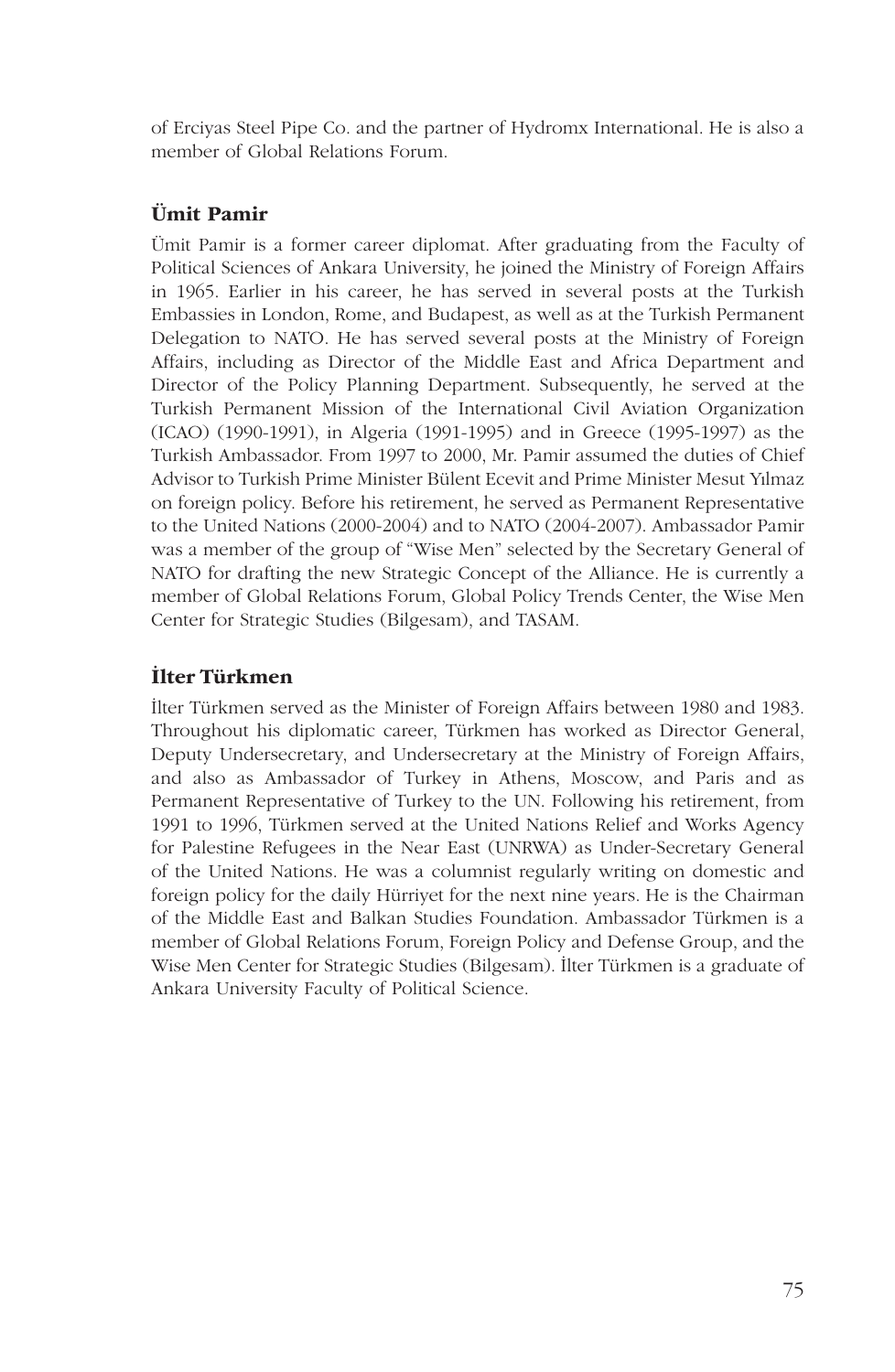## Erkut Yücaoğlu

Dr. Erkut Yücaoğlu completed his undergraduate studies in Mechanical Engineering at Robert College (1969), and obtained his M.Sc. and Ph.D. in Industrial Engineering from Stanford University in 1971 and in 1973 respectively. As the founder of Bosphorus University Industrial Engineering Department, he served as Head of Department between 1973 and 1976. Dr. Erkut Yücaoğlu subsequently worked as Koç Holding Planning Coordinator (1976-1979); Assistant General Manager at Turkish Electric Industry Inc. (1979-1982), and General Manager for General Electric Company for Turkey and Regional Director for the Middle East (1983-1991). Since 1991, Yücaoğlu is the Chairman of MAP-TURKUAZ Group. After ten years on TÜSİAD's (Turkish Industry & Business Association) Board of Directors, he served as the Chairman between 1999 and 2000. From 2011 to 2015, he worked as the President of TÜSİAD's High Advisory Council.

## Nigar Ağaoğulları Yalınkılıç *(Project Director)*

Nigar Ağaoğulları Yalınkılıç, the Executive Director of Global Relations Forum, joined GRF in 2009 as a Program Director and has coordinated GRF's Task Force on Energy. Currently, she oversees and coordinates GRF's Track-II projects with Russia and GRF's Task Force on Security. Ms. Yalınkılıç graduated from Georgetown University in 2002 with a B.S. degree (cum laude) in Foreign Affairs concentrating in Culture & Politics as well as minorities, and she completed a certificate program in Muslim-Christian Relations. She holds an MSc degree (merit) in Social and Public Communication from the London School of Economics with specializations in corporate communications and social psychology. Before Ms. Yalınkılıç started her career at an international law firm in New York, she worked at Western Policy Center in Washington, DC and at the Turkish Mission to the UN. Prior to joining GRF, she specialized in Strategy and Business Development and served as a communication consultant to several companies. Ms. Yalınkılıç is fluent in Turkish and English, and conversational in French and Greek.

## Ali Serkan Türkmenoğlu *(Project Associate)*

Ali Serkan Türkmenoğlu was born in Adana, Turkey in 1988. He graduated from Istanbul Technical University (İTÜ) Department of Electrical Engineering in 2011. During his undergraduate studies, he interned at Enerjisa and Isken. After participating in the first term of the Young Scholars Seminars (2010) for university students organized by GRF, he started interning at GRF to later join GRF's Executive Staff as of September 2011. He worked as an "Associate" in 2012 and a "Senior Associate" in 2013. Türkmenoğlu worked on the technical calculations and editing process of the GRF Energy Task Force Report published at this term. As of 2014, he has been promoted to the position of Program Director. Within this scope, he serves as the Director of the GRF Young Scholars & Young Scholars Abroad Seminar Program, Project Associate of the "Turkey's Approach to Security in the 21st Century" Task Force, and the Co-Coordinator of the Roundtable Series on "Rule of Law, Institutions and Development." Türkmenoğlu is also responsible for managing GRF's website.